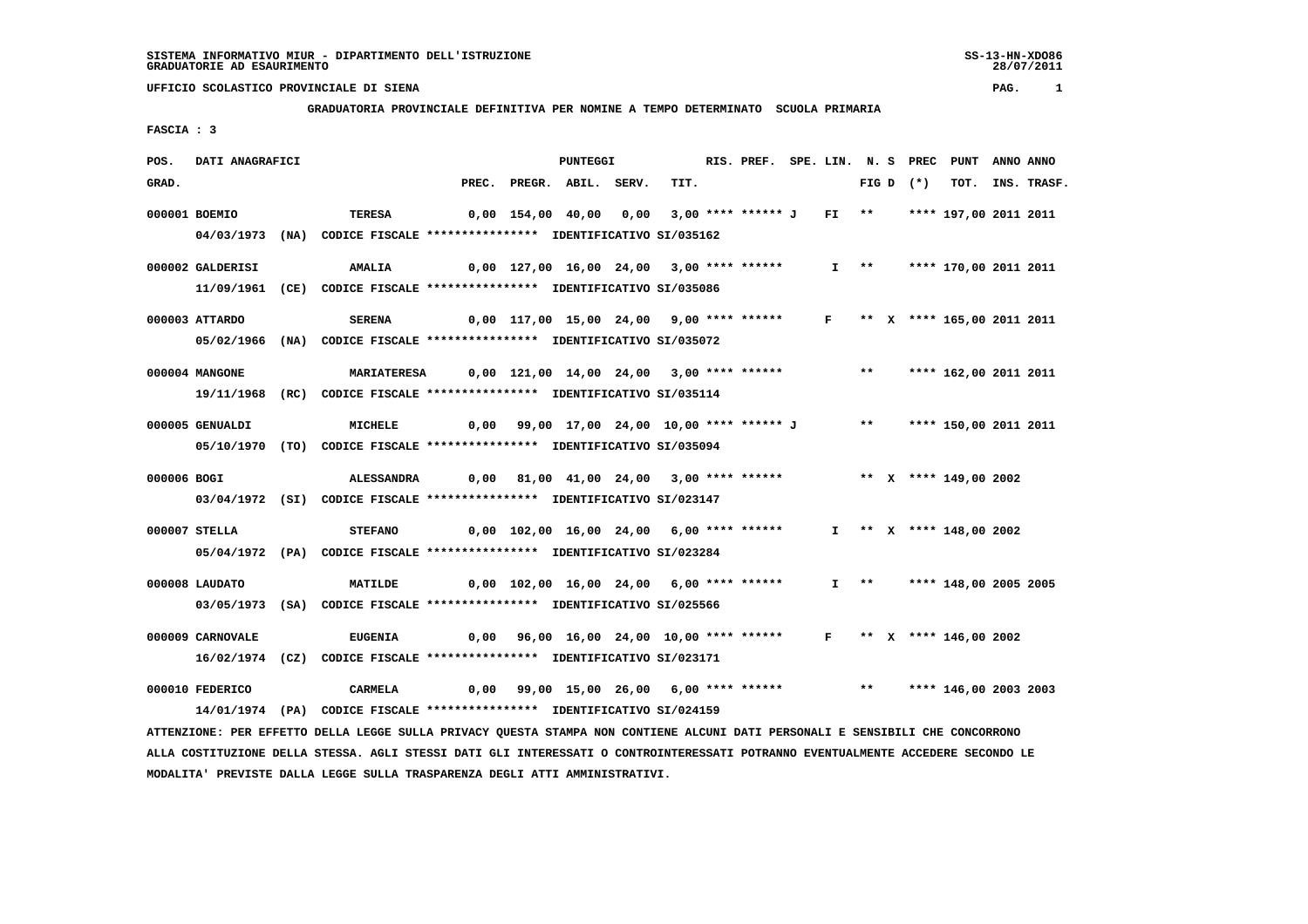**GRADUATORIA PROVINCIALE DEFINITIVA PER NOMINE A TEMPO DETERMINATO SCUOLA PRIMARIA**

 **FASCIA : 3**

| POS.  | DATI ANAGRAFICI  |                                                                          |  | <b>PUNTEGGI</b>                                                        |      | RIS. PREF. SPE. LIN. N. S PREC PUNT |  |                       |                              | ANNO ANNO |             |
|-------|------------------|--------------------------------------------------------------------------|--|------------------------------------------------------------------------|------|-------------------------------------|--|-----------------------|------------------------------|-----------|-------------|
| GRAD. |                  |                                                                          |  | PREC. PREGR. ABIL. SERV.                                               | TIT. |                                     |  | FIG D $(*)$           | TOT.                         |           | INS. TRASF. |
|       | 000011 CIROCCO   | LUCIA PASQUAL                                                            |  | 0,00 103,00 12,00 24,00  6,00 **** ****** L      **   **** 145,00 2000 |      |                                     |  |                       |                              |           |             |
|       |                  | 08/08/1968 (EE) CODICE FISCALE *************** IDENTIFICATIVO SI/020568  |  |                                                                        |      |                                     |  |                       |                              |           |             |
|       | 000012 VALENTINO | <b>ROSA</b>                                                              |  | 0,00 100,00 15,00 24,00 6,00 **** ******                               |      |                                     |  | $I \rightarrow \star$ | **** 145,00 2002             |           |             |
|       |                  | 23/11/1959 (NA) CODICE FISCALE *************** IDENTIFICATIVO SI/023335  |  |                                                                        |      |                                     |  |                       |                              |           |             |
|       | 000013 TUCCILLO  | <b>ROSARIA</b>                                                           |  | 0,00 96,00 15,00 24,00 9,00 **** ******                                |      |                                     |  | $I \rightarrow \star$ | **** 144,00 2011 2011        |           |             |
|       |                  | 22/12/1973 (NA) CODICE FISCALE *************** IDENTIFICATIVO SI/035103  |  |                                                                        |      |                                     |  |                       |                              |           |             |
|       | 000014 CRISEO    | <b>FRANCESCA</b>                                                         |  | 0,00 105,00 14,00 18,00 6,00 **** ****** *** **                        |      |                                     |  |                       | **** 143,00 2007 2007        |           |             |
|       |                  | 29/12/1972 (GE) CODICE FISCALE *************** IDENTIFICATIVO SI/027047  |  |                                                                        |      |                                     |  |                       |                              |           |             |
|       |                  |                                                                          |  |                                                                        |      |                                     |  |                       |                              |           |             |
|       | 000015 MARTONE   | <b>VERONICA</b>                                                          |  | $0,00$ $93,00$ $16,00$ $24,00$ $10,00$ **** ******                     |      |                                     |  |                       | I ** **** 143,00 2007 2007   |           |             |
|       |                  | 13/12/1968 (AV) CODICE FISCALE **************** IDENTIFICATIVO SI/027243 |  |                                                                        |      |                                     |  |                       |                              |           |             |
|       | 000016 PAONE     | <b>MELISSA</b>                                                           |  | $0,00$ 96,00 16,00 24,00 6,00 **** ****** F ** X **** 142,00 2002      |      |                                     |  |                       |                              |           |             |
|       |                  | 05/07/1975 (CZ) CODICE FISCALE *************** IDENTIFICATIVO SI/023391  |  |                                                                        |      |                                     |  |                       |                              |           |             |
|       | 000017 BLASI     | ROSANNA ANTON                                                            |  | 0,00 98,00 14,00 24,00 6,00 **** ******                                |      |                                     |  |                       | I ** X **** 142,00 2003 2003 |           |             |
|       |                  | 23/10/1951 (PZ) CODICE FISCALE *************** IDENTIFICATIVO SI/023921  |  |                                                                        |      |                                     |  |                       |                              |           |             |
|       | 000018 CERRITO   | FABRIZIA                                                                 |  | 0,00 98,00 14,00 24,00 6,00 **** ****** *** **** 142,00 2007 2007      |      |                                     |  |                       |                              |           |             |
|       |                  | 14/08/1965 (NA) CODICE FISCALE *************** IDENTIFICATIVO SI/026983  |  |                                                                        |      |                                     |  |                       |                              |           |             |
|       |                  |                                                                          |  |                                                                        |      |                                     |  |                       |                              |           |             |
|       | 000019 CAIVANO   | <b>VINCENZA</b>                                                          |  | $0,00$ 97,00 14,00 24,00 6,00 **** ****** **** *** X **** 141,00 2000  |      |                                     |  |                       |                              |           |             |
|       |                  | 28/02/1965 (PZ) CODICE FISCALE *************** IDENTIFICATIVO SI/020547  |  |                                                                        |      |                                     |  |                       |                              |           |             |
|       | 000020 BIZZARRO  | <b>ANGELA</b>                                                            |  | 0,00 92,00 16,00 24,00 9,00 **** ******                                |      |                                     |  |                       | $I$ ** **** 141,00 2003 2003 |           |             |
|       |                  |                                                                          |  |                                                                        |      |                                     |  |                       |                              |           |             |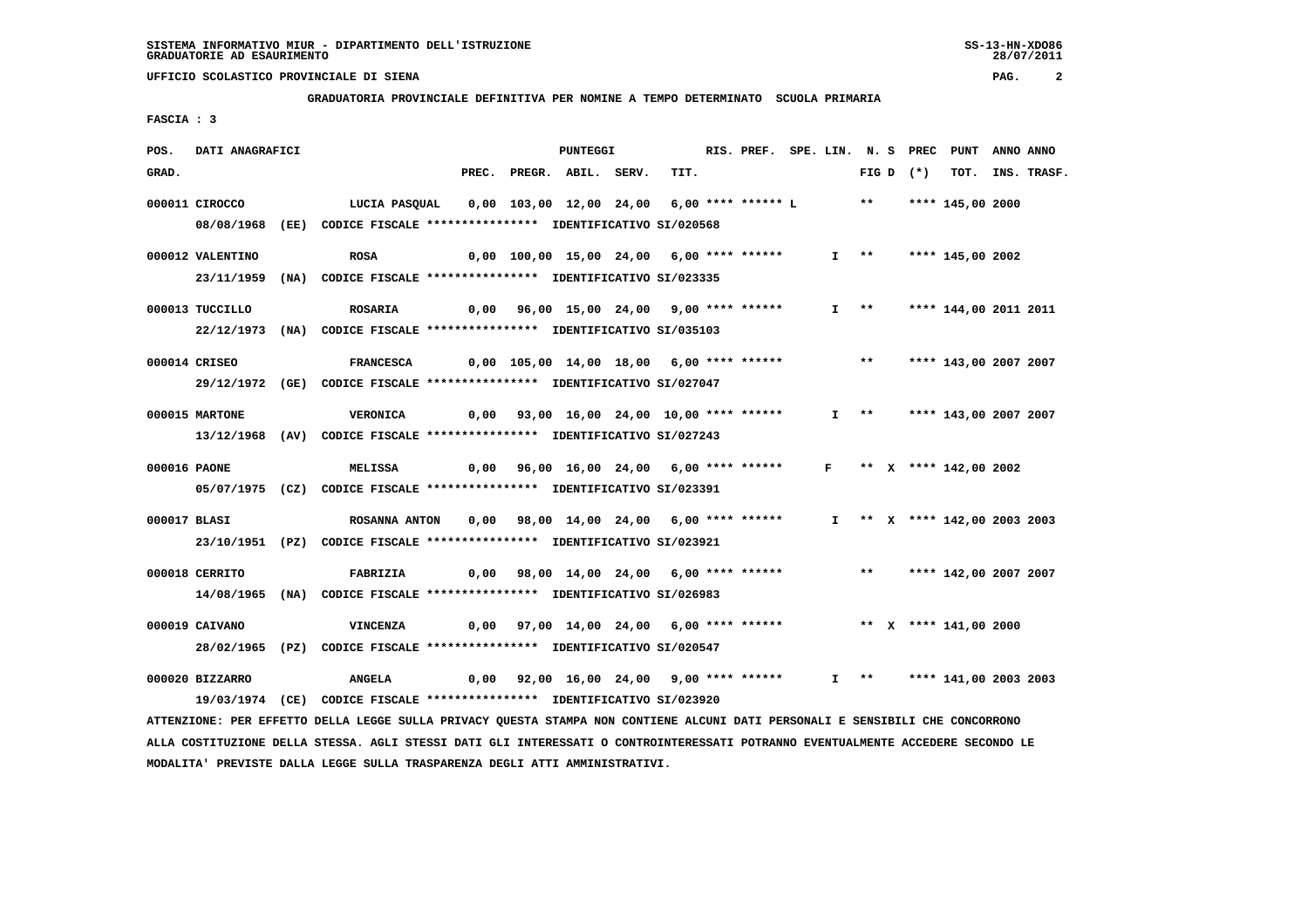**GRADUATORIA PROVINCIALE DEFINITIVA PER NOMINE A TEMPO DETERMINATO SCUOLA PRIMARIA**

 **FASCIA : 3**

| POS.  | DATI ANAGRAFICI    |                                                                               |                                                                          | <b>PUNTEGGI</b>                                                    |      | RIS. PREF. SPE. LIN. N. S PREC PUNT ANNO ANNO |                       |                       |                       |                  |
|-------|--------------------|-------------------------------------------------------------------------------|--------------------------------------------------------------------------|--------------------------------------------------------------------|------|-----------------------------------------------|-----------------------|-----------------------|-----------------------|------------------|
| GRAD. |                    |                                                                               |                                                                          | PREC. PREGR. ABIL. SERV.                                           | TIT. |                                               |                       | FIG D $(*)$           |                       | TOT. INS. TRASF. |
|       | 000021 MOSCA       | <b>RENATO</b>                                                                 |                                                                          | 0,00 102,00 14,00 24,00 0,00 **** ****** *** **** **** 140,00 2002 |      |                                               |                       |                       |                       |                  |
|       |                    | 13/09/1957 (NA) CODICE FISCALE *************** IDENTIFICATIVO SI/023251       |                                                                          |                                                                    |      |                                               |                       |                       |                       |                  |
|       |                    |                                                                               |                                                                          |                                                                    |      |                                               |                       |                       |                       |                  |
|       | 000022 ALBERGHINA  | <b>VALERIA</b>                                                                |                                                                          | 0,00 92,00 18,00 24,00 6,00 **** ******                            |      |                                               |                       |                       | ** **** 140,00 2007   |                  |
|       |                    | 20/08/1976 (LI) CODICE FISCALE *************** IDENTIFICATIVO SI/026765       |                                                                          |                                                                    |      |                                               |                       |                       |                       |                  |
|       | 000023 BARTOLOMMEI | VERONICA          0,00     98,00    18,00    24,00     0,00    ****    ****** |                                                                          |                                                                    |      |                                               |                       |                       | ** **** 140,00 2007   |                  |
|       |                    | 19/05/1981 (SI) CODICE FISCALE *************** IDENTIFICATIVO SI/026924       |                                                                          |                                                                    |      |                                               |                       |                       |                       |                  |
|       | 000024 LA SCALA    | GIUSEPPINA                                                                    | 0,00 99,00 16,00 24,00  0,00 **** ******      **   **** 139,00 2002 2002 |                                                                    |      |                                               |                       |                       |                       |                  |
|       |                    | 15/03/1976 (ME) CODICE FISCALE *************** IDENTIFICATIVO SI/023098       |                                                                          |                                                                    |      |                                               |                       |                       |                       |                  |
|       |                    |                                                                               |                                                                          |                                                                    |      |                                               |                       |                       |                       |                  |
|       | 000025 MADONNA     | <b>ANGELA</b>                                                                 | 0,00 93,00 16,00 24,00 6,00 **** ******   F  **   **** 139,00 2002       |                                                                    |      |                                               |                       |                       |                       |                  |
|       |                    | 24/03/1976 (NA) CODICE FISCALE *************** IDENTIFICATIVO SI/023218       |                                                                          |                                                                    |      |                                               |                       |                       |                       |                  |
|       | 000026 GIGLIO      | PATRIZIA                                                                      | 0,00 94,00 14,00 24,00 6,00 **** ****** KL ** X **** 138,00 2000         |                                                                    |      |                                               |                       |                       |                       |                  |
|       |                    | 04/08/1971 (NA) CODICE FISCALE *************** IDENTIFICATIVO SI/020505       |                                                                          |                                                                    |      |                                               |                       |                       |                       |                  |
|       | 000027 BORDONARO   | <b>VERONICA</b>                                                               | 0,00 88,00 17,00 24,00 9,00 **** ******                                  |                                                                    |      |                                               |                       |                       | I ** **** 138,00 2002 |                  |
|       |                    | 23/02/1978 (SR) CODICE FISCALE *************** IDENTIFICATIVO SI/023149       |                                                                          |                                                                    |      |                                               |                       |                       |                       |                  |
|       |                    |                                                                               |                                                                          |                                                                    |      |                                               |                       |                       |                       |                  |
|       | 000028 MUGELLI     | <b>ELEONORA</b>                                                               |                                                                          | 0,00 88,00 17,00 24,00 9,00 **** ******                            |      |                                               |                       |                       | ** X **** 138,00 2007 |                  |
|       |                    | 03/02/1972 (SI) CODICE FISCALE *************** IDENTIFICATIVO SI/026662       |                                                                          |                                                                    |      |                                               |                       |                       |                       |                  |
|       | 000029 CAMELE      | <b>STEFANIA</b>                                                               |                                                                          | 0,00 98,00 15,00 24,00 0,00 **** ******                            |      |                                               |                       | $I \rightarrow \star$ | **** 137,00 2002      |                  |
|       |                    | 07/10/1972 (PZ) CODICE FISCALE *************** IDENTIFICATIVO SI/023161       |                                                                          |                                                                    |      |                                               |                       |                       |                       |                  |
|       |                    |                                                                               |                                                                          |                                                                    |      |                                               |                       |                       |                       |                  |
|       | 000030 FONTANA     | <b>STEFANIA</b>                                                               |                                                                          | 0,00 87,00 16,00 24,00 9,00 **** ******                            |      |                                               | $F \rightarrow \star$ |                       | **** 136,00 2002      |                  |
|       |                    | 21/07/1979 (PA) CODICE FISCALE *************** IDENTIFICATIVO SI/023236       |                                                                          |                                                                    |      |                                               |                       |                       |                       |                  |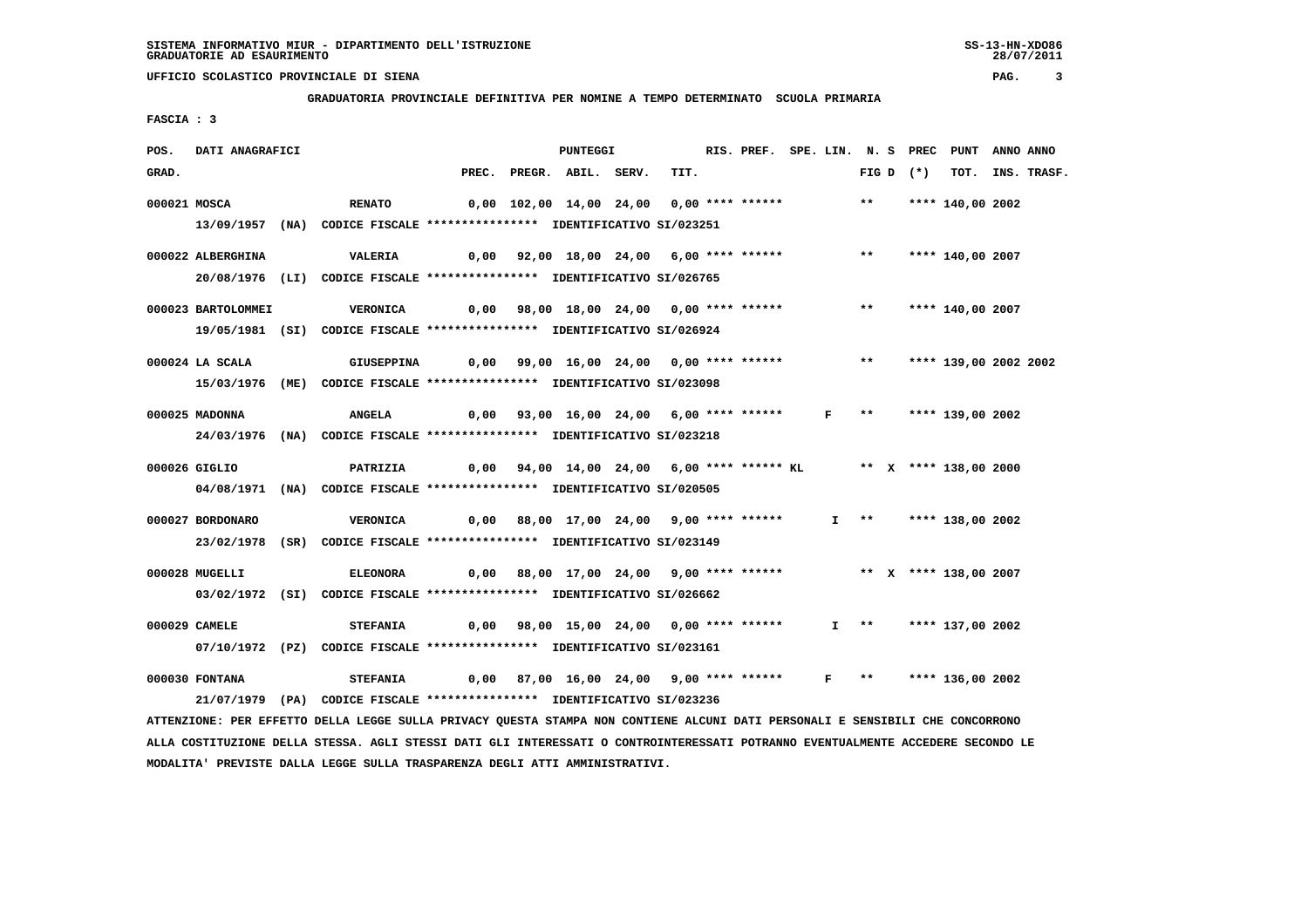**GRADUATORIA PROVINCIALE DEFINITIVA PER NOMINE A TEMPO DETERMINATO SCUOLA PRIMARIA**

 **FASCIA : 3**

| POS.  | DATI ANAGRAFICI      |                                                                                                                               |  | PUNTEGGI                                                                |      |  |                             |                     |             | RIS. PREF. SPE. LIN. N. S PREC PUNT ANNO ANNO |                  |
|-------|----------------------|-------------------------------------------------------------------------------------------------------------------------------|--|-------------------------------------------------------------------------|------|--|-----------------------------|---------------------|-------------|-----------------------------------------------|------------------|
| GRAD. |                      |                                                                                                                               |  | PREC. PREGR. ABIL. SERV.                                                | TIT. |  |                             |                     | FIG D $(*)$ |                                               | TOT. INS. TRASF. |
|       | 000031 BARBAGIOVANNI | CAROLINA                                                                                                                      |  | 0,00 87,00 16,00 24,00 9,00 **** ******                                 |      |  | $F \rightarrow \star \star$ |                     |             | **** 136,00 2002                              |                  |
|       |                      | 25/01/1979 (PA) CODICE FISCALE *************** IDENTIFICATIVO SI/023127                                                       |  |                                                                         |      |  |                             |                     |             |                                               |                  |
|       | 000032 SPATARO       | MARIA                                                                                                                         |  | 0,00 97,00 15,00 24,00 0,00 **** ******                                 |      |  |                             |                     |             | $I$ ** **** 136,00 2002                       |                  |
|       |                      | 26/05/1974 (CS) CODICE FISCALE *************** IDENTIFICATIVO SI/023393                                                       |  |                                                                         |      |  |                             |                     |             |                                               |                  |
|       |                      |                                                                                                                               |  |                                                                         |      |  |                             |                     |             |                                               |                  |
|       | 000033 PACIFICO      | ANNA                                                                                                                          |  | $0,00$ 99,00 12,00 24,00 0,00 **** ******                               |      |  |                             | $***$               |             | **** 135,00 2002 2002                         |                  |
|       |                      | 24/03/1967 (CE) CODICE FISCALE *************** IDENTIFICATIVO SI/023099                                                       |  |                                                                         |      |  |                             |                     |             |                                               |                  |
|       | 000034 ESPOSITO      | ANNA                                                                                                                          |  | 0,00 95,00 16,00 24,00 0,00 **** ******                                 |      |  |                             |                     |             | I ** **** 135,00 2002                         |                  |
|       |                      | 08/04/1974 (CE) CODICE FISCALE *************** IDENTIFICATIVO SI/023165                                                       |  |                                                                         |      |  |                             |                     |             |                                               |                  |
|       |                      |                                                                                                                               |  |                                                                         |      |  |                             |                     |             |                                               |                  |
|       | 000035 CIRILLO       | ANDREINA ANNA                                                                                                                 |  | 0,00 91,00 14,00 24,00 6,00 **** ****** L                               |      |  |                             |                     |             | I ** **** 135,00 2004 2004                    |                  |
|       |                      | 23/05/1964 (NA) CODICE FISCALE *************** IDENTIFICATIVO SI/024527                                                       |  |                                                                         |      |  |                             |                     |             |                                               |                  |
|       | 000036 CACACE        | VALERIA                                                                                                                       |  | 0,00 89,00 16,00 24,00 6,00 **** ******                                 |      |  |                             | $I \longrightarrow$ |             | **** 135,00 2011 2011                         |                  |
|       |                      | 29/11/1978 (NA) CODICE FISCALE **************** IDENTIFICATIVO SI/035127                                                      |  |                                                                         |      |  |                             |                     |             |                                               |                  |
|       |                      |                                                                                                                               |  |                                                                         |      |  |                             |                     |             |                                               |                  |
|       | 000037 BENFRATELLI   | <b>ASSUNTA</b>                                                                                                                |  | 0,00 90,00 17,00 24,00 3,00 **** ******                                 |      |  |                             | $I \longrightarrow$ |             | **** 134,00 2002                              |                  |
|       |                      | 15/08/1975 (PA) CODICE FISCALE *************** IDENTIFICATIVO SI/023142                                                       |  |                                                                         |      |  |                             |                     |             |                                               |                  |
|       | 000038 PIANCAZZO     | GIUSEPPINA                                                                                                                    |  | $0,00$ 85,00 15,00 24,00 10,00 **** ******                              |      |  |                             |                     |             | F ** X **** 134,00 2002                       |                  |
|       |                      | 05/07/1966 (CE) CODICE FISCALE *************** IDENTIFICATIVO SI/023415                                                       |  |                                                                         |      |  |                             |                     |             |                                               |                  |
|       |                      |                                                                                                                               |  |                                                                         |      |  |                             |                     |             |                                               |                  |
|       | 000039 GUARRASI      | <b>ANTONINA</b>                                                                                                               |  | 0,00 90,00 15,00 24,00 3,00 **** ****** *** ** ** **** 132,00 2000      |      |  |                             |                     |             |                                               |                  |
|       |                      | 21/06/1969 (TP) CODICE FISCALE *************** IDENTIFICATIVO SI/020525                                                       |  |                                                                         |      |  |                             |                     |             |                                               |                  |
|       | 000040 VIGILANTE     | MICHELINA                                                                                                                     |  | 0,00 86,00 16,00 24,00 6,00 **** ****** L FI ** X **** 132,00 2011 2011 |      |  |                             |                     |             |                                               |                  |
|       |                      | 04/08/1972 (SA) CODICE FISCALE *************** IDENTIFICATIVO SI/035108                                                       |  |                                                                         |      |  |                             |                     |             |                                               |                  |
|       |                      | ATTENZIONE: PER EFFETTO DELLA LEGGE SULLA PRIVACY QUESTA STAMPA NON CONTIENE ALCUNI DATI PERSONALI E SENSIBILI CHE CONCORRONO |  |                                                                         |      |  |                             |                     |             |                                               |                  |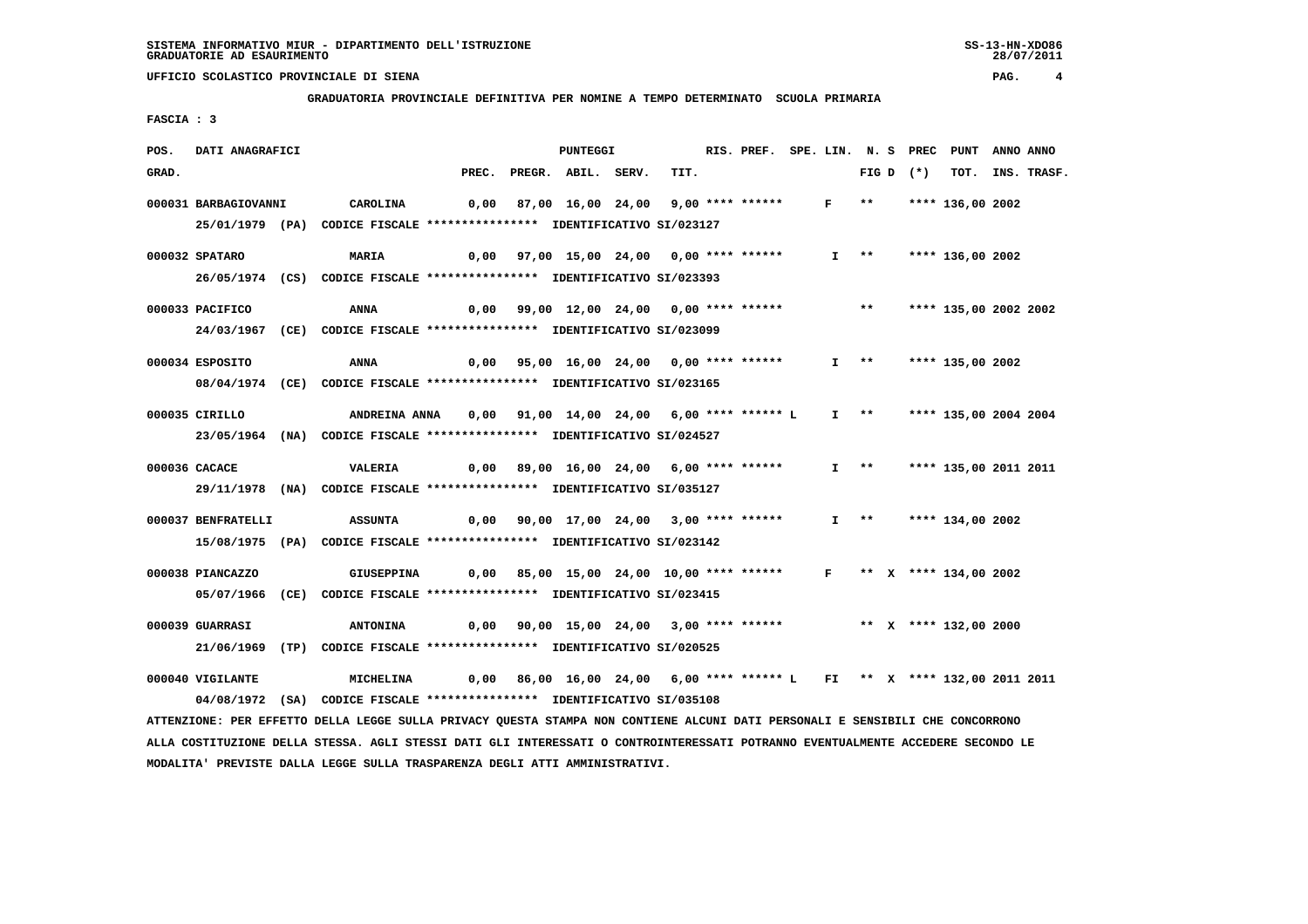**GRADUATORIA PROVINCIALE DEFINITIVA PER NOMINE A TEMPO DETERMINATO SCUOLA PRIMARIA**

 **FASCIA : 3**

| POS.         | DATI ANAGRAFICI   |                                                                                                                               |                                                                            | <b>PUNTEGGI</b>                                                          |      | RIS. PREF. SPE. LIN. N. S PREC PUNT ANNO ANNO |  |                     |             |                            |                  |
|--------------|-------------------|-------------------------------------------------------------------------------------------------------------------------------|----------------------------------------------------------------------------|--------------------------------------------------------------------------|------|-----------------------------------------------|--|---------------------|-------------|----------------------------|------------------|
| GRAD.        |                   |                                                                                                                               |                                                                            | PREC. PREGR. ABIL. SERV.                                                 | TIT. |                                               |  |                     | FIG D $(*)$ |                            | TOT. INS. TRASF. |
|              | 000041 STAGNO     | <b>DOMENICA</b>                                                                                                               |                                                                            | $0,00$ 83,00 14,00 24,00 9,00 **** ****** *** ** **** 130,00 2002        |      |                                               |  |                     |             |                            |                  |
|              |                   | 11/08/1981 (VV) CODICE FISCALE *************** IDENTIFICATIVO SI/023402                                                       |                                                                            |                                                                          |      |                                               |  |                     |             |                            |                  |
| 000042 GAETA |                   |                                                                                                                               |                                                                            |                                                                          |      |                                               |  |                     |             |                            |                  |
|              |                   | <b>ANNA MARIA</b><br>04/02/1970 (PA) CODICE FISCALE *************** IDENTIFICATIVO SI/024017                                  | 0,00 78,00 17,00 24,00 9,00 **** ******                                    |                                                                          |      |                                               |  |                     |             | I ** **** 128,00 2003 2003 |                  |
|              |                   |                                                                                                                               |                                                                            |                                                                          |      |                                               |  |                     |             |                            |                  |
| 000043 FANT  |                   | LAURA                                                                                                                         |                                                                            | 0,00 92,00 12,00 24,00 0,00 **** ******                                  |      |                                               |  | $I \longrightarrow$ |             | **** 128,00 2005 2005      |                  |
|              |                   | 11/09/1966 (NA) CODICE FISCALE *************** IDENTIFICATIVO SI/025582                                                       |                                                                            |                                                                          |      |                                               |  |                     |             |                            |                  |
|              | 000044 SIMEOLI    | FELICIA                                                                                                                       |                                                                            | 0,00 89,00 15,00 24,00  0,00 **** ******   F  **   **** 128,00 2005 2005 |      |                                               |  |                     |             |                            |                  |
|              |                   | 18/06/1979 (NA) CODICE FISCALE *************** IDENTIFICATIVO SI/025636                                                       |                                                                            |                                                                          |      |                                               |  |                     |             |                            |                  |
|              |                   |                                                                                                                               |                                                                            |                                                                          |      |                                               |  |                     |             |                            |                  |
| 000045 VERDE |                   | <b>GIOVANNA</b>                                                                                                               |                                                                            | 0,00 86,00 12,00 24,00 6,00 **** ****** KL ** **** 128,00 2005 2005      |      |                                               |  |                     |             |                            |                  |
|              |                   | 09/05/1968 (NA) CODICE FISCALE **************** IDENTIFICATIVO SI/025981                                                      |                                                                            |                                                                          |      |                                               |  |                     |             |                            |                  |
|              | 000046 PAMPALONI  | SIMONA                                                                                                                        |                                                                            | $0,00$ 80,00 17,00 24,00 6,00 **** ******                                |      |                                               |  |                     |             | I ** X **** 127,00 2007    |                  |
|              |                   | 14/03/1972 (SI) CODICE FISCALE **************** IDENTIFICATIVO SI/027281                                                      |                                                                            |                                                                          |      |                                               |  |                     |             |                            |                  |
|              |                   |                                                                                                                               |                                                                            |                                                                          |      |                                               |  |                     |             |                            |                  |
|              | 000047 SALZANO    | <b>GELSOMINA</b>                                                                                                              | 0,00 78,00 15,00 24,00  9,00 **** ******    I  **   **** 126,00 2003 2003  |                                                                          |      |                                               |  |                     |             |                            |                  |
|              |                   | 04/11/1975 (CE) CODICE FISCALE *************** IDENTIFICATIVO SI/024123                                                       |                                                                            |                                                                          |      |                                               |  |                     |             |                            |                  |
|              | 000048 SCHIFANO   | LIDIA                                                                                                                         |                                                                            | 0,00 76,00 17,00 24,00 9,00 **** ****** F ** X **** 126,00 2003 2003     |      |                                               |  |                     |             |                            |                  |
|              |                   | 18/12/1970 (PA) CODICE FISCALE *************** IDENTIFICATIVO SI/024014                                                       |                                                                            |                                                                          |      |                                               |  |                     |             |                            |                  |
|              |                   |                                                                                                                               |                                                                            |                                                                          |      |                                               |  |                     |             |                            |                  |
| 000049 CITRO |                   | <b>ANNARITA</b>                                                                                                               |                                                                            | 0,00 57,00 39,00 24,00 6,00 **** ******                                  |      |                                               |  |                     |             | I ** **** 126,00 2005 2005 |                  |
|              |                   | 23/10/1967 (SA) CODICE FISCALE *************** IDENTIFICATIVO SI/025514                                                       |                                                                            |                                                                          |      |                                               |  |                     |             |                            |                  |
|              | 000050 LOMBARDINI |                                                                                                                               | BENEDETTA 6,00 84,00 18,00 24,00 0,00 **** ****** *** *** **** 126,00 2007 |                                                                          |      |                                               |  |                     |             |                            |                  |
|              |                   | 14/10/1975 (SI) CODICE FISCALE *************** IDENTIFICATIVO SI/027214                                                       |                                                                            |                                                                          |      |                                               |  |                     |             |                            |                  |
|              |                   | ATTENZIONE: PER EFFETTO DELLA LEGGE SULLA PRIVACY QUESTA STAMPA NON CONTIENE ALCUNI DATI PERSONALI E SENSIBILI CHE CONCORRONO |                                                                            |                                                                          |      |                                               |  |                     |             |                            |                  |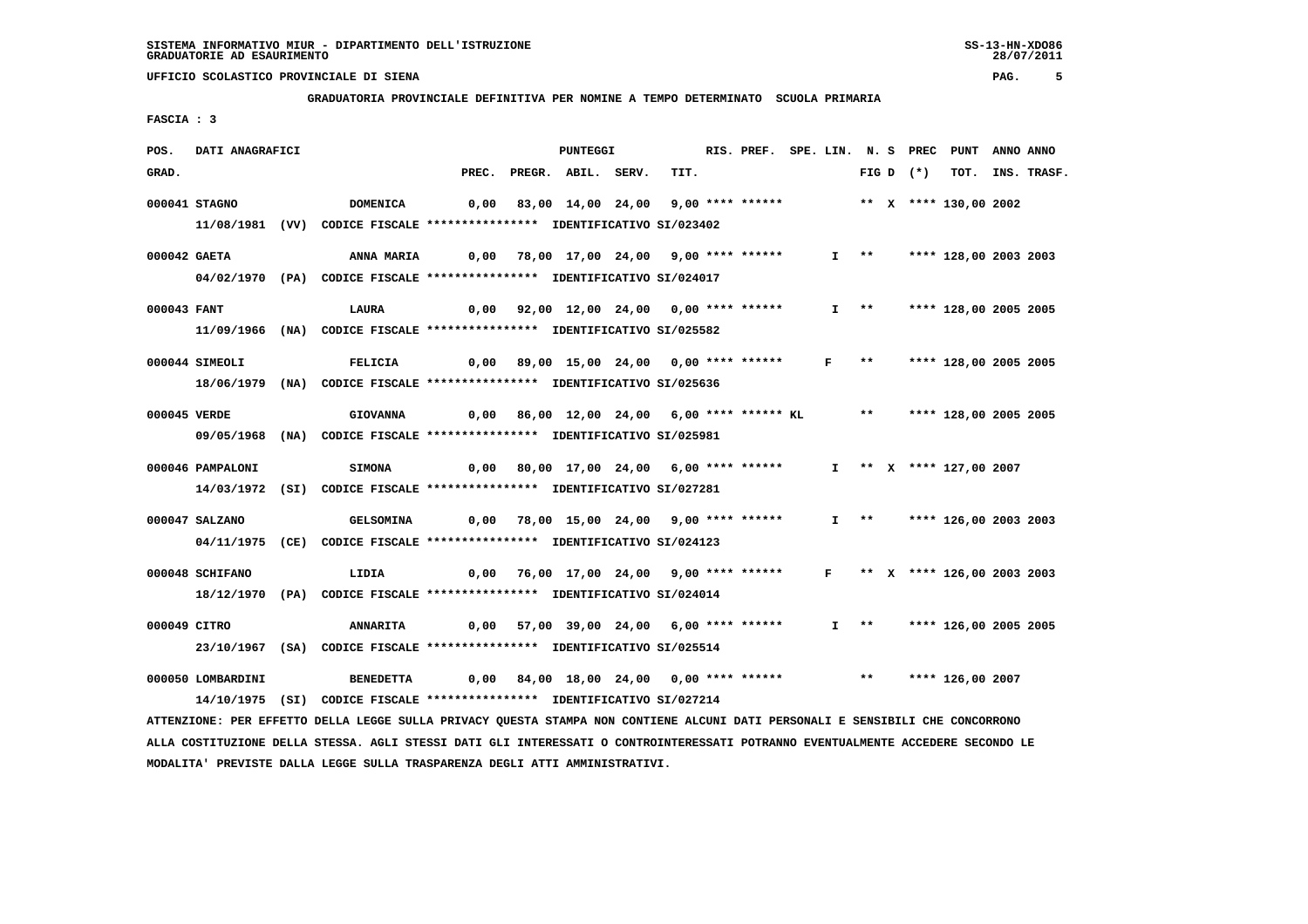**GRADUATORIA PROVINCIALE DEFINITIVA PER NOMINE A TEMPO DETERMINATO SCUOLA PRIMARIA**

 **FASCIA : 3**

| POS.        | DATI ANAGRAFICI    |                                                                         |                                                  | <b>PUNTEGGI</b>                                                          |      |  |                       |                       |             | RIS. PREF. SPE. LIN. N. S PREC PUNT ANNO ANNO |             |
|-------------|--------------------|-------------------------------------------------------------------------|--------------------------------------------------|--------------------------------------------------------------------------|------|--|-----------------------|-----------------------|-------------|-----------------------------------------------|-------------|
| GRAD.       |                    |                                                                         | PREC.                                            | PREGR. ABIL. SERV.                                                       | TIT. |  |                       |                       | FIG D $(*)$ | тот.                                          | INS. TRASF. |
|             | 000051 RECCIA      | <b>ANGELICA</b>                                                         | 0,00                                             | 75,00 17,00 24,00 9,00 **** ****** F ** X **** 125,00 2007 2007          |      |  |                       |                       |             |                                               |             |
|             |                    | 19/10/1970 (CE) CODICE FISCALE *************** IDENTIFICATIVO SI/027394 |                                                  |                                                                          |      |  |                       |                       |             |                                               |             |
|             | 000052 BONDI'      | <b>DANIELA</b>                                                          |                                                  |                                                                          |      |  |                       |                       |             |                                               |             |
|             |                    | 11/10/1970 (PA) CODICE FISCALE *************** IDENTIFICATIVO SI/023093 |                                                  | $0,00$ 78,00 16,00 24,00 6,00 **** ****** F ** X **** 124,00 2002 2002   |      |  |                       |                       |             |                                               |             |
|             |                    |                                                                         |                                                  |                                                                          |      |  |                       |                       |             |                                               |             |
|             | 000053 CHIMENTO    | COSIMO                                                                  |                                                  | 0,00 77,00 14,00 24,00  9,00 **** ******      **   **** 124,00 2005 2005 |      |  |                       |                       |             |                                               |             |
|             |                    | 13/08/1975 (PA) CODICE FISCALE *************** IDENTIFICATIVO SI/025512 |                                                  |                                                                          |      |  |                       |                       |             |                                               |             |
|             | 000054 PAFFUMI     | <b>CARMELA</b>                                                          |                                                  | 0,00 76,00 14,00 24,00 9,00 **** ****** KL                               |      |  |                       | $***$                 |             | **** 123,00 2003 2003                         |             |
|             |                    | 10/10/1962 (ME) CODICE FISCALE *************** IDENTIFICATIVO SI/024167 |                                                  |                                                                          |      |  |                       |                       |             |                                               |             |
|             |                    |                                                                         |                                                  |                                                                          |      |  |                       |                       |             |                                               |             |
|             | 000055 DI BERNARDO | <b>ELISABETTA</b>                                                       | 0,00 72,00 17,00 24,00 10,00 **** ****** *** *** |                                                                          |      |  |                       |                       |             | **** 123,00 2007                              |             |
|             |                    | 14/04/1984 (NA) CODICE FISCALE *************** IDENTIFICATIVO SI/027057 |                                                  |                                                                          |      |  |                       |                       |             |                                               |             |
|             | 000056 DI MATTEO   | <b>SIMONA</b>                                                           |                                                  | 0,00 81,00 17,00 24,00 0,00 **** ******                                  |      |  |                       | $I \rightarrow \star$ |             | **** 122,00 2011 2011                         |             |
|             |                    | 08/06/1976 (NA) CODICE FISCALE *************** IDENTIFICATIVO SI/035077 |                                                  |                                                                          |      |  |                       |                       |             |                                               |             |
|             | 000057 CORRENTI    | ANTONELLA                                                               |                                                  |                                                                          |      |  | $F \rightarrow \star$ |                       |             | **** 121,00 2002 2002                         |             |
|             |                    |                                                                         |                                                  | $0,00$ 77,00 14,00 24,00 6,00 **** ******                                |      |  |                       |                       |             |                                               |             |
|             |                    | 30/11/1961 (SR) CODICE FISCALE *************** IDENTIFICATIVO SI/022835 |                                                  |                                                                          |      |  |                       |                       |             |                                               |             |
|             | 000058 VIGARELLI   | <b>ELEONORA</b>                                                         |                                                  | $0,00$ 76,00 18,00 24,00 3,00 **** ******                                |      |  |                       | $***$                 |             | **** 121,00 2007                              |             |
|             |                    | 14/05/1975 (UD) CODICE FISCALE *************** IDENTIFICATIVO SI/027090 |                                                  |                                                                          |      |  |                       |                       |             |                                               |             |
|             | 000059 LANGELLOTTI | <b>SABRINA</b>                                                          |                                                  | 0,00 42,00 42,00 24,00 12,00 **** ****** J I ** **** 120,00 2005         |      |  |                       |                       |             |                                               |             |
|             |                    | 23/09/1983 (NA) CODICE FISCALE *************** IDENTIFICATIVO SI/025654 |                                                  |                                                                          |      |  |                       |                       |             |                                               |             |
|             |                    |                                                                         |                                                  |                                                                          |      |  |                       |                       |             |                                               |             |
| 000060 PICA |                    | <b>ANGELA</b>                                                           |                                                  | $0,00$ 78,00 18,00 24,00 0,00 **** ******                                |      |  |                       | $***$                 |             | **** 120,00 2007                              |             |
|             |                    | 15/07/1969 (PI) CODICE FISCALE *************** IDENTIFICATIVO SI/027307 |                                                  |                                                                          |      |  |                       |                       |             |                                               |             |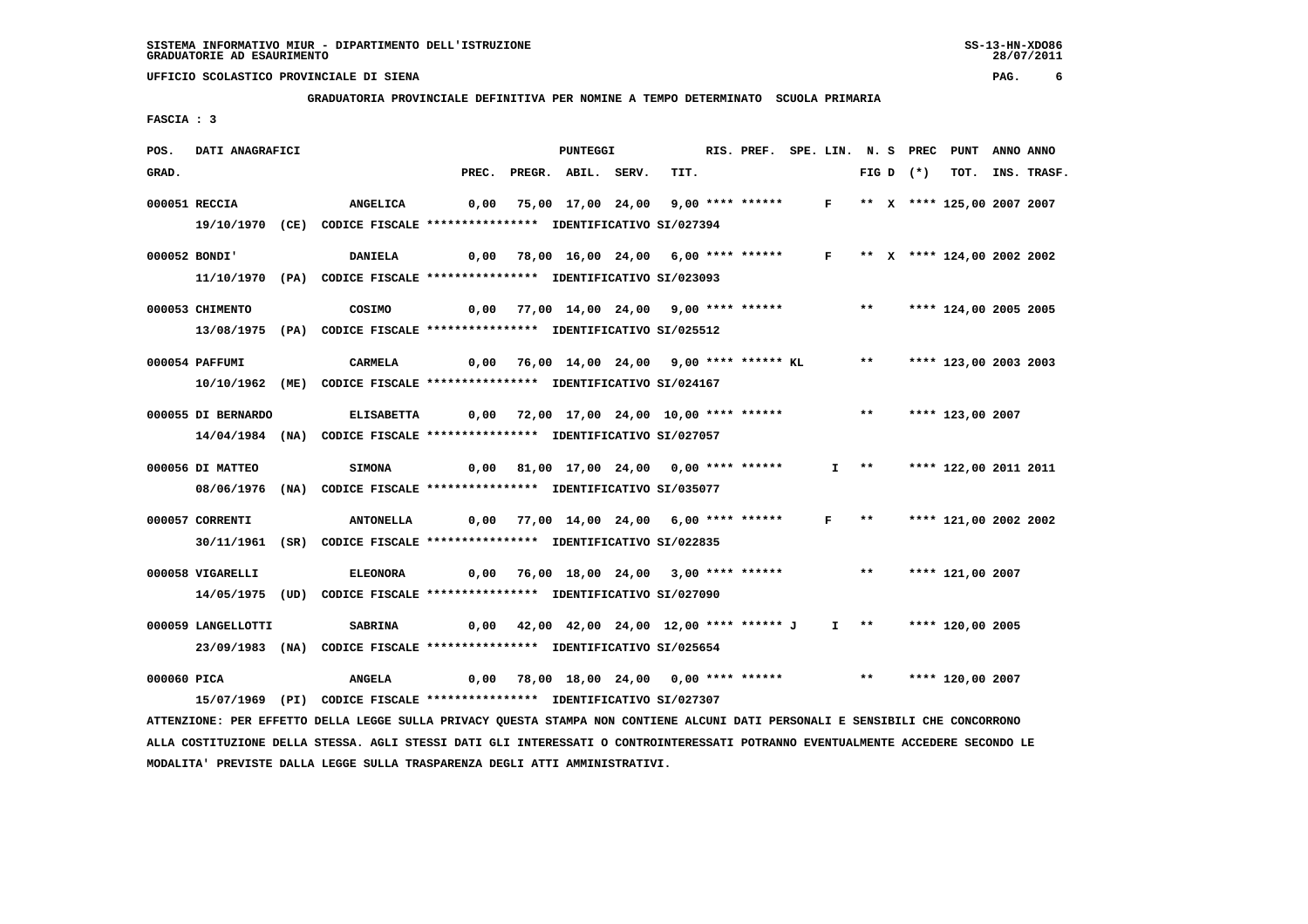**GRADUATORIA PROVINCIALE DEFINITIVA PER NOMINE A TEMPO DETERMINATO SCUOLA PRIMARIA**

 **FASCIA : 3**

| POS.  | DATI ANAGRAFICI    |                                                                                                                               |       | PUNTEGGI                                                                |      | RIS. PREF. SPE. LIN. N. S PREC PUNT |          |                       |             |                            | ANNO ANNO |                  |
|-------|--------------------|-------------------------------------------------------------------------------------------------------------------------------|-------|-------------------------------------------------------------------------|------|-------------------------------------|----------|-----------------------|-------------|----------------------------|-----------|------------------|
| GRAD. |                    |                                                                                                                               | PREC. | PREGR. ABIL. SERV.                                                      | TIT. |                                     |          |                       | FIG D $(*)$ |                            |           | TOT. INS. TRASF. |
|       | 000061 FAUSTO      | <b>SANDRA</b>                                                                                                                 | 0,00  | 72,00 18,00 24,00 6,00 **** ******           **       **** 120,00 2007  |      |                                     |          |                       |             |                            |           |                  |
|       |                    | 30/11/1967 (NA) CODICE FISCALE *************** IDENTIFICATIVO SI/027206                                                       |       |                                                                         |      |                                     |          |                       |             |                            |           |                  |
|       |                    |                                                                                                                               |       |                                                                         |      |                                     |          |                       |             |                            |           |                  |
|       | 000062 BICCHI      | LORENZO                                                                                                                       |       | 0,00 44,00 41,00 24,00 9,00 **** ****** J F ** X **** 118,00 2007       |      |                                     |          |                       |             |                            |           |                  |
|       |                    | 09/08/1968 (SI) CODICE FISCALE *************** IDENTIFICATIVO SI/027059                                                       |       |                                                                         |      |                                     |          |                       |             |                            |           |                  |
|       | 000063 DI MICHELE  | <b>MIMMA</b>                                                                                                                  | 0,00  | 75,00 15,00 24,00 3,00 **** ******                                      |      |                                     |          | $***$                 |             | **** 117,00 2002           |           |                  |
|       |                    | 18/02/1979 (MT) CODICE FISCALE *************** IDENTIFICATIVO SI/023775                                                       |       |                                                                         |      |                                     |          |                       |             |                            |           |                  |
|       | 000064 MILANESE    | <b>MARINELLA</b>                                                                                                              |       | 0,00 68,00 15,00 24,00 9,00 **** ******                                 |      |                                     |          |                       |             | I ** **** 116,00 2003 2003 |           |                  |
|       |                    | 05/05/1975 (AG) CODICE FISCALE *************** IDENTIFICATIVO SI/023866                                                       |       |                                                                         |      |                                     |          |                       |             |                            |           |                  |
|       |                    |                                                                                                                               |       |                                                                         |      |                                     |          |                       |             |                            |           |                  |
|       | 000065 CAPPADONIA  | LINA                                                                                                                          |       | $0,00$ 69,00 14,00 24,00 9,00 **** ****** **** ** **** 116,00 2003 2003 |      |                                     |          |                       |             |                            |           |                  |
|       |                    | 21/10/1971 (PA) CODICE FISCALE **************** IDENTIFICATIVO SI/023835                                                      |       |                                                                         |      |                                     |          |                       |             |                            |           |                  |
|       | 000066 PICCHIOTTI  | <b>LAURA</b>                                                                                                                  |       | 0,00 72,00 14,00 24,00 6,00 **** ******                                 |      |                                     | $I T$ ** |                       |             | **** 116,00 2003           |           |                  |
|       |                    | 21/03/1966 (SI) CODICE FISCALE *************** IDENTIFICATIVO SI/024105                                                       |       |                                                                         |      |                                     |          |                       |             |                            |           |                  |
|       |                    |                                                                                                                               |       |                                                                         |      |                                     |          |                       |             |                            |           |                  |
|       | 000067 MESSINA     | <b>ROSARIA</b>                                                                                                                |       | 0,00 72,00 17,00 24,00 3,00 **** ******                                 |      |                                     |          | $I \longrightarrow$   |             | **** 116,00 2005 2005      |           |                  |
|       |                    | 21/06/1973 (NA) CODICE FISCALE *************** IDENTIFICATIVO SI/025602                                                       |       |                                                                         |      |                                     |          |                       |             |                            |           |                  |
|       | 000068 DELLA CORTE | <b>ANGELA ROSA</b>                                                                                                            |       | 0,00 69,00 14,00 24,00 9,00 **** ******                                 |      |                                     |          | $I \longrightarrow$   |             | **** 116,00 2007 2007      |           |                  |
|       |                    | 13/07/1971 (NA) CODICE FISCALE *************** IDENTIFICATIVO SI/027051                                                       |       |                                                                         |      |                                     |          |                       |             |                            |           |                  |
|       |                    |                                                                                                                               |       |                                                                         |      |                                     |          |                       |             |                            |           |                  |
|       | 000069 VALENTI     | MARIA ADELE 0,00 75,00 16,00 24,00 1,00 **** ******                                                                           |       |                                                                         |      |                                     |          | $I \rightarrow \star$ |             | **** 116,00 2007 2007      |           |                  |
|       |                    | 10/11/1974 (CT) CODICE FISCALE *************** IDENTIFICATIVO SI/027493                                                       |       |                                                                         |      |                                     |          |                       |             |                            |           |                  |
|       | 000070 SCIARROTTA  | <b>MARIA PAOLA</b>                                                                                                            |       | 0,00 76,00 14,00 24,00 0,00 **** ****** F **                            |      |                                     |          |                       |             | **** 114,00 2005 2005      |           |                  |
|       |                    | 08/01/1958 (AG) CODICE FISCALE *************** IDENTIFICATIVO SI/025536                                                       |       |                                                                         |      |                                     |          |                       |             |                            |           |                  |
|       |                    | ATTENZIONE: PER EFFETTO DELLA LEGGE SULLA PRIVACY QUESTA STAMPA NON CONTIENE ALCUNI DATI PERSONALI E SENSIBILI CHE CONCORRONO |       |                                                                         |      |                                     |          |                       |             |                            |           |                  |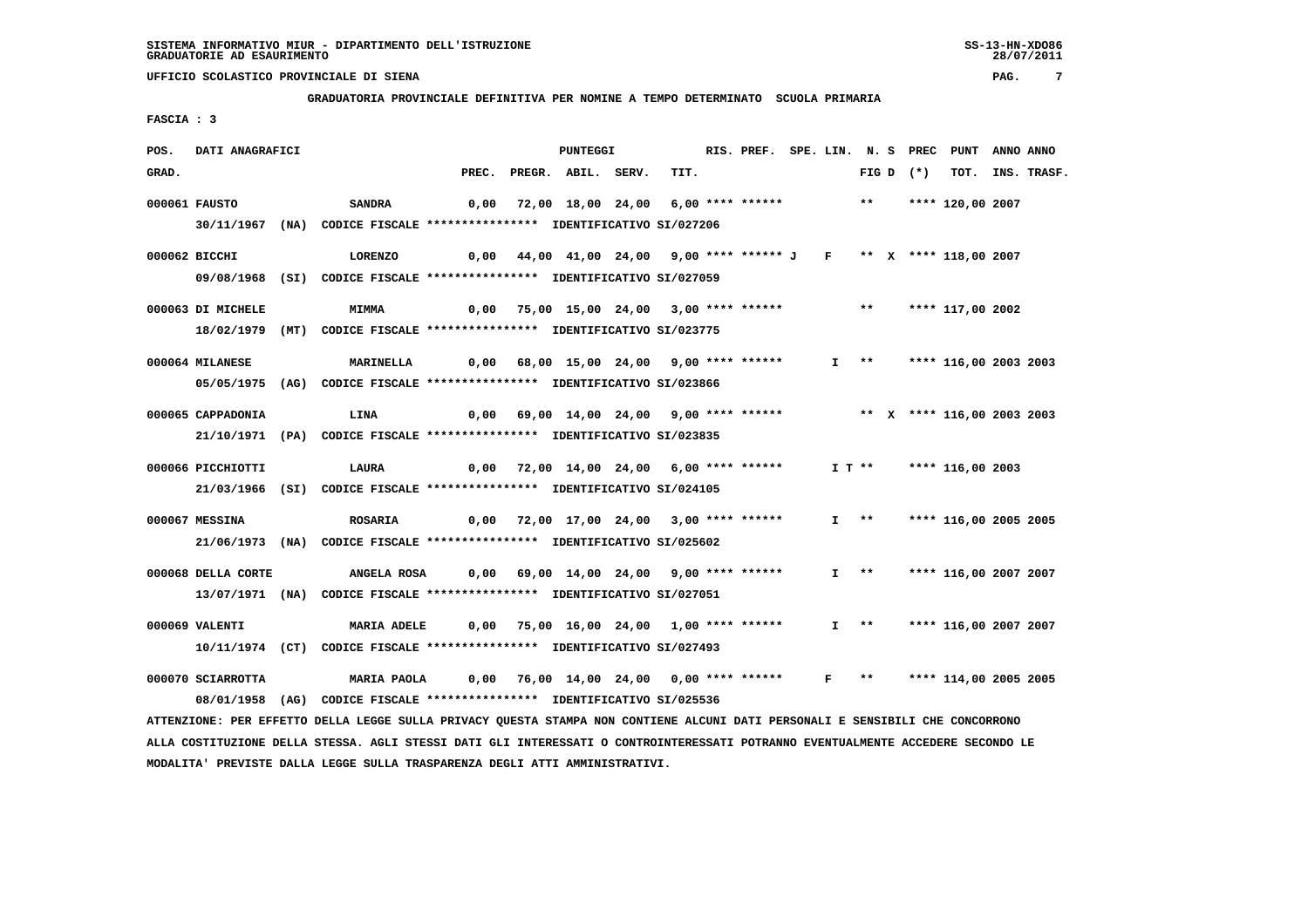**GRADUATORIA PROVINCIALE DEFINITIVA PER NOMINE A TEMPO DETERMINATO SCUOLA PRIMARIA**

 **FASCIA : 3**

| POS.  | DATI ANAGRAFICI    |                                                                         |       | <b>PUNTEGGI</b>                                                 |      | RIS. PREF. SPE. LIN. N. S PREC |              |                       | PUNT                  | ANNO ANNO |                  |
|-------|--------------------|-------------------------------------------------------------------------|-------|-----------------------------------------------------------------|------|--------------------------------|--------------|-----------------------|-----------------------|-----------|------------------|
| GRAD. |                    |                                                                         | PREC. | PREGR. ABIL. SERV.                                              | TIT. |                                |              | FIG D $(*)$           |                       |           | TOT. INS. TRASF. |
|       | 000071 RUMBOLA'    | <b>MARIELLA</b>                                                         | 0,00  | 46,00 41,00 24,00 3,00 **** ****** J                            |      |                                |              | I ** **** 114,00 2005 |                       |           |                  |
|       |                    | 11/06/1981 (VV) CODICE FISCALE *************** IDENTIFICATIVO SI/025523 |       |                                                                 |      |                                |              |                       |                       |           |                  |
|       | 000072 LANGELLOTTI | MAURIZIO                                                                |       | 0,00 36,00 42,00 24,00 12,00 **** ****** J                      |      |                                |              | I ** **** 114,00 2005 |                       |           |                  |
|       |                    | 26/02/1980 (NA) CODICE FISCALE *************** IDENTIFICATIVO SI/025653 |       |                                                                 |      |                                |              |                       |                       |           |                  |
|       | 000073 PERRICONE   | PIERA MARIA A                                                           |       | 0,00 64,00 16,00 24,00 9,00 **** ****** F **                    |      |                                |              |                       | **** 113,00 2003 2003 |           |                  |
|       |                    | 25/02/1977 (TP) CODICE FISCALE *************** IDENTIFICATIVO SI/024092 |       |                                                                 |      |                                |              |                       |                       |           |                  |
|       | 000074 LO MONACO   | <b>GIOVANNA</b>                                                         |       | 0,00 48,00 41,00 24,00 0,00 **** ****** J s ** **** 113,00 2005 |      |                                |              |                       |                       |           |                  |
|       |                    | 04/12/1980 (PA) CODICE FISCALE *************** IDENTIFICATIVO SI/025503 |       |                                                                 |      |                                |              |                       |                       |           |                  |
|       | 000075 CIPOLLA     | <b>MARIA</b>                                                            |       | 0,00 71,00 16,00 24,00 0,00 **** ******                         |      |                                | $\mathbf{F}$ | $***$                 | **** 111,00 2003 2003 |           |                  |
|       |                    | 18/12/1975 (PA) CODICE FISCALE *************** IDENTIFICATIVO SI/023965 |       |                                                                 |      |                                |              |                       |                       |           |                  |
|       | 000076 MORGANTI    | <b>STEFANIA</b>                                                         |       | 0,00 72,00 14,00 24,00 0,00 **** ******                         |      |                                |              | $\star \star$         | **** 110,00 2002      |           |                  |
|       |                    | 22/02/1970 (RM) CODICE FISCALE *************** IDENTIFICATIVO SI/023154 |       |                                                                 |      |                                |              |                       |                       |           |                  |
|       | 000077 POSTORINO   | GIOVANNA CARM                                                           |       | 0,00 57,00 15,00 24,00 12,00 **** ******                        |      |                                | F            | $\star \star$         | **** 108,00 2005 2005 |           |                  |
|       |                    | 15/07/1973 (RC) CODICE FISCALE *************** IDENTIFICATIVO SI/025618 |       |                                                                 |      |                                |              |                       |                       |           |                  |
|       | 000078 PROCIDA     | TERESA                                                                  |       | 0,00 60,00 18,00 24,00 6,00 **** ******                         |      |                                |              | $I \longrightarrow$   | **** 108,00 2011 2011 |           |                  |
|       |                    | 27/09/1975 (CE) CODICE FISCALE *************** IDENTIFICATIVO SI/035164 |       |                                                                 |      |                                |              |                       |                       |           |                  |
|       | 000079 PRINCIPE    | <b>RITA</b>                                                             |       | $0,00$ 57,00 15,00 24,00 9,00 **** ******                       |      |                                |              | I **                  | **** 105,00 2005      |           |                  |
|       |                    | 15/09/1973 (SA) CODICE FISCALE *************** IDENTIFICATIVO SI/025499 |       |                                                                 |      |                                |              |                       |                       |           |                  |
|       | 000080 MEZZEDIMI   | SARA                                                                    | 0,00  | 38,00 42,00 24,00 0,00 **** ****** J                            |      |                                |              | I ** **** 104,00 2007 |                       |           |                  |
|       |                    | 11/06/1982 (SI) CODICE FISCALE *************** IDENTIFICATIVO SI/026635 |       |                                                                 |      |                                |              |                       |                       |           |                  |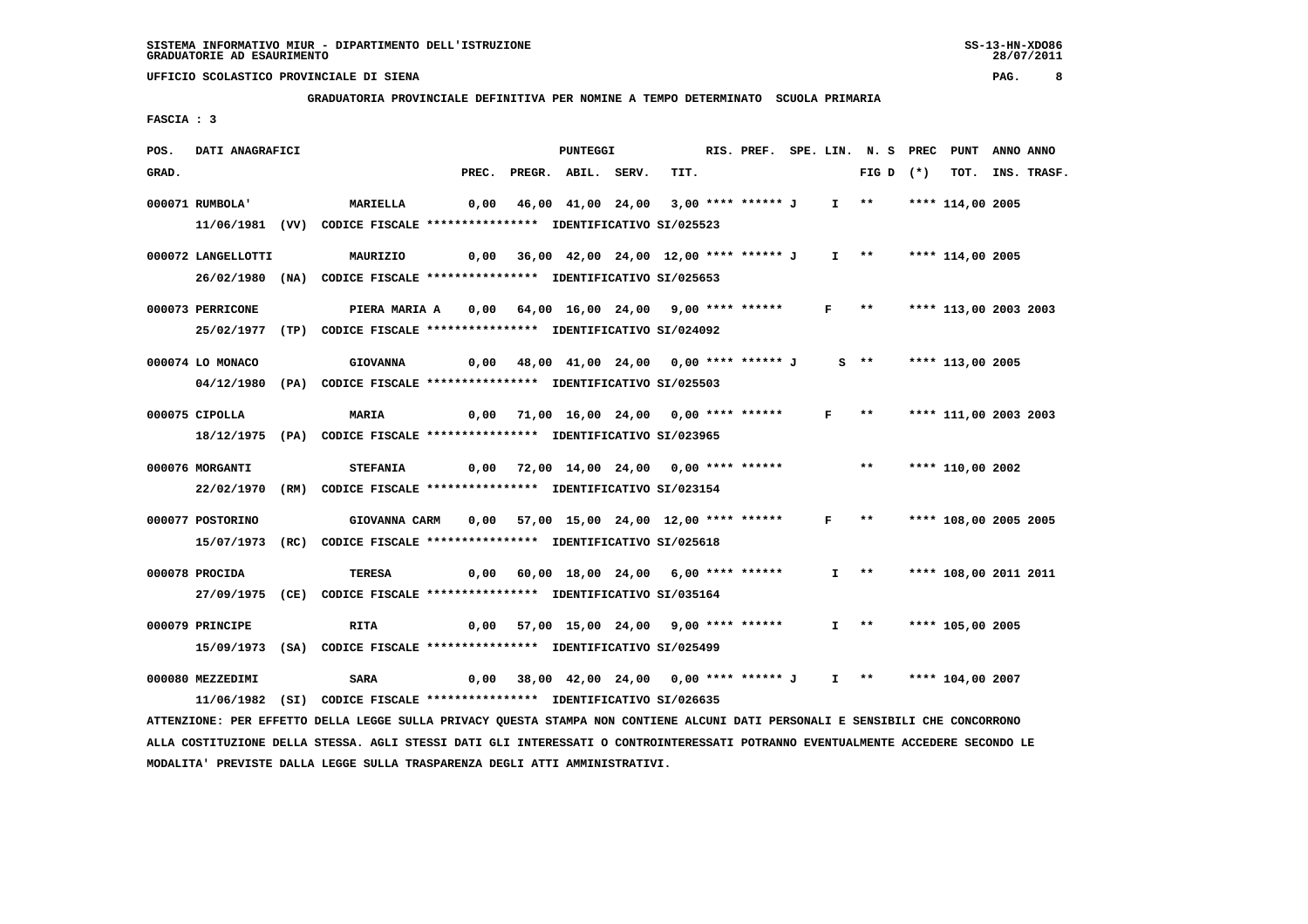## **GRADUATORIA PROVINCIALE DEFINITIVA PER NOMINE A TEMPO DETERMINATO SCUOLA PRIMARIA**

 **FASCIA : 3**

| POS.<br>DATI ANAGRAFICI              |                                                                                                                                                                                                                                                                                                                        | PUNTEGGI           | RIS. PREF. SPE. LIN. N. S PREC PUNT ANNO ANNO                                                               |       |                            |                  |
|--------------------------------------|------------------------------------------------------------------------------------------------------------------------------------------------------------------------------------------------------------------------------------------------------------------------------------------------------------------------|--------------------|-------------------------------------------------------------------------------------------------------------|-------|----------------------------|------------------|
| GRAD.                                | PREC.                                                                                                                                                                                                                                                                                                                  | PREGR. ABIL. SERV. | TIT.                                                                                                        |       | FIG D $(*)$                | TOT. INS. TRASF. |
| 000081 MICELI                        | <b>ANTONELLA</b>                                                                                                                                                                                                                                                                                                       |                    | 0,00 59,00 14,00 24,00 6,00 **** ******           **                                                        |       | **** 103,00 2003           |                  |
|                                      | 17/06/1978 (PA) CODICE FISCALE *************** IDENTIFICATIVO SI/023809                                                                                                                                                                                                                                                |                    |                                                                                                             |       |                            |                  |
| 000082 FAILLACI                      | <b>TINDARA MARIA</b>                                                                                                                                                                                                                                                                                                   |                    | 0,00 64,00 15,00 24,00 0,00 **** ****** L                                                                   |       | I ** **** 103,00 2004 2004 |                  |
|                                      | 06/01/1965 (PA) CODICE FISCALE **************** IDENTIFICATIVO SI/024663                                                                                                                                                                                                                                               |                    |                                                                                                             |       |                            |                  |
|                                      |                                                                                                                                                                                                                                                                                                                        |                    |                                                                                                             |       |                            |                  |
| 000083 BOCHICCHIO                    | <b>MJRIAM</b>                                                                                                                                                                                                                                                                                                          |                    | 0,00 69,00 13,00 20,00 0,00 **** ******                                                                     | $***$ | **** 102,00 2004 2004      |                  |
|                                      | 12/12/1975 (AV) CODICE FISCALE *************** IDENTIFICATIVO SI/024485                                                                                                                                                                                                                                                |                    |                                                                                                             |       |                            |                  |
| 000084 ROSSITTO                      | GIUSEPPINA                                                                                                                                                                                                                                                                                                             |                    | 0,00 54,00 15,00 24,00 9,00 **** ******                                                                     |       | I ** **** 102,00 2005 2005 |                  |
|                                      | 09/01/1970 (SR) CODICE FISCALE *************** IDENTIFICATIVO SI/025629                                                                                                                                                                                                                                                |                    |                                                                                                             |       |                            |                  |
|                                      |                                                                                                                                                                                                                                                                                                                        |                    |                                                                                                             |       |                            |                  |
| 000085 FERRI                         | <b>VALENTINA</b>                                                                                                                                                                                                                                                                                                       |                    | 0,00 30,00 39,00 24,00 9,00 **** ****** J                                                                   |       | I ** **** 102,00 2007      |                  |
|                                      | 14/02/1981 (NA) CODICE FISCALE *************** IDENTIFICATIVO SI/027092                                                                                                                                                                                                                                                |                    |                                                                                                             |       |                            |                  |
| 000086 RICCI                         | SVEVA                                                                                                                                                                                                                                                                                                                  |                    | 0,00 24,00 42,00 24,00 12,00 **** ****** J I **     **** 102,00 2007                                        |       |                            |                  |
|                                      | 22/04/1977 (SI) CODICE FISCALE *************** IDENTIFICATIVO SI/026692                                                                                                                                                                                                                                                |                    |                                                                                                             |       |                            |                  |
|                                      |                                                                                                                                                                                                                                                                                                                        |                    |                                                                                                             |       |                            |                  |
|                                      |                                                                                                                                                                                                                                                                                                                        |                    |                                                                                                             |       |                            |                  |
|                                      |                                                                                                                                                                                                                                                                                                                        |                    |                                                                                                             |       |                            |                  |
| 000088 PUGLISI                       | <b>PAOLA</b>                                                                                                                                                                                                                                                                                                           |                    | 0,00 58,00 16,00 24,00 3,00 **** ****** *** *** **** 101,00 2003 2003                                       |       |                            |                  |
|                                      | 02/08/1976 (CT) CODICE FISCALE *************** IDENTIFICATIVO SI/024102                                                                                                                                                                                                                                                |                    |                                                                                                             |       |                            |                  |
| 000089 PRISCO                        | <b>DANIELA</b>                                                                                                                                                                                                                                                                                                         |                    | 0,00 60,00 17,00 24,00 0,00 **** ****** F **                                                                |       | **** 101,00 2005 2005      |                  |
|                                      | 21/01/1964 (SA) CODICE FISCALE *************** IDENTIFICATIVO SI/025533                                                                                                                                                                                                                                                |                    |                                                                                                             |       |                            |                  |
|                                      |                                                                                                                                                                                                                                                                                                                        |                    |                                                                                                             |       |                            |                  |
|                                      |                                                                                                                                                                                                                                                                                                                        |                    |                                                                                                             |       |                            |                  |
|                                      |                                                                                                                                                                                                                                                                                                                        |                    |                                                                                                             |       |                            |                  |
| 000087 MARGHERITI<br>000090 AZZOLINA | <b>PAOLA</b><br>09/08/1973 (PG) CODICE FISCALE *************** IDENTIFICATIVO SI/026736<br><b>LOREDANA</b><br>16/04/1978 (EN) CODICE FISCALE *************** IDENTIFICATIVO SI/025547<br>ATTENZIONE: PER EFFETTO DELLA LEGGE SULLA PRIVACY QUESTA STAMPA NON CONTIENE ALCUNI DATI PERSONALI E SENSIBILI CHE CONCORRONO |                    | 0,00 24,00 42,00 24,00 12,00 **** ****** T ** X **** 102,00 2007<br>0,00 62,00 15,00 24,00 0,00 **** ****** | $***$ | **** 101,00 2005 2005      |                  |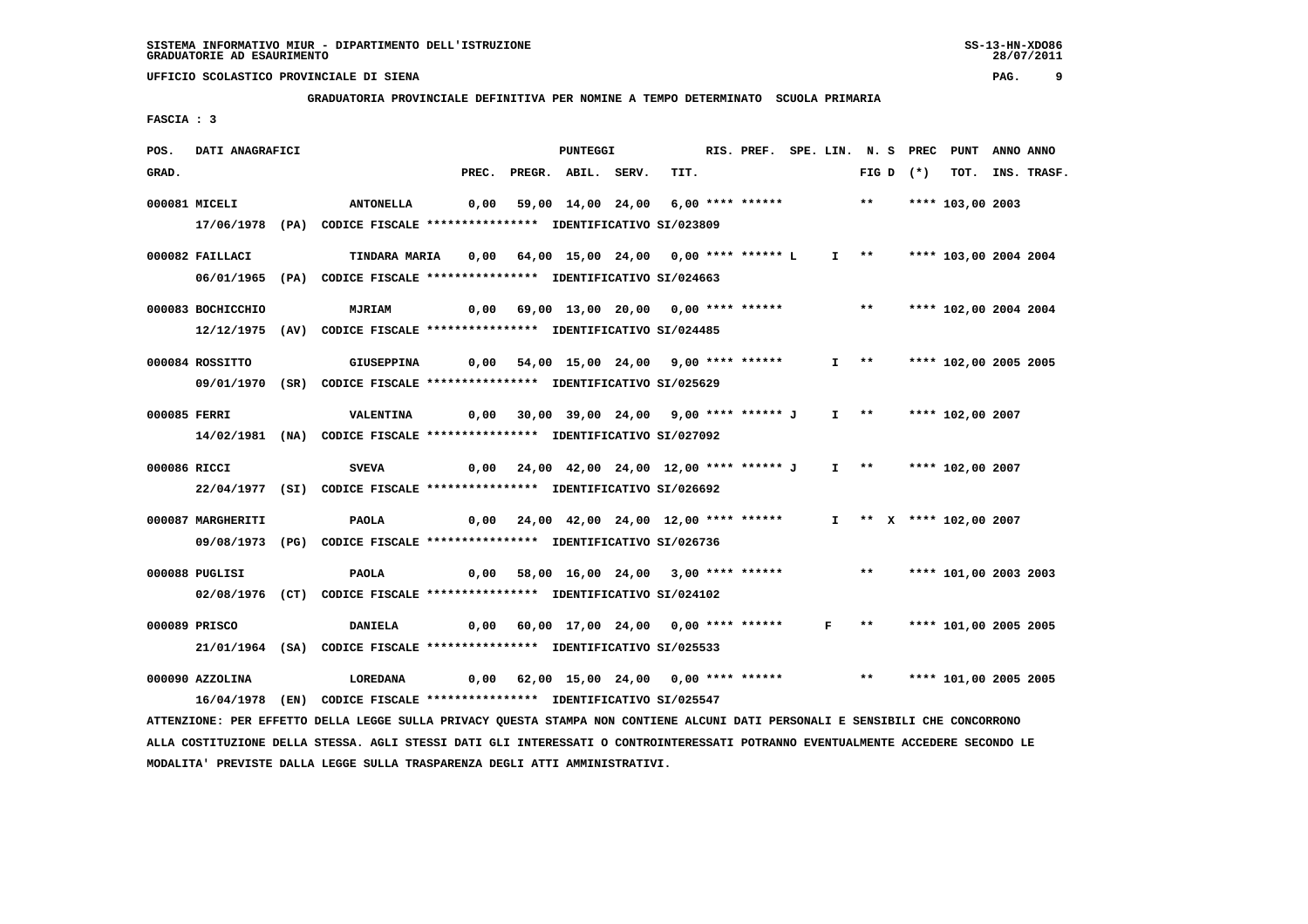**GRADUATORIA PROVINCIALE DEFINITIVA PER NOMINE A TEMPO DETERMINATO SCUOLA PRIMARIA**

 **FASCIA : 3**

| RIS. PREF. SPE. LIN. N. S PREC PUNT ANNO ANNO                                                                                   |
|---------------------------------------------------------------------------------------------------------------------------------|
| TOT. INS. TRASF.                                                                                                                |
|                                                                                                                                 |
|                                                                                                                                 |
|                                                                                                                                 |
| 0,00 63,00 13,00 24,00 0,00 **** ****** *** ** ** *** 100,00 2003 2003                                                          |
|                                                                                                                                 |
| I ** **** 100,00 2005 2005                                                                                                      |
|                                                                                                                                 |
|                                                                                                                                 |
|                                                                                                                                 |
|                                                                                                                                 |
|                                                                                                                                 |
|                                                                                                                                 |
|                                                                                                                                 |
|                                                                                                                                 |
|                                                                                                                                 |
|                                                                                                                                 |
|                                                                                                                                 |
|                                                                                                                                 |
|                                                                                                                                 |
| I ** X **** 97,00 2005 2005                                                                                                     |
|                                                                                                                                 |
|                                                                                                                                 |
| I **     ****   96,00 2003 2003                                                                                                 |
|                                                                                                                                 |
|                                                                                                                                 |
| ALLA COSTITUZIONE DELLA STESSA. AGLI STESSI DATI GLI INTERESSATI O CONTROINTERESSATI POTRANNO EVENTUALMENTE ACCEDERE SECONDO LE |

 **MODALITA' PREVISTE DALLA LEGGE SULLA TRASPARENZA DEGLI ATTI AMMINISTRATIVI.**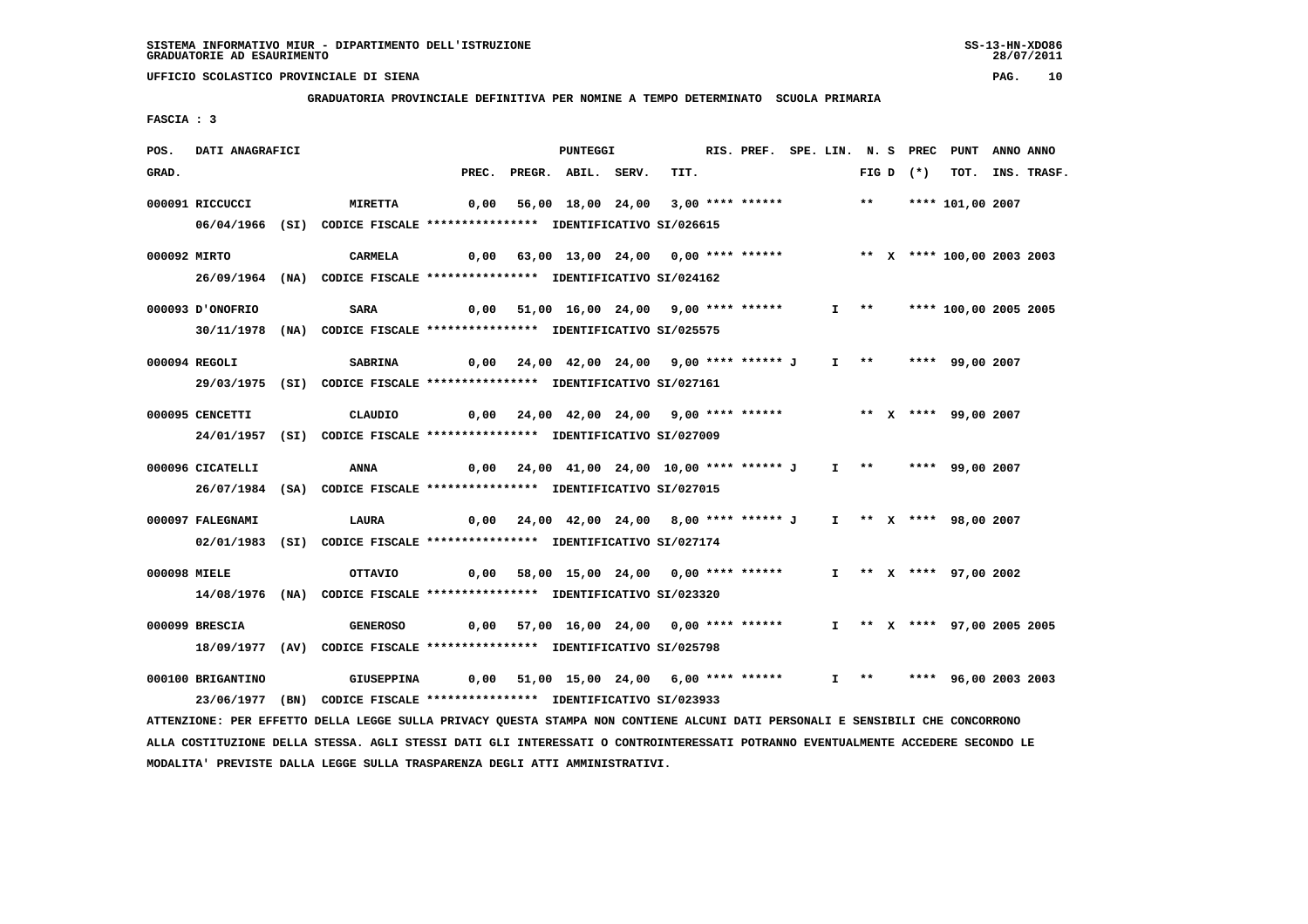**GRADUATORIA PROVINCIALE DEFINITIVA PER NOMINE A TEMPO DETERMINATO SCUOLA PRIMARIA**

 **FASCIA : 3**

| POS.  | DATI ANAGRAFICI   |                                                                                                                                 |       | <b>PUNTEGGI</b>                                          |      | RIS. PREF. SPE. LIN. N. S PREC PUNT |  |                     |             |                         | ANNO ANNO |             |
|-------|-------------------|---------------------------------------------------------------------------------------------------------------------------------|-------|----------------------------------------------------------|------|-------------------------------------|--|---------------------|-------------|-------------------------|-----------|-------------|
| GRAD. |                   |                                                                                                                                 | PREC. | PREGR. ABIL. SERV.                                       | TIT. |                                     |  |                     | FIG D $(*)$ | тот.                    |           | INS. TRASF. |
|       | 000101 MANNA      | CONSIGLIA                                                                                                                       | 0,00  | 59,00 13,00 24,00 0,00 **** ******                       |      |                                     |  | I **                |             | **** 96,00 2004 2004    |           |             |
|       |                   | 11/09/1976 (CE) CODICE FISCALE *************** IDENTIFICATIVO SI/024556                                                         |       |                                                          |      |                                     |  |                     |             |                         |           |             |
|       |                   |                                                                                                                                 |       |                                                          |      |                                     |  |                     |             |                         |           |             |
|       | 000102 PELLEGRINI | <b>SILVIA</b>                                                                                                                   |       | $0,00$ 49,00 14,00 24,00 9,00 **** ******                |      |                                     |  |                     |             | ** **** 96,00 2007 2007 |           |             |
|       |                   | 04/12/1976 (GR) CODICE FISCALE *************** IDENTIFICATIVO SI/027353                                                         |       |                                                          |      |                                     |  |                     |             |                         |           |             |
|       | 000103 FORCONI    | <b>EMANUELA</b>                                                                                                                 |       | 0,00 24,00 42,00 24,00 6,00 **** ****** J                |      |                                     |  |                     |             | I ** X **** 96,00 2007  |           |             |
|       |                   | 17/10/1979 (SI) CODICE FISCALE **************** IDENTIFICATIVO SI/027104                                                        |       |                                                          |      |                                     |  |                     |             |                         |           |             |
|       | 000104 MORREALE   | <b>ANNA</b>                                                                                                                     |       | $0,00$ 49,00 13,00 24,00 9,00 **** ******                |      |                                     |  | $***$               |             | **** 95,00 2002         |           |             |
|       |                   | 04/02/1968 (AG) CODICE FISCALE *************** IDENTIFICATIVO SI/023253                                                         |       |                                                          |      |                                     |  |                     |             |                         |           |             |
|       |                   |                                                                                                                                 |       |                                                          |      |                                     |  |                     |             |                         |           |             |
|       | 000105 FILONI     | LETIZIA                                                                                                                         |       | 0,00 53,00 17,00 24,00 1,00 **** ******                  |      |                                     |  |                     |             | ** X **** 95,00 2007    |           |             |
|       |                   | 17/07/1972 (SI) CODICE FISCALE *************** IDENTIFICATIVO SI/027096                                                         |       |                                                          |      |                                     |  |                     |             |                         |           |             |
|       | 000106 CIRRI      | <b>ROSALBA</b>                                                                                                                  |       | 0,00 53,00 17,00 24,00 0,00 **** ******                  |      |                                     |  |                     |             | I ** **** 94,00 2007    |           |             |
|       |                   | 15/07/1973 (PA) CODICE FISCALE *************** IDENTIFICATIVO SI/033206                                                         |       |                                                          |      |                                     |  |                     |             |                         |           |             |
|       |                   |                                                                                                                                 |       |                                                          |      |                                     |  |                     |             |                         |           |             |
|       | 000107 FRANCO     | LUISA                                                                                                                           |       | $0,00$ 18,00 39,00 24,00 12,00 **** ****** J             |      |                                     |  | $I \longrightarrow$ |             | **** 93,00 2011 2011    |           |             |
|       |                   | 18/10/1962 (NA) CODICE FISCALE *************** IDENTIFICATIVO SI/035081                                                         |       |                                                          |      |                                     |  |                     |             |                         |           |             |
|       | 000108 CAVALLINI  | <b>CHIARA</b>                                                                                                                   |       | $0,00$ $25,00$ $42,00$ $24,00$ $1,00$ $***$ **** ***** J |      |                                     |  | $I \quad * \quad$   |             | **** 92,00 2007         |           |             |
|       |                   | 10/09/1982 (SI) CODICE FISCALE *************** IDENTIFICATIVO SI/026996                                                         |       |                                                          |      |                                     |  |                     |             |                         |           |             |
|       |                   |                                                                                                                                 |       |                                                          |      |                                     |  |                     |             |                         |           |             |
|       | 000109 MARINO     | <b>MARA</b>                                                                                                                     | 0,00  | 45,00 13,00 24,00 9,00 **** ******                       |      |                                     |  | $***$               |             | **** 91,00 2007 2007    |           |             |
|       |                   | 30/06/1980 (NA) CODICE FISCALE *************** IDENTIFICATIVO SI/027226                                                         |       |                                                          |      |                                     |  |                     |             |                         |           |             |
|       | 000110 COSTANZO   | <b>ROSALIA</b>                                                                                                                  |       | 0,00 40,00 18,00 24,00 9,00 **** ******                  |      |                                     |  |                     |             | ** **** 91,00 2007      |           |             |
|       |                   | 02/03/1980 (CE) CODICE FISCALE *************** IDENTIFICATIVO SI/027039                                                         |       |                                                          |      |                                     |  |                     |             |                         |           |             |
|       |                   | ATTENZIONE: PER EFFETTO DELLA LEGGE SULLA PRIVACY QUESTA STAMPA NON CONTIENE ALCUNI DATI PERSONALI E SENSIBILI CHE CONCORRONO   |       |                                                          |      |                                     |  |                     |             |                         |           |             |
|       |                   | ALLA COSTITUZIONE DELLA STESSA. AGLI STESSI DATI GLI INTERESSATI O CONTROINTERESSATI POTRANNO EVENTUALMENTE ACCEDERE SECONDO LE |       |                                                          |      |                                     |  |                     |             |                         |           |             |

 **MODALITA' PREVISTE DALLA LEGGE SULLA TRASPARENZA DEGLI ATTI AMMINISTRATIVI.**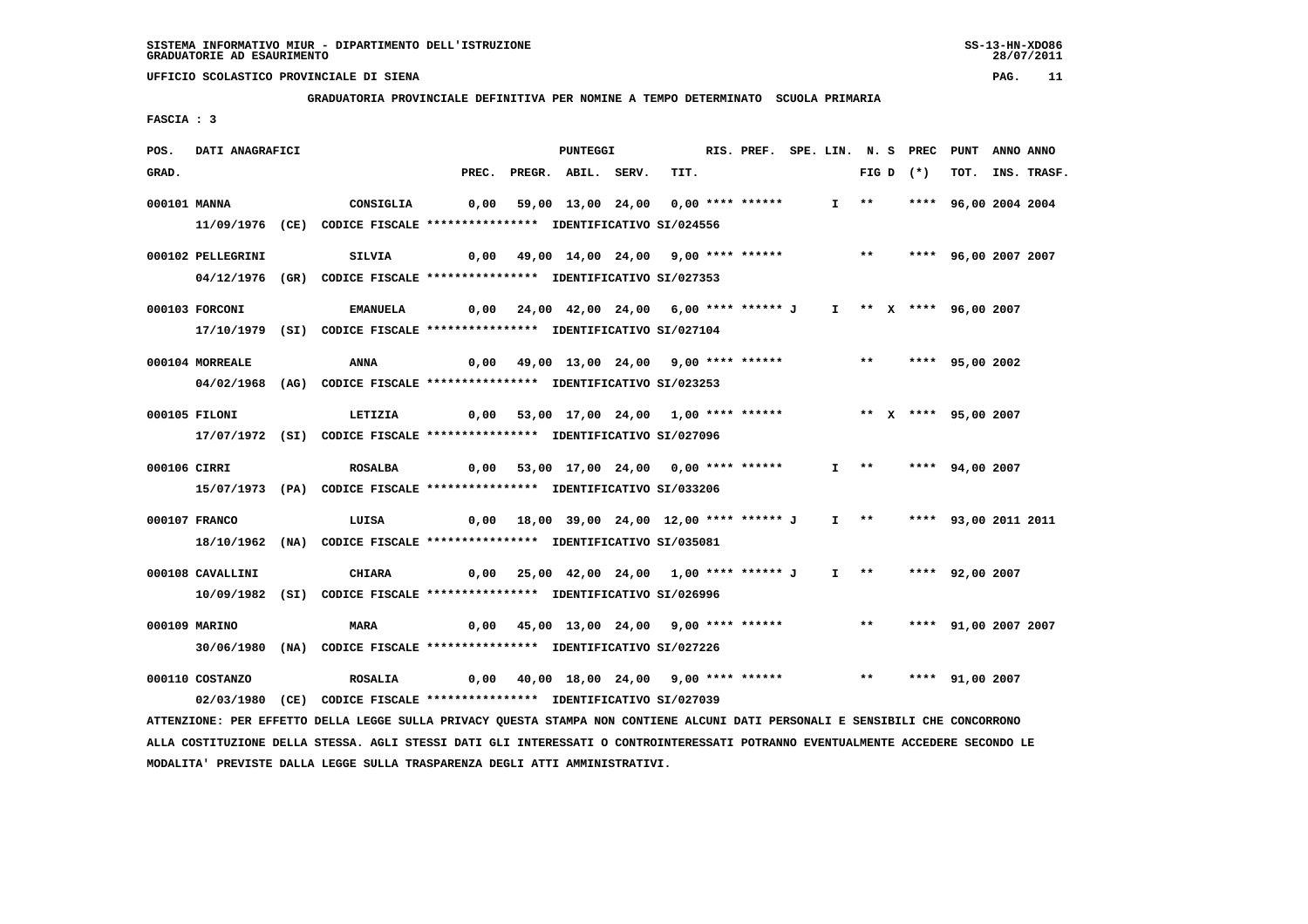**GRADUATORIA PROVINCIALE DEFINITIVA PER NOMINE A TEMPO DETERMINATO SCUOLA PRIMARIA**

 **FASCIA : 3**

| POS.         | DATI ANAGRAFICI    |                                                                                                                               |      | PUNTEGGI                                                              |      | RIS. PREF. SPE. LIN. N. S PREC PUNT ANNO ANNO |  |  |             |                             |                  |
|--------------|--------------------|-------------------------------------------------------------------------------------------------------------------------------|------|-----------------------------------------------------------------------|------|-----------------------------------------------|--|--|-------------|-----------------------------|------------------|
| GRAD.        |                    |                                                                                                                               |      | PREC. PREGR. ABIL. SERV.                                              | TIT. |                                               |  |  | FIG D $(*)$ |                             | TOT. INS. TRASF. |
| 000111 GENCO |                    | TERESA                                                                                                                        | 0,00 | 47,00 16,00 24,00 3,00 **** ******                                    |      |                                               |  |  |             | I ** X **** 90,00 2005 2005 |                  |
|              |                    | 02/02/1973 (AG) CODICE FISCALE *************** IDENTIFICATIVO SI/025587                                                       |      |                                                                       |      |                                               |  |  |             |                             |                  |
|              |                    |                                                                                                                               |      |                                                                       |      |                                               |  |  |             |                             |                  |
|              | 000112 DELLA CORTE | ALESSANDRA                                                                                                                    |      | $0,00$ 40,00 16,00 24,00 9,00 **** ******                             |      |                                               |  |  |             | I ** **** 89,00 2002        |                  |
|              |                    | 12/04/1979 (NA) CODICE FISCALE *************** IDENTIFICATIVO SI/023312                                                       |      |                                                                       |      |                                               |  |  |             |                             |                  |
|              | 000113 LA COMMARE  | <b>DILETTA</b>                                                                                                                |      | $0,00$ 50,00 14,00 24,00 0,00 **** ****** *** **                      |      |                                               |  |  |             | **** 88,00 2003 2003        |                  |
|              |                    | 21/07/1975 (TP) CODICE FISCALE *************** IDENTIFICATIVO SI/024043                                                       |      |                                                                       |      |                                               |  |  |             |                             |                  |
| 000114 IZZO  |                    | IOLANDA GIUSE                                                                                                                 |      | 0,00 39,00 15,00 24,00 10,00 **** ******                              |      |                                               |  |  |             | I ** **** 88,00 2005 2005   |                  |
|              |                    | 19/01/1970 (NA) CODICE FISCALE *************** IDENTIFICATIVO SI/025565                                                       |      |                                                                       |      |                                               |  |  |             |                             |                  |
|              |                    |                                                                                                                               |      |                                                                       |      |                                               |  |  |             |                             |                  |
|              | 000115 LANGONE     | CARMELINA                                                                                                                     |      | 0,00 47,00 16,00 22,00 3,00 **** ****** F **                          |      |                                               |  |  |             | **** 88,00 2011 2011        |                  |
|              |                    | 27/06/1962 (SA) CODICE FISCALE *************** IDENTIFICATIVO SI/035107                                                       |      |                                                                       |      |                                               |  |  |             |                             |                  |
|              | 000116 AMATO       | <b>SALVATORE</b>                                                                                                              |      | $0,00$ 51,00 12,00 24,00 0,00 **** ******                             |      |                                               |  |  |             | ** **** 87,00 2005          |                  |
|              |                    | 25/08/1970 (NA) CODICE FISCALE *************** IDENTIFICATIVO SI/025546                                                       |      |                                                                       |      |                                               |  |  |             |                             |                  |
|              |                    |                                                                                                                               |      |                                                                       |      |                                               |  |  |             |                             |                  |
| 000117 PANI  |                    | ANNA LISA 0,00 36,00 15,00 24,00 12,00 **** ****** *** ** ** *** 87,00 2007 2007                                              |      |                                                                       |      |                                               |  |  |             |                             |                  |
|              |                    | 25/11/1972 (CA) CODICE FISCALE *************** IDENTIFICATIVO SI/027286                                                       |      |                                                                       |      |                                               |  |  |             |                             |                  |
|              | 000118 CETRANGOLO  | PALMA                                                                                                                         |      | 0,00 42,00 15,00 24,00 6,00 **** ****** ***** ** ** **** 87,00 2007   |      |                                               |  |  |             |                             |                  |
|              |                    | 15/10/1976 (PZ) CODICE FISCALE *************** IDENTIFICATIVO SI/027091                                                       |      |                                                                       |      |                                               |  |  |             |                             |                  |
|              |                    |                                                                                                                               |      |                                                                       |      |                                               |  |  |             |                             |                  |
|              | 000119 FALERI      | <b>ELISA</b>                                                                                                                  |      | 0,00 12,00 42,00 24,00 9,00 **** ******                               |      |                                               |  |  |             | I ** X **** 87,00 2007      |                  |
|              |                    | 11/06/1976 (SI) CODICE FISCALE *************** IDENTIFICATIVO SI/027176                                                       |      |                                                                       |      |                                               |  |  |             |                             |                  |
|              | 000120 SAMMARTANO  | <b>MELANIA</b>                                                                                                                |      | 0,00 25,00 12,00 46,00 3,00 **** ****** **** *** **** 86,00 2011 2011 |      |                                               |  |  |             |                             |                  |
|              |                    | 07/05/1980 (TP) CODICE FISCALE *************** IDENTIFICATIVO SI/035161                                                       |      |                                                                       |      |                                               |  |  |             |                             |                  |
|              |                    | ATTENZIONE: PER EFFETTO DELLA LEGGE SULLA PRIVACY QUESTA STAMPA NON CONTIENE ALCUNI DATI PERSONALI E SENSIBILI CHE CONCORRONO |      |                                                                       |      |                                               |  |  |             |                             |                  |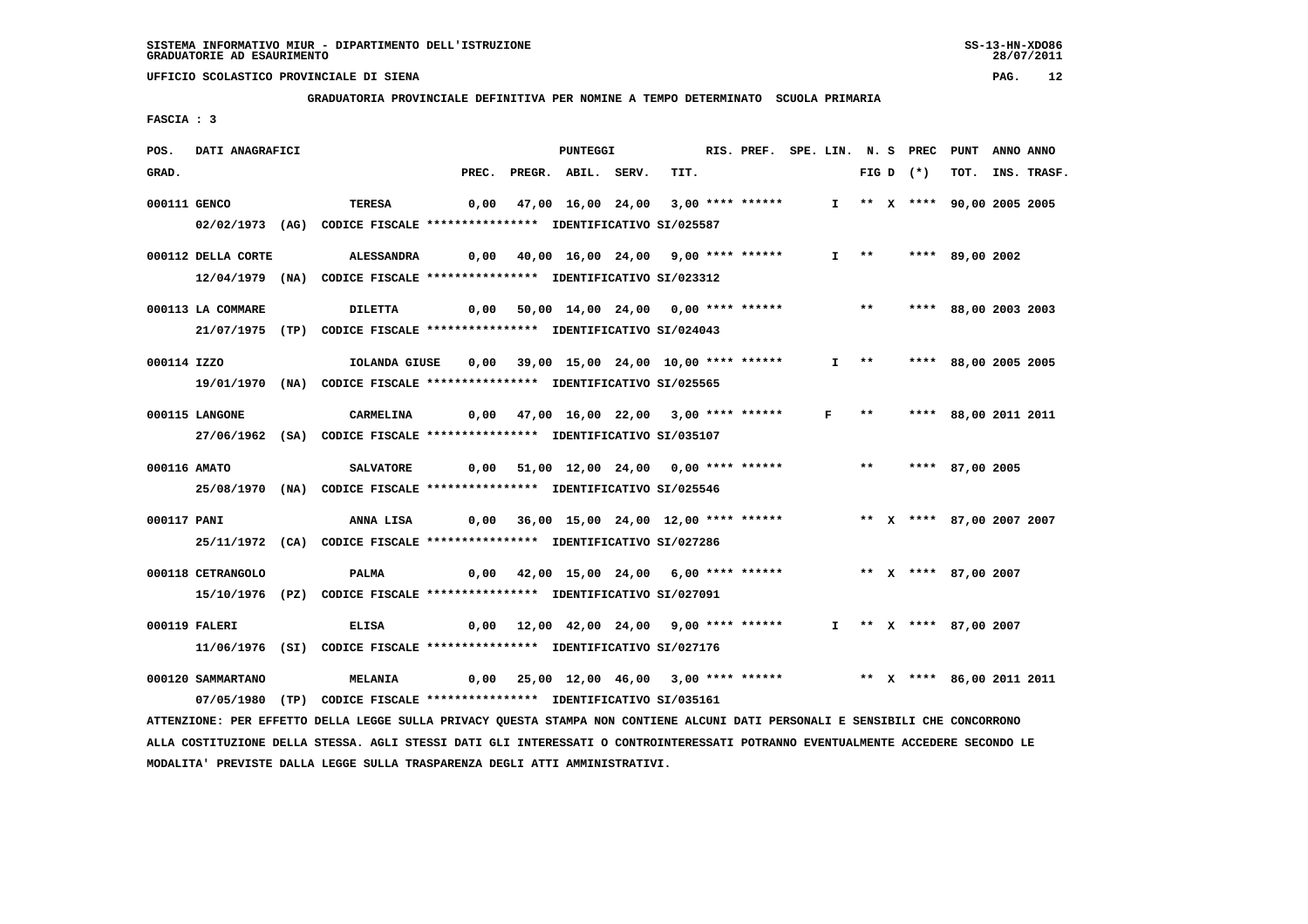**GRADUATORIA PROVINCIALE DEFINITIVA PER NOMINE A TEMPO DETERMINATO SCUOLA PRIMARIA**

 **FASCIA : 3**

| POS.  | DATI ANAGRAFICI      |                                                                          |                                                                      | <b>PUNTEGGI</b>                                                  |      |  |  |                   |             | RIS. PREF. SPE. LIN. N. S PREC PUNT ANNO ANNO |                  |
|-------|----------------------|--------------------------------------------------------------------------|----------------------------------------------------------------------|------------------------------------------------------------------|------|--|--|-------------------|-------------|-----------------------------------------------|------------------|
| GRAD. |                      |                                                                          | PREC.                                                                | PREGR. ABIL. SERV.                                               | TIT. |  |  |                   | FIG D $(*)$ |                                               | TOT. INS. TRASF. |
|       | 000121 GONZI         | <b>VIRGINIA</b>                                                          |                                                                      | 0,00 44,00 14,00 24,00 3,00 **** ******                          |      |  |  | $***$             |             | **** 85,00 2007                               |                  |
|       |                      | 07/03/1962 (SI) CODICE FISCALE *************** IDENTIFICATIVO SI/027164  |                                                                      |                                                                  |      |  |  |                   |             |                                               |                  |
|       |                      |                                                                          |                                                                      |                                                                  |      |  |  |                   |             |                                               |                  |
|       | 000122 BOTTI         | GIULIA                                                                   |                                                                      | 0,00 12,00 42,00 24,00 7,00 **** ****** J                        |      |  |  | $***$             |             | **** 85,00 2007                               |                  |
|       |                      | 29/05/1982 (SI) CODICE FISCALE *************** IDENTIFICATIVO SI/026963  |                                                                      |                                                                  |      |  |  |                   |             |                                               |                  |
|       | 000123 PADRICELLI    | <b>MARIA</b>                                                             |                                                                      | 0,00 44,00 15,00 24,00 0,00 **** ******                          |      |  |  |                   |             | I ** **** 83,00 2005                          |                  |
|       |                      | 30/11/1973 (NA) CODICE FISCALE *************** IDENTIFICATIVO SI/025747  |                                                                      |                                                                  |      |  |  |                   |             |                                               |                  |
|       | 000124 FILOGAMO      | PALMINA                                                                  |                                                                      | 0,00 12,00 41,00 24,00 6,00 **** ****** J ** X **** 83,00 2007   |      |  |  |                   |             |                                               |                  |
|       |                      | 05/11/1978 (NA) CODICE FISCALE *************** IDENTIFICATIVO SI/027095  |                                                                      |                                                                  |      |  |  |                   |             |                                               |                  |
|       |                      |                                                                          |                                                                      |                                                                  |      |  |  |                   |             |                                               |                  |
|       | 000125 MESSINEO      | <b>IOLANDA</b>                                                           |                                                                      | 0,00 33,00 15,00 24,00 10,00 **** ******                         |      |  |  |                   |             | I ** **** 82,00 2007 2007                     |                  |
|       |                      | 18/10/1969 (SA) CODICE FISCALE *************** IDENTIFICATIVO SI/027594  |                                                                      |                                                                  |      |  |  |                   |             |                                               |                  |
|       | 000126 CATALANO      | <b>ROBERTO</b>                                                           |                                                                      | 0,00 12,00 42,00 24,00 4,00 **** ****** J                        |      |  |  |                   |             | I ** X **** 82,00 2007                        |                  |
|       |                      | 21/10/1977 (PA) CODICE FISCALE *************** IDENTIFICATIVO SI/026994  |                                                                      |                                                                  |      |  |  |                   |             |                                               |                  |
|       |                      |                                                                          |                                                                      |                                                                  |      |  |  |                   |             |                                               |                  |
|       | 000127 ESPOSITO      | PATRIZIA                                                                 | 0,00 62,00 16,00 0,00 3,00 **** ******   I ** X **** 81,00 2005 2005 |                                                                  |      |  |  |                   |             |                                               |                  |
|       |                      | 21/01/1966 (NA) CODICE FISCALE **************** IDENTIFICATIVO SI/025580 |                                                                      |                                                                  |      |  |  |                   |             |                                               |                  |
|       | 000128 CASTELLITTO   | <b>ANTONELLA</b>                                                         |                                                                      | 0,00 12,00 42,00 24,00 3,00 **** ****** J I ** X **** 81,00 2007 |      |  |  |                   |             |                                               |                  |
|       |                      | 13/01/1980 (AV) CODICE FISCALE *************** IDENTIFICATIVO SI/026992  |                                                                      |                                                                  |      |  |  |                   |             |                                               |                  |
|       |                      |                                                                          |                                                                      |                                                                  |      |  |  |                   |             |                                               |                  |
|       | 000129 MARLETTA      | <b>VALENTINA</b>                                                         |                                                                      | 0,00 41,00 16,00 24,00 0,00 **** ******                          |      |  |  |                   |             | I ** **** 81,00 2011 2011                     |                  |
|       |                      | 30/03/1979 (CT) CODICE FISCALE *************** IDENTIFICATIVO SI/035219  |                                                                      |                                                                  |      |  |  |                   |             |                                               |                  |
|       | 000130 ARECCHI TOMAS | <b>SIMONA</b>                                                            |                                                                      | 0,00 12,00 41,00 24,00 3,00 **** ******                          |      |  |  | $I \quad * \quad$ |             | **** 80,00 2007                               |                  |
|       |                      | 17/08/1983 (RC) CODICE FISCALE *************** IDENTIFICATIVO SI/026848  |                                                                      |                                                                  |      |  |  |                   |             |                                               |                  |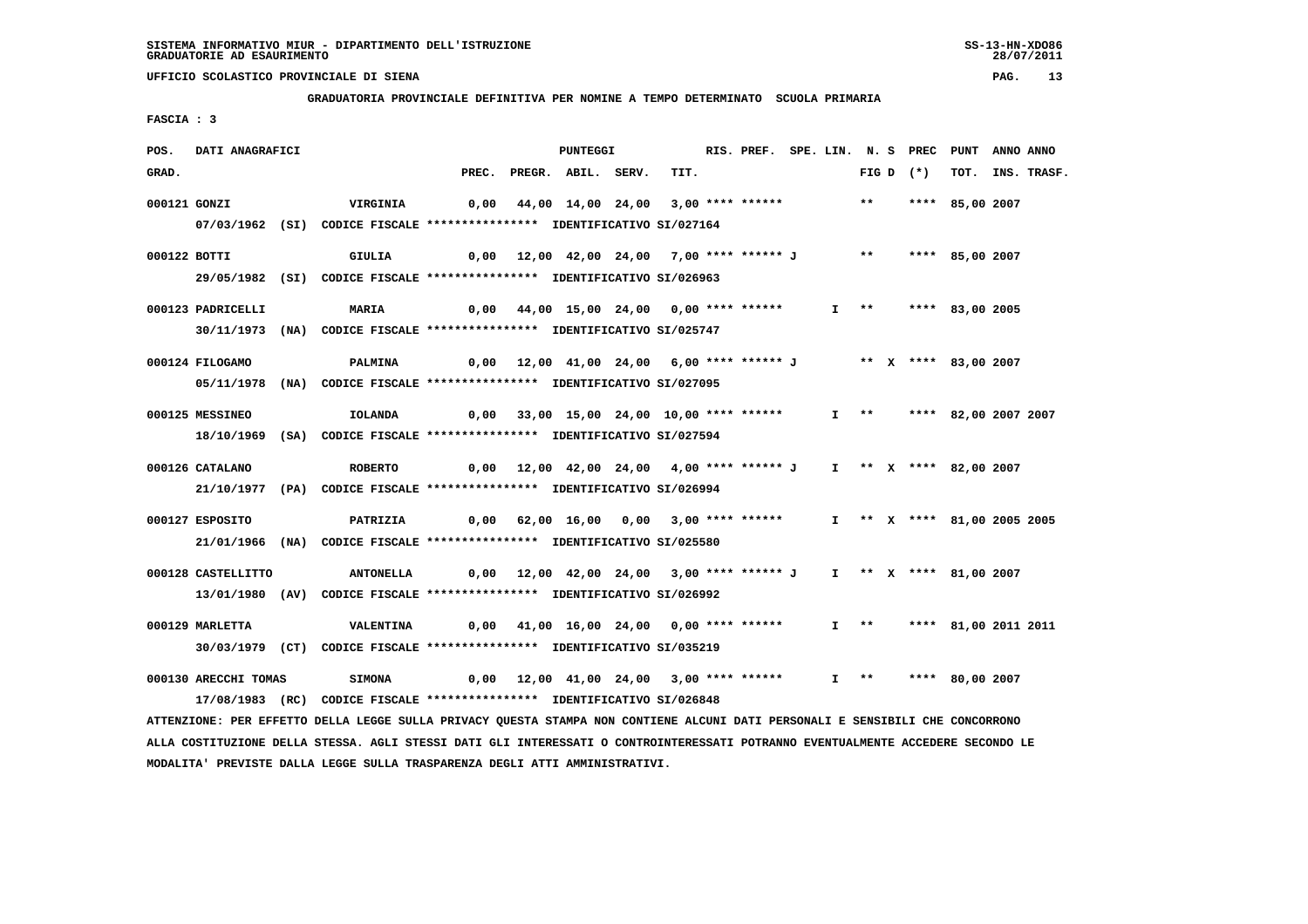**GRADUATORIA PROVINCIALE DEFINITIVA PER NOMINE A TEMPO DETERMINATO SCUOLA PRIMARIA**

 **FASCIA : 3**

| POS.  | DATI ANAGRAFICI   |                                                                         |                                                                                       | <b>PUNTEGGI</b>                                              |  | RIS. PREF. SPE. LIN. N. S PREC |  |                   |                           | PUNT                 | ANNO ANNO |                  |
|-------|-------------------|-------------------------------------------------------------------------|---------------------------------------------------------------------------------------|--------------------------------------------------------------|--|--------------------------------|--|-------------------|---------------------------|----------------------|-----------|------------------|
| GRAD. |                   |                                                                         | PREC.                                                                                 | PREGR. ABIL. SERV.                                           |  | TIT.                           |  |                   | FIG D $(*)$               |                      |           | TOT. INS. TRASF. |
|       | 000131 PIERANNI   | SILVIA                                                                  |                                                                                       | 0,00 12,00 41,00 24,00 3,00 **** ******                      |  |                                |  | $***$             |                           | **** 80,00 2007      |           |                  |
|       |                   | 02/10/1979 (SI) CODICE FISCALE *************** IDENTIFICATIVO SI/027310 |                                                                                       |                                                              |  |                                |  |                   |                           |                      |           |                  |
|       |                   |                                                                         |                                                                                       |                                                              |  |                                |  |                   |                           |                      |           |                  |
|       | 000132 IMPAGLIATO | ROSSELLA                                                                |                                                                                       | 0,00 39,00 14,00 24,00 3,00 **** ******                      |  |                                |  | $I \rightarrow *$ |                           | **** 80,00 2011 2011 |           |                  |
|       |                   | 15/06/1971 (NA) CODICE FISCALE *************** IDENTIFICATIVO SI/035087 |                                                                                       |                                                              |  |                                |  |                   |                           |                      |           |                  |
|       | 000133 MAZZAGLIA  | ALESSANDRA                                                              | 0,00 30,00 16,00 24,00 9,00 **** ******                                               |                                                              |  |                                |  |                   | I ** **** 79,00 2007 2007 |                      |           |                  |
|       |                   | 31/08/1977 (CT) CODICE FISCALE *************** IDENTIFICATIVO SI/027246 |                                                                                       |                                                              |  |                                |  |                   |                           |                      |           |                  |
|       |                   |                                                                         |                                                                                       |                                                              |  |                                |  |                   |                           |                      |           |                  |
|       | 000134 PARIBELLI  | <b>ANTONIO</b>                                                          |                                                                                       | 0,00 38,00 17,00 24,00 0,00 **** ****** J                    |  |                                |  | $***$             |                           | **** 79,00 2007      |           |                  |
|       |                   | 14/03/1970 (NA) CODICE FISCALE *************** IDENTIFICATIVO SI/027370 |                                                                                       |                                                              |  |                                |  |                   |                           |                      |           |                  |
|       | 000135 BASTREGHI  | <b>MARTA</b>                                                            |                                                                                       | 0,00 12,00 42,00 24,00 0,00 **** ****** J ** **** 78,00 2007 |  |                                |  |                   |                           |                      |           |                  |
|       |                   | 06/07/1984 (SI) CODICE FISCALE *************** IDENTIFICATIVO SI/026934 |                                                                                       |                                                              |  |                                |  |                   |                           |                      |           |                  |
|       |                   |                                                                         |                                                                                       |                                                              |  |                                |  |                   |                           |                      |           |                  |
|       | 000136 COPPOLA    | <b>ELENA</b>                                                            |                                                                                       |                                                              |  |                                |  |                   | I ** X **** 78,00 2007    |                      |           |                  |
|       |                   | 16/06/1983 (SA) CODICE FISCALE *************** IDENTIFICATIVO SI/027037 |                                                                                       |                                                              |  |                                |  |                   |                           |                      |           |                  |
|       | 000137 AUTERI     | <b>ENZA</b>                                                             | 0,00 32,00 16,00 26,00 3,00 **** ******                                               |                                                              |  |                                |  |                   | I ** **** 77,00 2004 2004 |                      |           |                  |
|       |                   | 03/02/1966 (SR) CODICE FISCALE *************** IDENTIFICATIVO SI/024514 |                                                                                       |                                                              |  |                                |  |                   |                           |                      |           |                  |
|       |                   |                                                                         |                                                                                       |                                                              |  |                                |  |                   |                           |                      |           |                  |
|       | 000138 DI FINA    | <b>ROSARIA</b>                                                          |                                                                                       | 0,00 32,00 15,00 24,00 6,00 **** ****** F                    |  |                                |  | $\star\star$      |                           | **** 77,00 2007 2007 |           |                  |
|       |                   | 08/02/1977 (PA) CODICE FISCALE *************** IDENTIFICATIVO SI/027602 |                                                                                       |                                                              |  |                                |  |                   |                           |                      |           |                  |
|       | 000139 LATRAGNA   | ELISA                                                                   | 0,00  0,00  42,00  34,00  0,00  ****  ******                 **    x **** 76,00  2007 |                                                              |  |                                |  |                   |                           |                      |           |                  |
|       |                   | 21/04/1978 (TR) CODICE FISCALE *************** IDENTIFICATIVO SI/027205 |                                                                                       |                                                              |  |                                |  |                   |                           |                      |           |                  |
|       |                   |                                                                         |                                                                                       |                                                              |  |                                |  |                   |                           |                      |           |                  |
|       | 000140 VEGLIO     | <b>ANTONIO</b>                                                          | 0,00                                                                                  | 0,00 42,00 24,00 10,00 **** ****** J                         |  |                                |  |                   | I ** X **** 76,00 2007    |                      |           |                  |
|       |                   | 16/03/1972 (SA) CODICE FISCALE *************** IDENTIFICATIVO SI/027089 |                                                                                       |                                                              |  |                                |  |                   |                           |                      |           |                  |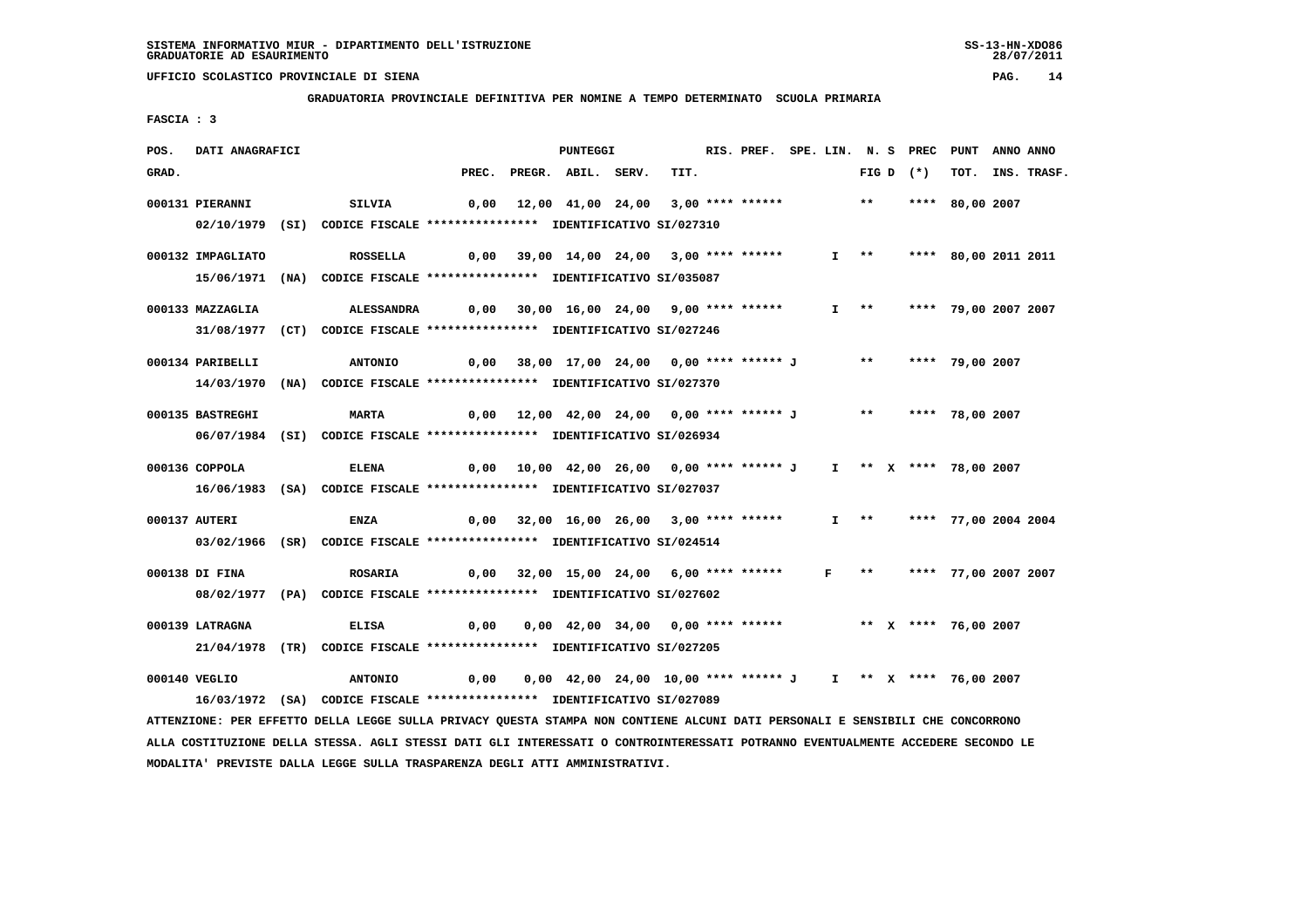**GRADUATORIA PROVINCIALE DEFINITIVA PER NOMINE A TEMPO DETERMINATO SCUOLA PRIMARIA**

 **FASCIA : 3**

| POS.  | DATI ANAGRAFICI   |                                                                                                                                                                                                          |       | <b>PUNTEGGI</b>                                                     |      | RIS. PREF. SPE. LIN. N. S PREC PUNT |  |                       |             |                           | ANNO ANNO |             |
|-------|-------------------|----------------------------------------------------------------------------------------------------------------------------------------------------------------------------------------------------------|-------|---------------------------------------------------------------------|------|-------------------------------------|--|-----------------------|-------------|---------------------------|-----------|-------------|
| GRAD. |                   |                                                                                                                                                                                                          | PREC. | PREGR. ABIL. SERV.                                                  | TIT. |                                     |  |                       | FIG D $(*)$ | тот.                      |           | INS. TRASF. |
|       | 000141 TORRES     | <b>MARIA</b>                                                                                                                                                                                             | 0,00  | 30,00 16,00 24,00 6,00 **** ******                                  |      |                                     |  | $I \rightarrow \star$ |             | **** 76,00 2011 2011      |           |             |
|       |                   | 13/03/1976 (SR) CODICE FISCALE *************** IDENTIFICATIVO SI/035105                                                                                                                                  |       |                                                                     |      |                                     |  |                       |             |                           |           |             |
|       | 000142 FERRARA    | <b>STEFANIA</b>                                                                                                                                                                                          |       | $0,00$ 38,00 13,00 24,00 0,00 **** ******                           |      |                                     |  |                       |             | I ** X **** 75,00 2002    |           |             |
|       |                   | 21/09/1968 (NA) CODICE FISCALE *************** IDENTIFICATIVO SI/023244                                                                                                                                  |       |                                                                     |      |                                     |  |                       |             |                           |           |             |
|       |                   |                                                                                                                                                                                                          |       |                                                                     |      |                                     |  |                       |             |                           |           |             |
|       | 000143 PEPE       | TERESA                                                                                                                                                                                                   |       | 0,00 27,00 12,00 24,00 12,00 **** ******                            |      |                                     |  | $\star\star$          |             | **** 75,00 2011 2011      |           |             |
|       |                   | 20/07/1980 (CT) CODICE FISCALE *************** IDENTIFICATIVO SI/035167                                                                                                                                  |       |                                                                     |      |                                     |  |                       |             |                           |           |             |
|       | 000144 ARTURI     | <b>SIMONA</b>                                                                                                                                                                                            |       | 0,00 33,00 15,00 26,00 0,00 **** ******                             |      |                                     |  |                       |             | ** **** 74,00 2004        |           |             |
|       |                   | 01/05/1979 (CS) CODICE FISCALE *************** IDENTIFICATIVO SI/024576                                                                                                                                  |       |                                                                     |      |                                     |  |                       |             |                           |           |             |
|       | 000145 AMBROSINO  | <b>ROSA</b>                                                                                                                                                                                              |       | $0,00$ 27,00 16,00 24,00 6,00 **** ******                           |      |                                     |  |                       |             | I ** **** 73,00 2011 2011 |           |             |
|       |                   | 28/09/1976 (NA) CODICE FISCALE *************** IDENTIFICATIVO SI/035069                                                                                                                                  |       |                                                                     |      |                                     |  |                       |             |                           |           |             |
|       |                   |                                                                                                                                                                                                          |       |                                                                     |      |                                     |  |                       |             |                           |           |             |
|       | 000146 SANCHINI   | ELENA                                                                                                                                                                                                    | 0,00  | 24,00 12,00 24,00 12,00 **** ******                                 |      |                                     |  |                       |             | ** X **** 72,00 2005 2005 |           |             |
|       |                   | 12/08/1979 (AP) CODICE FISCALE *************** IDENTIFICATIVO SI/025489                                                                                                                                  |       |                                                                     |      |                                     |  |                       |             |                           |           |             |
|       | 000147 BIANCIARDI | PAOLA                                                                                                                                                                                                    |       | 0,00 30,00 12,00 24,00 6,00 **** ****** **** *** ** **** 72,00 2007 |      |                                     |  |                       |             |                           |           |             |
|       |                   | 13/03/1960 (SI) CODICE FISCALE *************** IDENTIFICATIVO SI/027056                                                                                                                                  |       |                                                                     |      |                                     |  |                       |             |                           |           |             |
|       |                   |                                                                                                                                                                                                          |       |                                                                     |      |                                     |  |                       |             |                           |           |             |
|       | 000148 FRATINI    | <b>REBECCA</b>                                                                                                                                                                                           | 0,00  | 0,00 42,00 24,00 6,00 **** ****** J                                 |      |                                     |  |                       |             | I ** **** 72,00 2007      |           |             |
|       |                   | 08/01/1984 (FI) CODICE FISCALE *************** IDENTIFICATIVO SI/027115                                                                                                                                  |       |                                                                     |      |                                     |  |                       |             |                           |           |             |
|       | 000149 LIGUORI    | SILVIA                                                                                                                                                                                                   | 0,00  | 0,00 41,00 24,00 6,00 **** ****** J I **   **** 71,00 2007          |      |                                     |  |                       |             |                           |           |             |
|       |                   | 02/03/1978 (FI) CODICE FISCALE *************** IDENTIFICATIVO SI/027213                                                                                                                                  |       |                                                                     |      |                                     |  |                       |             |                           |           |             |
|       | 000150 GRACEFFA   |                                                                                                                                                                                                          |       | 0,00 27,00 16,00 24,00 3,00 **** ****** F ** **** 70,00 2007 2007   |      |                                     |  |                       |             |                           |           |             |
|       |                   | <b>ANTONELLA</b>                                                                                                                                                                                         |       |                                                                     |      |                                     |  |                       |             |                           |           |             |
|       |                   | 04/03/1980 (TO) CODICE FISCALE *************** IDENTIFICATIVO SI/027171<br>ATTENZIONE: PER EFFETTO DELLA LEGGE SULLA PRIVACY QUESTA STAMPA NON CONTIENE ALCUNI DATI PERSONALI E SENSIBILI CHE CONCORRONO |       |                                                                     |      |                                     |  |                       |             |                           |           |             |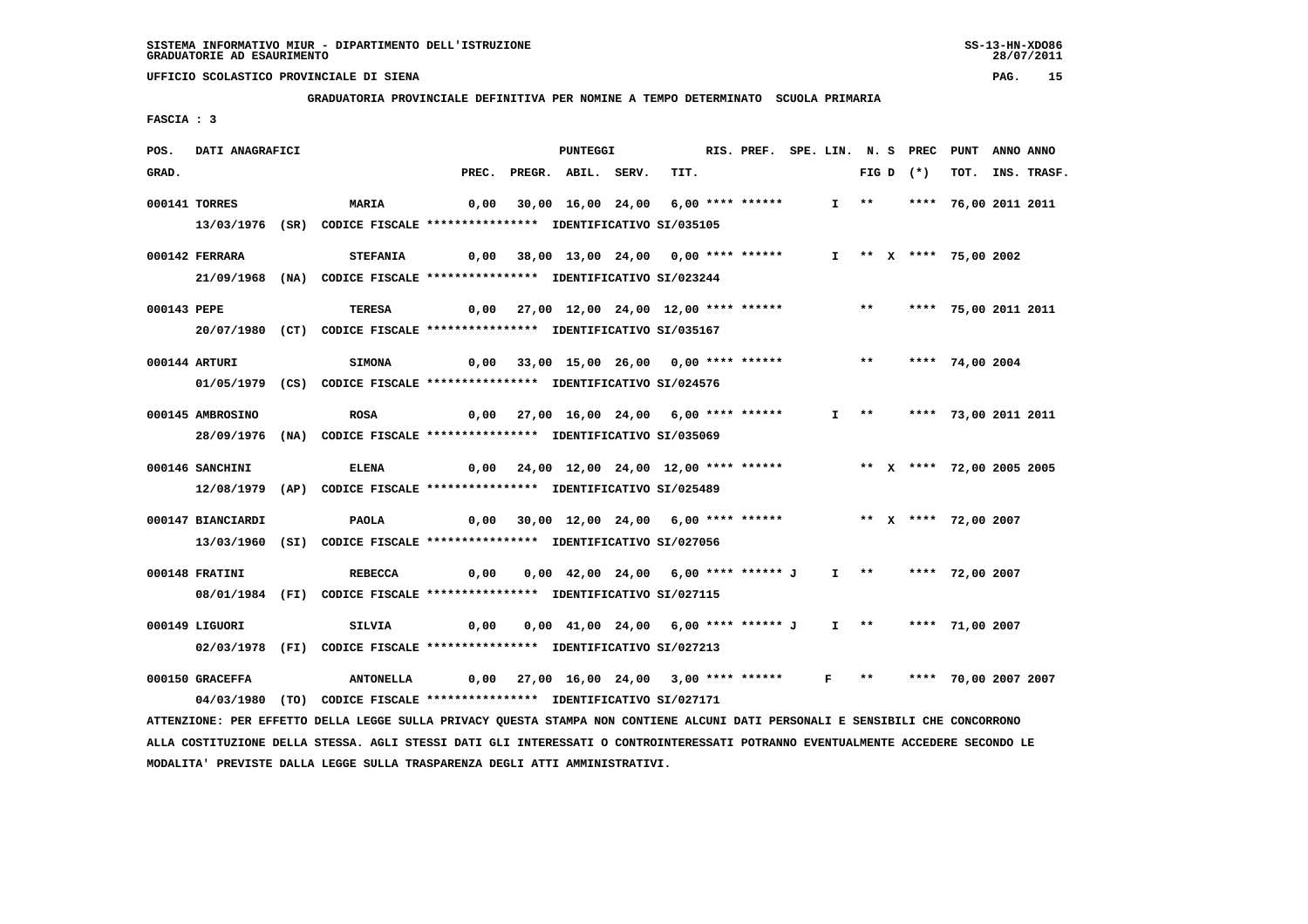**GRADUATORIA PROVINCIALE DEFINITIVA PER NOMINE A TEMPO DETERMINATO SCUOLA PRIMARIA**

 **FASCIA : 3**

| POS.  | DATI ANAGRAFICI    |                                                                                                                               |       | <b>PUNTEGGI</b>                                                    |      |  |  | RIS. PREF. SPE. LIN. N. S PREC PUNT |                      | ANNO ANNO |             |
|-------|--------------------|-------------------------------------------------------------------------------------------------------------------------------|-------|--------------------------------------------------------------------|------|--|--|-------------------------------------|----------------------|-----------|-------------|
| GRAD. |                    |                                                                                                                               | PREC. | PREGR. ABIL. SERV.                                                 | TIT. |  |  | FIG D $(*)$                         | тот.                 |           | INS. TRASF. |
|       | 000151 SACCA'      | <b>LETTERIA</b>                                                                                                               | 0,00  | 30,00 16,00 24,00 0,00 **** ******                                 |      |  |  | $I \rightarrow *$                   | **** 70,00 2007 2007 |           |             |
|       |                    | 14/02/1968 (ME) CODICE FISCALE *************** IDENTIFICATIVO SI/026729                                                       |       |                                                                    |      |  |  |                                     |                      |           |             |
|       | 000152 ROTOLO      |                                                                                                                               |       |                                                                    |      |  |  |                                     |                      |           |             |
|       |                    | <b>CONCETTA</b><br>26/05/1979 (PA) CODICE FISCALE *************** IDENTIFICATIVO SI/026622                                    |       | 0,00 30,00 16,00 24,00 0,00 **** ****** F ** **** 70,00 2007 2007  |      |  |  |                                     |                      |           |             |
|       |                    |                                                                                                                               |       |                                                                    |      |  |  |                                     |                      |           |             |
|       | 000153 CALABRESE   | LUCIA                                                                                                                         | 0,00  | 0,00 42,00 24,00 4,00 **** ****** J I **     **** 70,00 2011 2011  |      |  |  |                                     |                      |           |             |
|       |                    | 07/06/1983 (CE) CODICE FISCALE *************** IDENTIFICATIVO SI/035130                                                       |       |                                                                    |      |  |  |                                     |                      |           |             |
|       | 000154 VISCONTI    | <b>SERENA</b>                                                                                                                 |       | 0,00  0,00  42,00  24,00  3,00  ****  ******  J                    |      |  |  | ** **** 69,00 2007                  |                      |           |             |
|       |                    | 08/10/1983 (SI) CODICE FISCALE *************** IDENTIFICATIVO SI/027123                                                       |       |                                                                    |      |  |  |                                     |                      |           |             |
|       |                    |                                                                                                                               |       |                                                                    |      |  |  |                                     |                      |           |             |
|       | 000155 GUAZZINI    | <b>ALESSANDRA</b>                                                                                                             |       | $0,00$ $0,00$ $42,00$ $24,00$ $3,00$ **** ****** J                 |      |  |  | I ** **** 69,00 2007                |                      |           |             |
|       |                    | 07/04/1972 (SI) CODICE FISCALE *************** IDENTIFICATIVO SI/027145                                                       |       |                                                                    |      |  |  |                                     |                      |           |             |
|       | 000156 PUOTI       | <b>MARIA</b>                                                                                                                  |       | 0,00 24,00 14,00 24,00 6,00 **** ****** F **                       |      |  |  |                                     | **** 68,00 2011 2011 |           |             |
|       |                    | 07/08/1978 (CE) CODICE FISCALE *************** IDENTIFICATIVO SI/035163                                                       |       |                                                                    |      |  |  |                                     |                      |           |             |
|       | 000157 CORCIONE    | MICHELINA                                                                                                                     |       | 0,00 54,00 14,00 0,00 0,00 **** ******                             |      |  |  | $***$                               | **** 68,00 2011 2011 |           |             |
|       |                    | 14/04/1963 (NA) CODICE FISCALE *************** IDENTIFICATIVO SI/035129                                                       |       |                                                                    |      |  |  |                                     |                      |           |             |
|       |                    |                                                                                                                               |       |                                                                    |      |  |  |                                     |                      |           |             |
|       | 000158 INDENNIDATE | MARIA ASSUNTA                                                                                                                 |       | 0,00 8,00 42,00 12,00 6,00 **** ****** J I ** **** 68,00 2011 2011 |      |  |  |                                     |                      |           |             |
|       |                    | 18/11/1972 (AQ) CODICE FISCALE *************** IDENTIFICATIVO SI/035093                                                       |       |                                                                    |      |  |  |                                     |                      |           |             |
|       | 000159 CONTRADA    | <b>ANTONELLA</b>                                                                                                              | 0,00  | 30,00 13,00 24,00 0,00 **** ******                                 |      |  |  | $\star\star$                        | **** 67,00 2007 2007 |           |             |
|       |                    | 13/06/1970 (NA) CODICE FISCALE *************** IDENTIFICATIVO SI/027018                                                       |       |                                                                    |      |  |  |                                     |                      |           |             |
|       |                    |                                                                                                                               |       |                                                                    |      |  |  |                                     |                      |           |             |
|       | 000160 SOLMONESE   | <b>DORALUCIA</b>                                                                                                              |       | $0,00$ $24,00$ $16,00$ $24,00$ $3,00$ **** ******                  |      |  |  | I ** **** 67,00 2007 2007           |                      |           |             |
|       |                    | 13/12/1972 (NA) CODICE FISCALE **************** IDENTIFICATIVO SI/026798                                                      |       |                                                                    |      |  |  |                                     |                      |           |             |
|       |                    | ATTENZIONE: PER EFFETTO DELLA LEGGE SULLA PRIVACY OUESTA STAMPA NON CONTIENE ALCUNI DATI PERSONALI E SENSIBILI CHE CONCORRONO |       |                                                                    |      |  |  |                                     |                      |           |             |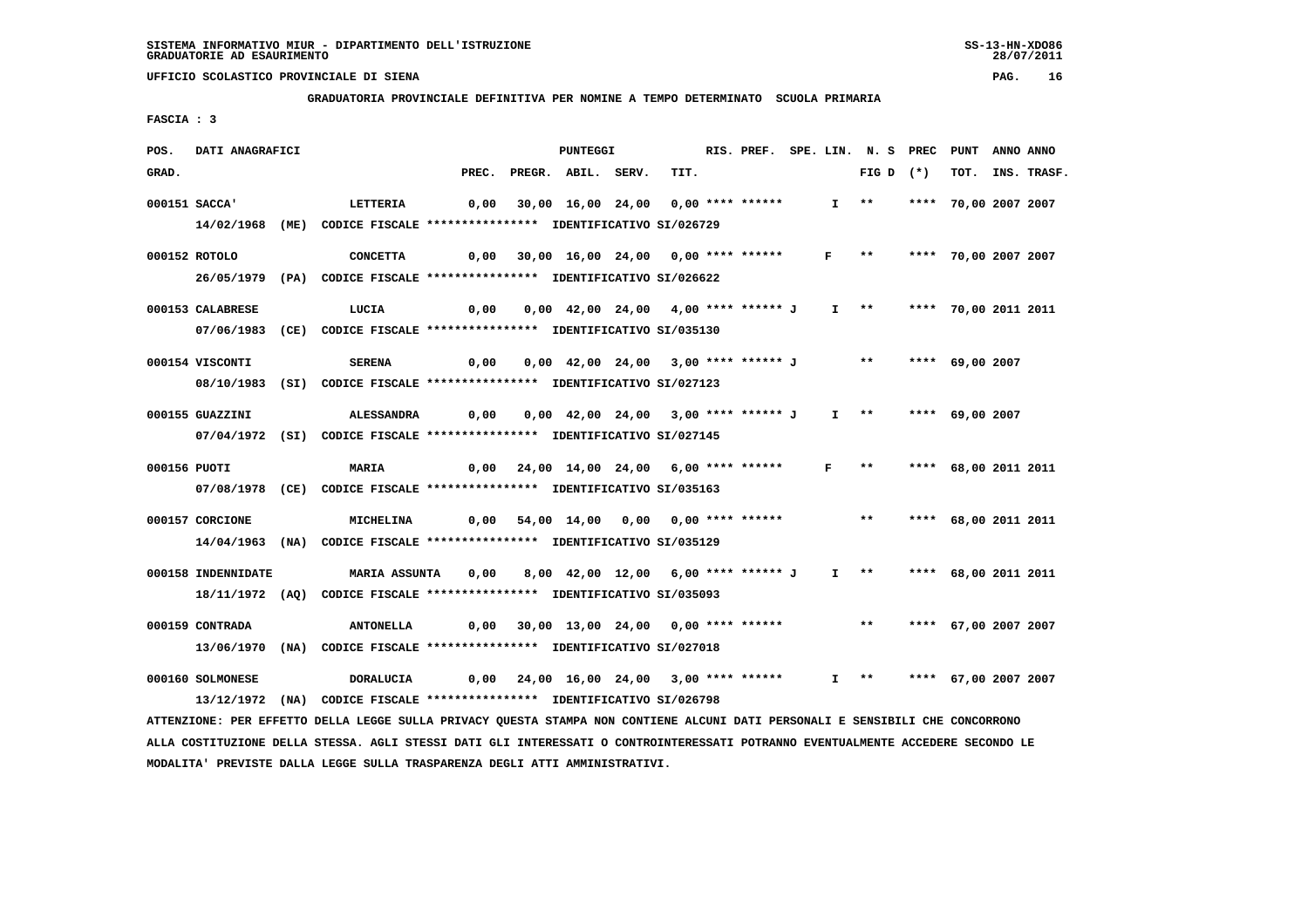**GRADUATORIA PROVINCIALE DEFINITIVA PER NOMINE A TEMPO DETERMINATO SCUOLA PRIMARIA**

 **FASCIA : 3**

| POS.       | DATI ANAGRAFICI  |                                                                            |       | PUNTEGGI                                                                |      | RIS. PREF. SPE. LIN. N. S PREC |                             |                       |                           | PUNT                 | ANNO ANNO |             |
|------------|------------------|----------------------------------------------------------------------------|-------|-------------------------------------------------------------------------|------|--------------------------------|-----------------------------|-----------------------|---------------------------|----------------------|-----------|-------------|
| GRAD.      |                  |                                                                            | PREC. | PREGR. ABIL. SERV.                                                      | TIT. |                                |                             |                       | FIG D $(*)$               | тот.                 |           | INS. TRASF. |
|            | 000161 CARDILLO  | <b>ROCCHINA</b>                                                            | 0,00  | 43,00 15,00 6,00 3,00 **** ******                                       |      |                                | $F \rightarrow \star \star$ |                       |                           | **** 67,00 2011 2011 |           |             |
|            |                  | 18/01/1961 (AV) CODICE FISCALE *************** IDENTIFICATIVO SI/035128    |       |                                                                         |      |                                |                             |                       |                           |                      |           |             |
|            |                  |                                                                            |       |                                                                         |      |                                |                             |                       |                           |                      |           |             |
|            | 000162 LUBRANO   | <b>GIUSEPPINA</b>                                                          |       | 0,00 51,00 15,00 0,00 0,00 **** ******                                  |      |                                |                             | $I \rightarrow \star$ |                           | **** 66,00 2002      |           |             |
|            |                  | 25/10/1970 (CE) CODICE FISCALE *************** IDENTIFICATIVO SI/023208    |       |                                                                         |      |                                |                             |                       |                           |                      |           |             |
| 000163 FE' |                  | <b>MARIA BENEDET</b>                                                       | 0,00  | 0,00 6,00 60,00 0,00 **** ******                                        |      |                                |                             | $***$                 |                           | **** 66,00 2009      |           |             |
|            |                  | R 09/07/1982 (SI) CODICE FISCALE **************** IDENTIFICATIVO SI/033249 |       |                                                                         |      |                                |                             |                       |                           |                      |           |             |
|            | 000164 MUSCIA    | ELENA                                                                      |       | 0,00 27,00 14,00 24,00 0,00 **** ******                                 |      |                                |                             |                       | ** **** 65,00 2007 2007   |                      |           |             |
|            |                  | 01/01/1959 (CZ) CODICE FISCALE *************** IDENTIFICATIVO SI/026663    |       |                                                                         |      |                                |                             |                       |                           |                      |           |             |
|            |                  |                                                                            |       |                                                                         |      |                                |                             |                       |                           |                      |           |             |
|            | 000165 FERRARA   | <b>MIRELLA</b>                                                             |       | 0,00 28,00 13,00 14,00 9,00 **** ******                                 |      |                                |                             |                       | ** X **** 64,00 2007 2007 |                      |           |             |
|            |                  | 09/10/1972 (MT) CODICE FISCALE *************** IDENTIFICATIVO SI/027208    |       |                                                                         |      |                                |                             |                       |                           |                      |           |             |
|            | 000166 ESPOSITO  | <b>GIOVANNA</b>                                                            |       | 0,00 27,00 13,00 24,00 0,00 **** ******                                 |      |                                |                             |                       | ** **** 64,00 2007 2007   |                      |           |             |
|            |                  | 23/09/1968 (NA) CODICE FISCALE *************** IDENTIFICATIVO SI/027168    |       |                                                                         |      |                                |                             |                       |                           |                      |           |             |
|            |                  |                                                                            |       |                                                                         |      |                                |                             |                       |                           |                      |           |             |
|            | 000167 NAPOLI    | <b>ELEONORA</b>                                                            |       | 0,00 47,00 15,00 2,00 0,00 **** ******                                  |      |                                |                             | $***$                 |                           | **** 64,00 2011 2011 |           |             |
|            |                  | 26/02/1963 (AG) CODICE FISCALE *************** IDENTIFICATIVO SI/035098    |       |                                                                         |      |                                |                             |                       |                           |                      |           |             |
|            | 000168 FEBRARO   | <b>TERESA</b>                                                              |       | 0,00 24,00 13,00 24,00 3,00 **** ****** *** ** ** ** ** 64,00 2011 2011 |      |                                |                             |                       |                           |                      |           |             |
|            |                  | 18/11/1978 (NA) CODICE FISCALE *************** IDENTIFICATIVO SI/035097    |       |                                                                         |      |                                |                             |                       |                           |                      |           |             |
|            |                  |                                                                            |       |                                                                         |      |                                |                             |                       |                           |                      |           |             |
|            | 000169 SCHILLACI | CARMELA                                                                    |       | 0,00 24,00 15,00 24,00 0,00 **** ******                                 |      |                                |                             |                       | I ** **** 63,00 2003 2003 |                      |           |             |
|            |                  | 20/06/1974 (PA) CODICE FISCALE *************** IDENTIFICATIVO SI/024131    |       |                                                                         |      |                                |                             |                       |                           |                      |           |             |
|            | 000170 PUCCIO    | <b>NICASIA</b>                                                             |       | 0,00 24,00 15,00 24,00 0,00 **** ****** F ** X **** 63,00 2007 2007     |      |                                |                             |                       |                           |                      |           |             |
|            |                  | 28/10/1980 (PA) CODICE FISCALE *************** IDENTIFICATIVO SI/027321    |       |                                                                         |      |                                |                             |                       |                           |                      |           |             |
|            |                  |                                                                            |       |                                                                         |      |                                |                             |                       |                           |                      |           |             |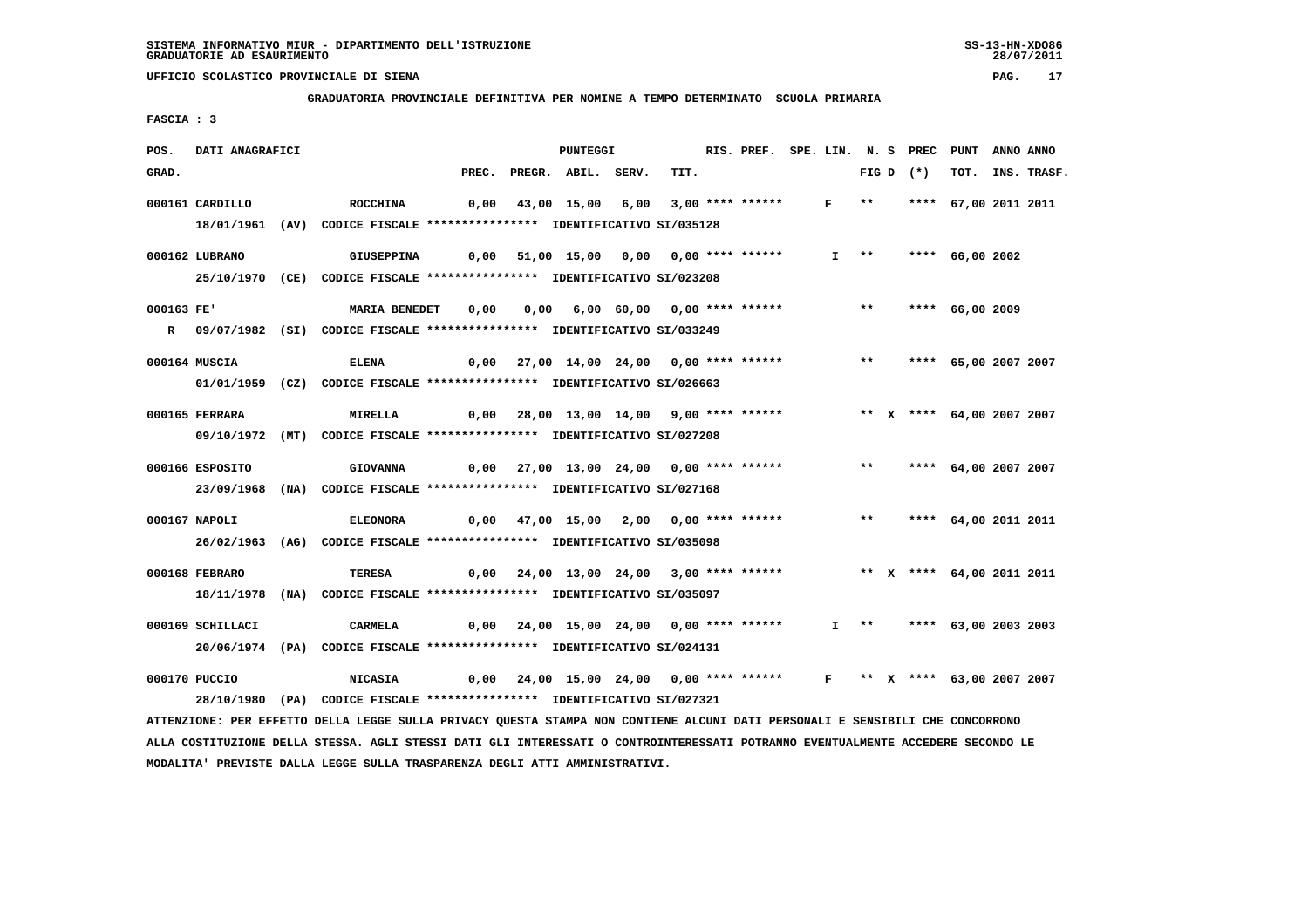**GRADUATORIA PROVINCIALE DEFINITIVA PER NOMINE A TEMPO DETERMINATO SCUOLA PRIMARIA**

 **FASCIA : 3**

| POS.         | DATI ANAGRAFICI  |                                                                                                       |      | PUNTEGGI                                                    |      | RIS. PREF. SPE. LIN. N. S PREC PUNT ANNO ANNO |  |                           |                 |                  |
|--------------|------------------|-------------------------------------------------------------------------------------------------------|------|-------------------------------------------------------------|------|-----------------------------------------------|--|---------------------------|-----------------|------------------|
| GRAD.        |                  |                                                                                                       |      | PREC. PREGR. ABIL. SERV.                                    | TIT. |                                               |  | FIG D $(*)$               |                 | TOT. INS. TRASF. |
|              | 000171 TISCIONE  | MARIA GRAZIA      0,00    44,00  18,00   0,00   0,00  **** ****** J    F    **      ****   62,00 2005 |      |                                                             |      |                                               |  |                           |                 |                  |
|              |                  | 17/11/1959 (CE) CODICE FISCALE *************** IDENTIFICATIVO SI/025749                               |      |                                                             |      |                                               |  |                           |                 |                  |
|              |                  |                                                                                                       |      |                                                             |      |                                               |  |                           |                 |                  |
|              | 000172 RABISSI   | CLAUDIA                                                                                               |      | 0,00 22,00 13,00 24,00 3,00 **** ****** *** **** 62,00 2007 |      |                                               |  |                           |                 |                  |
|              |                  | 27/03/1970 (SI) CODICE FISCALE *************** IDENTIFICATIVO SI/023308                               |      |                                                             |      |                                               |  |                           |                 |                  |
| 000173 GORI  |                  | ALICE                                                                                                 | 0,00 | 3,00 41,00 18,00 0,00 **** ****** J ** **** 62,00 2007      |      |                                               |  |                           |                 |                  |
|              |                  | 03/05/1982 (SI) CODICE FISCALE **************** IDENTIFICATIVO SI/027169                              |      |                                                             |      |                                               |  |                           |                 |                  |
|              | 000174 MARULLO   | <b>RITA</b>                                                                                           |      | 0,00 38,00 13,00 4,00 6,00 **** ******                      |      |                                               |  | ** **** 61,00 2011 2011   |                 |                  |
|              |                  | 06/06/1968 (AG) CODICE FISCALE *************** IDENTIFICATIVO SI/035123                               |      |                                                             |      |                                               |  |                           |                 |                  |
|              |                  |                                                                                                       |      |                                                             |      |                                               |  |                           |                 |                  |
|              | 000175 BELLOCCO  | FRANCESCA          0,00     24,00     12,00     24,00     0,00    ****    ******                      |      |                                                             |      |                                               |  | ** X **** 60,00 2007 2007 |                 |                  |
|              |                  | 04/11/1980 (RC) CODICE FISCALE *************** IDENTIFICATIVO SI/027042                               |      |                                                             |      |                                               |  |                           |                 |                  |
|              | 000176 TUTINO    | FRANCESCA SIM 0,00 0,00 42,00 12,00 6,00 **** ******                                                  |      |                                                             |      |                                               |  | I ** **** 60,00 2007      |                 |                  |
|              |                  | 01/04/1985 (CS) CODICE FISCALE *************** IDENTIFICATIVO SI/027608                               |      |                                                             |      |                                               |  |                           |                 |                  |
|              | 000177 MATTICOLI | <b>MONICA</b>                                                                                         |      | 0,00 37,00 16,00 6,00 0,00 **** ******                      |      |                                               |  | $I \rightarrow \star$     | **** 59,00 2002 |                  |
|              |                  | 07/10/1969 (IS) CODICE FISCALE *************** IDENTIFICATIVO SI/023297                               |      |                                                             |      |                                               |  |                           |                 |                  |
|              |                  |                                                                                                       |      |                                                             |      |                                               |  |                           |                 |                  |
| 000178 BROGI |                  | <b>ERIKA VERDE</b>                                                                                    |      | $0,00$ $0,00$ $41,00$ $12,00$ $6,00$ **** ******            |      |                                               |  | I T ** **** 59,00 2007    |                 |                  |
|              |                  | 05/10/1978 (SI) CODICE FISCALE *************** IDENTIFICATIVO SI/026967                               |      |                                                             |      |                                               |  |                           |                 |                  |
|              | 000179 CELESTINO | INNOCENZA                                                                                             |      | $0,00$ 15,00 13,00 24,00 6,00 **** ****** *** **            |      |                                               |  |                           | **** 58,00 2007 |                  |
|              |                  | 27/06/1976 (CZ) CODICE FISCALE *************** IDENTIFICATIVO SI/023181                               |      |                                                             |      |                                               |  |                           |                 |                  |
|              |                  |                                                                                                       |      |                                                             |      |                                               |  |                           |                 |                  |
|              | 000180 FE'       | MARIA FELICIT                                                                                         | 0,00 | 0,00 6,00 48,00 3,00 **** ******                            |      |                                               |  | $\star\star$              | **** 57,00 2009 |                  |
|              |                  | R 03/09/1980 (SI) CODICE FISCALE *************** IDENTIFICATIVO SI/033304                             |      |                                                             |      |                                               |  |                           |                 |                  |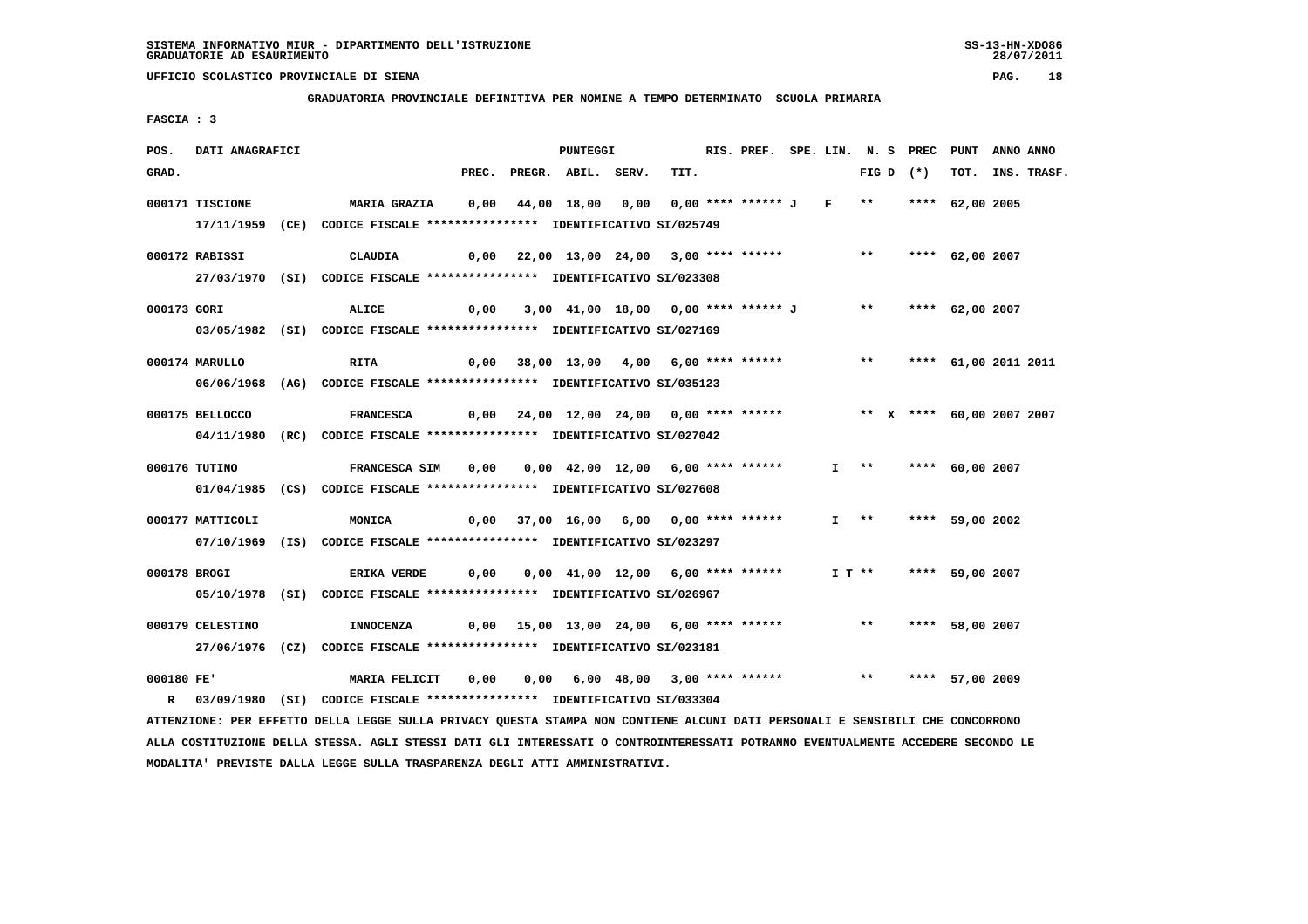### **GRADUATORIA PROVINCIALE DEFINITIVA PER NOMINE A TEMPO DETERMINATO SCUOLA PRIMARIA**

 **FASCIA : 3**

| POS.         | DATI ANAGRAFICI     |                                                                                   |       | <b>PUNTEGGI</b>                                            |      | RIS. PREF. SPE. LIN. N. S PREC |              |                       |  | PUNT                      | ANNO ANNO |             |
|--------------|---------------------|-----------------------------------------------------------------------------------|-------|------------------------------------------------------------|------|--------------------------------|--------------|-----------------------|--|---------------------------|-----------|-------------|
| GRAD.        |                     |                                                                                   | PREC. | PREGR. ABIL. SERV.                                         | TIT. |                                |              | FIG D $(*)$           |  | тот.                      |           | INS. TRASF. |
|              | 000181 CARNOVALE    | <b>ROSA</b>                                                                       | 0,00  | 0,00 42,00 12,00 3,00 **** ****** J                        |      |                                |              | $I \rightarrow *$     |  | **** 57,00 2009           |           |             |
|              |                     | 07/02/1977 (VV) CODICE FISCALE *************** IDENTIFICATIVO SI/033221           |       |                                                            |      |                                |              |                       |  |                           |           |             |
|              |                     |                                                                                   |       |                                                            |      |                                |              | $I \rightarrow \star$ |  |                           |           |             |
|              | 000182 CICCARELLI   | MARIA<br>10/08/1987 (NA) CODICE FISCALE **************** IDENTIFICATIVO SI/035152 | 0,00  | 0,00 42,00 12,00 3,00 **** ****** J                        |      |                                |              |                       |  | **** 57,00 2011 2011      |           |             |
|              |                     |                                                                                   |       |                                                            |      |                                |              |                       |  |                           |           |             |
|              | 000183 DE LUCA      | <b>ANGELINA</b>                                                                   |       | 0,00 18,00 14,00 24,00 0,00 **** ******                    |      |                                |              | $***$                 |  | **** 56,00 2007 2007      |           |             |
|              |                     | 17/11/1961 (BN) CODICE FISCALE *************** IDENTIFICATIVO SI/027052           |       |                                                            |      |                                |              |                       |  |                           |           |             |
|              | 000184 ORONZO       | LILIANA                                                                           | 0,00  | 12,00 16,00 24,00 3,00 **** ******                         |      |                                | F            | $***$                 |  | **** 55,00 2003 2003      |           |             |
|              |                     | 18/12/1967 (SA) CODICE FISCALE *************** IDENTIFICATIVO SI/024074           |       |                                                            |      |                                |              |                       |  |                           |           |             |
|              |                     |                                                                                   |       |                                                            |      |                                |              |                       |  |                           |           |             |
| 000185 GRECO |                     | <b>CATERINA</b>                                                                   |       | $0,00$ 36,00 13,00 0,00 5,00 **** ******                   |      |                                | $\mathbf{F}$ |                       |  | ** X **** 54,00 2004 2004 |           |             |
|              |                     | 20/09/1974 (EE) CODICE FISCALE *************** IDENTIFICATIVO SI/024733           |       |                                                            |      |                                |              |                       |  |                           |           |             |
|              | 000186 STORTONI     | <b>STEFANIA</b>                                                                   | 0,00  | 24,00 18,00 0,00 12,00 **** ****** * *** * **** 54,00 2007 |      |                                |              |                       |  |                           |           |             |
|              |                     | 16/12/1966 (RM) CODICE FISCALE *************** IDENTIFICATIVO SI/023401           |       |                                                            |      |                                |              |                       |  |                           |           |             |
|              | 000187 BRUCHI       | <b>ELENA</b>                                                                      | 0,00  | 0,00 42,00 12,00 0,00 **** ****** J                        |      |                                |              |                       |  | I ** **** 54,00 2007      |           |             |
|              |                     | 09/10/1986 (SI) CODICE FISCALE *************** IDENTIFICATIVO SI/026969           |       |                                                            |      |                                |              |                       |  |                           |           |             |
|              |                     |                                                                                   |       |                                                            |      |                                |              |                       |  |                           |           |             |
|              | 000188 VELTRI       | <b>MARILIA</b>                                                                    | 0,00  | 0,00 42,00 12,00 0,00 **** ****** J                        |      |                                |              | $I \rightarrow \star$ |  | **** 54,00 2007           |           |             |
|              |                     | 19/08/1986 (CS) CODICE FISCALE *************** IDENTIFICATIVO SI/027088           |       |                                                            |      |                                |              |                       |  |                           |           |             |
|              | 000189 SCOVACRICCHI | LAURA                                                                             | 0,00  | 0,00 42,00 12,00 0,00 **** ****** J                        |      |                                |              |                       |  | I ** **** 54,00 2007      |           |             |
|              |                     | 19/01/1985 (SI) CODICE FISCALE **************** IDENTIFICATIVO SI/027077          |       |                                                            |      |                                |              |                       |  |                           |           |             |
|              | 000190 BENNICI      | SABRINA ERSIL                                                                     | 0,00  | 39,00 14,00 0,00 0,00 **** ******                          |      |                                |              |                       |  | ** X **** 53,00 2007 2007 |           |             |
|              |                     | 15/01/1975 (CL) CODICE FISCALE *************** IDENTIFICATIVO SI/027045           |       |                                                            |      |                                |              |                       |  |                           |           |             |
|              |                     |                                                                                   |       |                                                            |      |                                |              |                       |  |                           |           |             |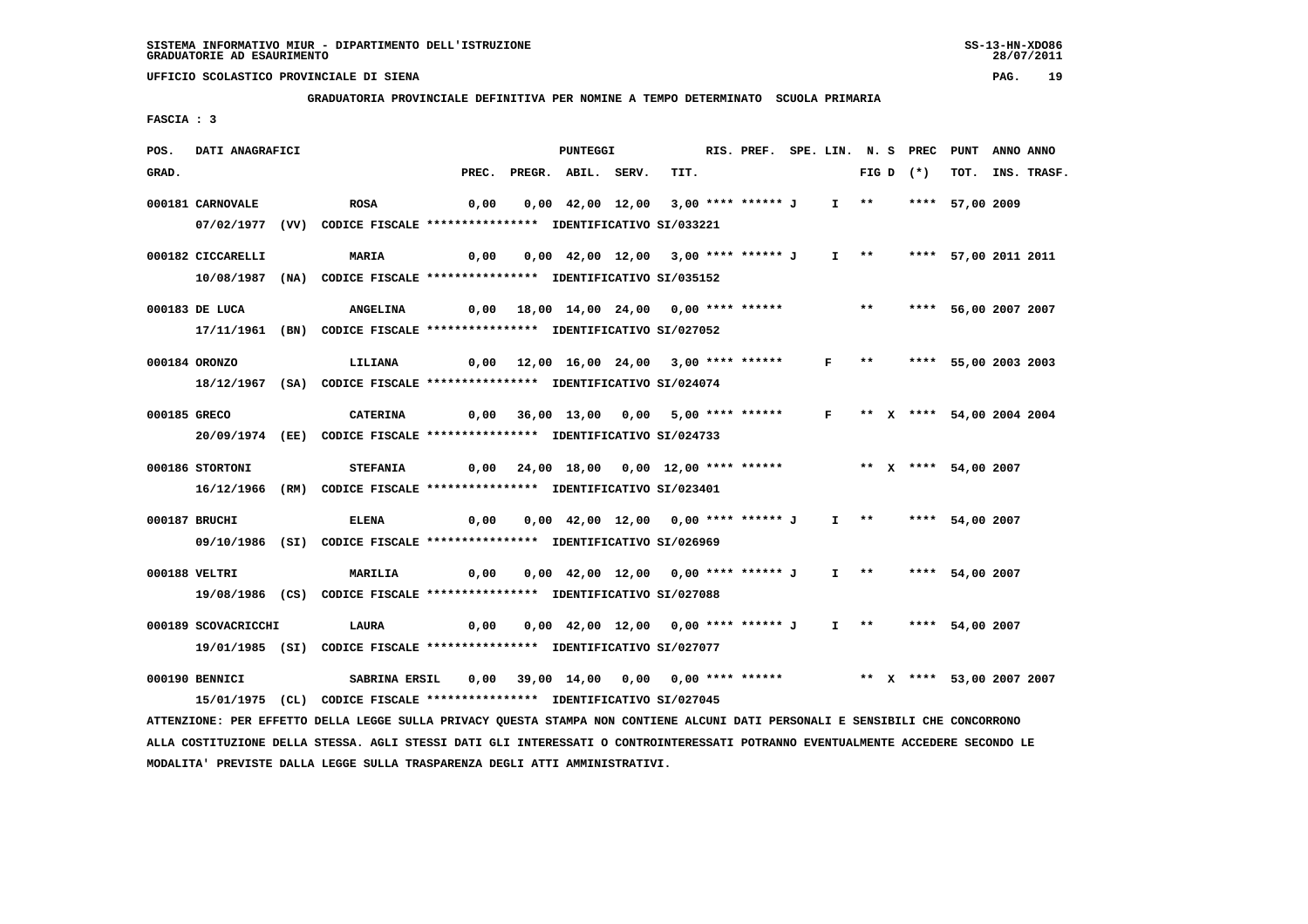**GRADUATORIA PROVINCIALE DEFINITIVA PER NOMINE A TEMPO DETERMINATO SCUOLA PRIMARIA**

 **FASCIA : 3**

| POS.  | DATI ANAGRAFICI  |                                                                                                                                                                                                                            |      | PUNTEGGI                                                              |      | RIS. PREF. SPE. LIN. N. S PREC PUNT ANNO ANNO |  |  |             |                        |                  |
|-------|------------------|----------------------------------------------------------------------------------------------------------------------------------------------------------------------------------------------------------------------------|------|-----------------------------------------------------------------------|------|-----------------------------------------------|--|--|-------------|------------------------|------------------|
| GRAD. |                  |                                                                                                                                                                                                                            |      | PREC. PREGR. ABIL. SERV.                                              | TIT. |                                               |  |  | FIG D $(*)$ |                        | TOT. INS. TRASF. |
|       | 000191 LANDI     | CLAUDIA                                                                                                                                                                                                                    | 0,00 | 0,00 41,00 12,00 0,00 **** ******                                     |      |                                               |  |  |             | I ** X **** 53,00 2007 |                  |
|       |                  | 10/12/1982 (SI) CODICE FISCALE *************** IDENTIFICATIVO SI/027197                                                                                                                                                    |      |                                                                       |      |                                               |  |  |             |                        |                  |
|       |                  |                                                                                                                                                                                                                            |      |                                                                       |      |                                               |  |  |             |                        |                  |
|       | 000192 REGOLI    | GIULIA                                                                                                                                                                                                                     | 0,00 | 0,00 41,00 12,00 0,00 **** ****** J                                   |      |                                               |  |  |             | I ** **** 53,00 2007   |                  |
|       |                  | 29/06/1985 (SI) CODICE FISCALE *************** IDENTIFICATIVO SI/026614                                                                                                                                                    |      |                                                                       |      |                                               |  |  |             |                        |                  |
|       | 000193 LEONARDI  | SILVIA                                                                                                                                                                                                                     | 0,00 | 0,00 40,00 12,00 0,00 **** ******                                     |      |                                               |  |  |             | I ** X **** 52,00 2007 |                  |
|       |                  | 27/06/1983 (SI) CODICE FISCALE *************** IDENTIFICATIVO SI/027209                                                                                                                                                    |      |                                                                       |      |                                               |  |  |             |                        |                  |
|       | 000194 CAPASSO   | <b>KATIA</b>                                                                                                                                                                                                               | 0,00 | 39,00 12,00 0,00 0,00 **** ****** *** **** 51,00 2004 2004            |      |                                               |  |  |             |                        |                  |
|       |                  | 17/12/1966 (NA) CODICE FISCALE *************** IDENTIFICATIVO SI/024578                                                                                                                                                    |      |                                                                       |      |                                               |  |  |             |                        |                  |
|       |                  |                                                                                                                                                                                                                            |      |                                                                       |      |                                               |  |  |             |                        |                  |
|       | 000195 DE SANTIS | <b>GIANNA</b>                                                                                                                                                                                                              |      | 0,00 10,00 16,00 24,00 0,00 **** ******                               |      |                                               |  |  |             | ** X **** 50,00 2000   |                  |
|       |                  | 24/06/1966 (SI) CODICE FISCALE *************** IDENTIFICATIVO SI/020464                                                                                                                                                    |      |                                                                       |      |                                               |  |  |             |                        |                  |
|       | 000196 DI CANDIA | <b>GIOVANNA</b>                                                                                                                                                                                                            |      | $0,00$ $24,00$ $16,00$ $2,00$ $6,00$ **** ****** *** **               |      |                                               |  |  |             | **** 48,00 2007 2007   |                  |
|       |                  | 28/01/1956 (SA) CODICE FISCALE *************** IDENTIFICATIVO SI/027061                                                                                                                                                    |      |                                                                       |      |                                               |  |  |             |                        |                  |
|       |                  |                                                                                                                                                                                                                            |      |                                                                       |      |                                               |  |  |             |                        |                  |
|       | 000197 LOTTI     | <b>LAURA</b>                                                                                                                                                                                                               | 0,00 | 0,00 42,00 4,00 0,00 **** ******                                      |      |                                               |  |  |             | I ** **** 46,00 2007   |                  |
|       |                  | 15/05/1986 (SI) CODICE FISCALE *************** IDENTIFICATIVO SI/027216                                                                                                                                                    |      |                                                                       |      |                                               |  |  |             |                        |                  |
|       | 000198 BACOSI    | <b>DANIELA</b>                                                                                                                                                                                                             | 0,00 | 0,00 42,00 0,00 3,00 **** ******                                      |      |                                               |  |  |             | I ** **** 45,00 2007   |                  |
|       |                  | 27/11/1974 (PG) CODICE FISCALE *************** IDENTIFICATIVO SI/026911                                                                                                                                                    |      |                                                                       |      |                                               |  |  |             |                        |                  |
|       |                  |                                                                                                                                                                                                                            |      |                                                                       |      |                                               |  |  |             |                        |                  |
|       | 000199 FALCO     | <b>ENZA</b>                                                                                                                                                                                                                | 0,00 | 33,00 12,00 0,00 0,00 **** ******           ** x **** 45,00 2011 2011 |      |                                               |  |  |             |                        |                  |
|       |                  | 02/07/1974 (CS) CODICE FISCALE *************** IDENTIFICATIVO SI/035082                                                                                                                                                    |      |                                                                       |      |                                               |  |  |             |                        |                  |
|       |                  |                                                                                                                                                                                                                            |      |                                                                       |      |                                               |  |  |             |                        |                  |
|       |                  |                                                                                                                                                                                                                            |      |                                                                       |      |                                               |  |  |             |                        |                  |
|       |                  |                                                                                                                                                                                                                            |      |                                                                       |      |                                               |  |  |             |                        |                  |
|       | 000200 ROSSI     | <b>VALERIA</b><br>09/07/1976 (SI) CODICE FISCALE *************** IDENTIFICATIVO SI/026629<br>ATTENZIONE: PER EFFETTO DELLA LEGGE SULLA PRIVACY QUESTA STAMPA NON CONTIENE ALCUNI DATI PERSONALI E SENSIBILI CHE CONCORRONO |      |                                                                       |      |                                               |  |  |             |                        |                  |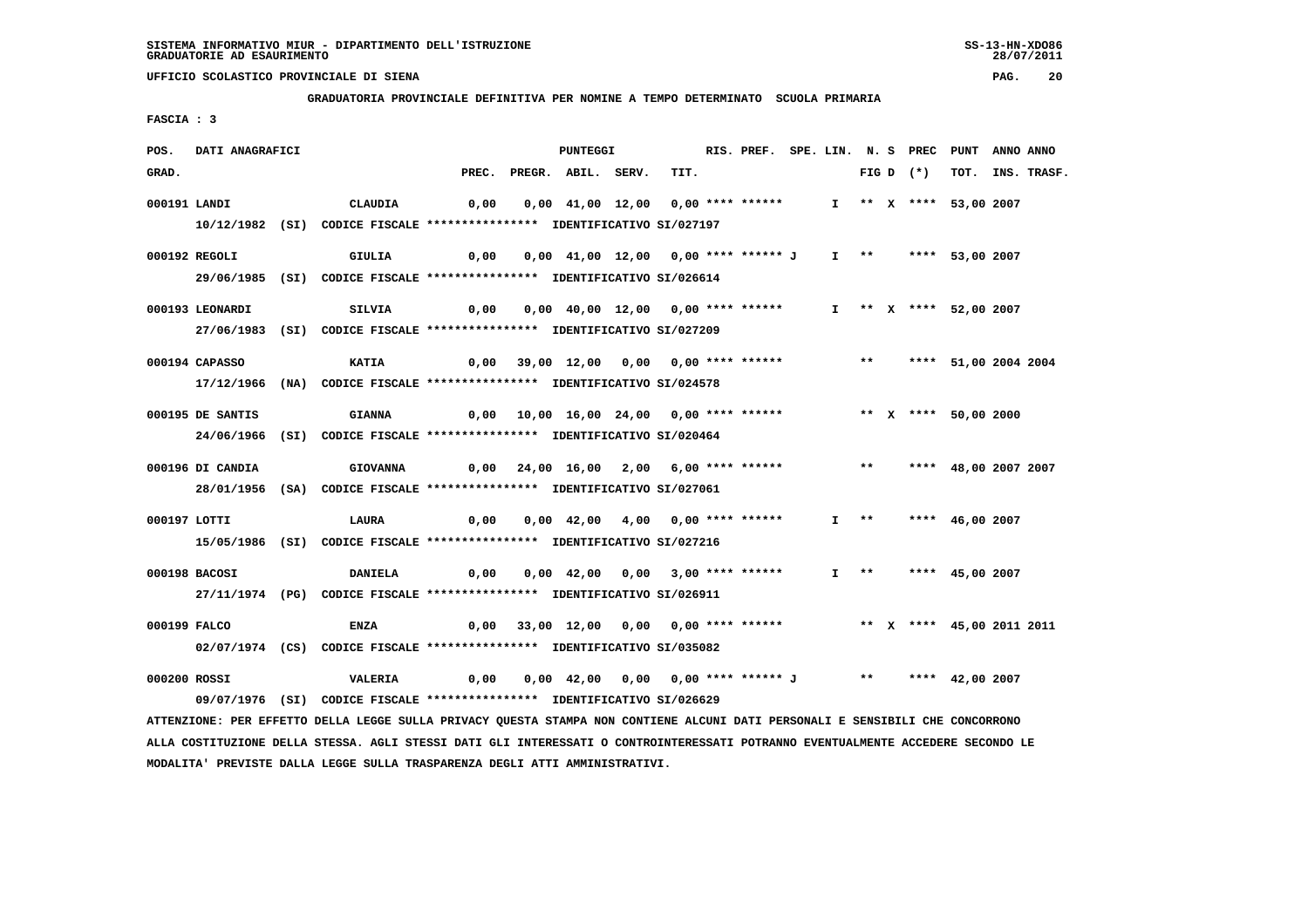**GRADUATORIA PROVINCIALE DEFINITIVA PER NOMINE A TEMPO DETERMINATO SCUOLA PRIMARIA**

 **FASCIA : 3**

| POS.  | DATI ANAGRAFICI  |                                                                                  |                                                                      | PUNTEGGI                                                                                          |      | RIS. PREF. SPE. LIN. N. S PREC PUNT ANNO ANNO |                       |                   |             |                           |             |
|-------|------------------|----------------------------------------------------------------------------------|----------------------------------------------------------------------|---------------------------------------------------------------------------------------------------|------|-----------------------------------------------|-----------------------|-------------------|-------------|---------------------------|-------------|
| GRAD. |                  |                                                                                  |                                                                      | PREC. PREGR. ABIL. SERV.                                                                          | TIT. |                                               |                       |                   | FIG D $(*)$ | тот.                      | INS. TRASF. |
|       | 000201 PALMIERI  | LUISA                                                                            | 0,00                                                                 | 0,00 42,00     0,00     0,00     ****     ******     J            **     x     **** 42,00    2007 |      |                                               |                       |                   |             |                           |             |
|       |                  | 15/12/1977 (AV) CODICE FISCALE *************** IDENTIFICATIVO SI/027274          |                                                                      |                                                                                                   |      |                                               |                       |                   |             |                           |             |
|       | 000202 CERRETANI | GIULIA                                                                           |                                                                      |                                                                                                   |      |                                               |                       |                   |             | I ** **** 42,00 2007      |             |
|       |                  | 06/12/1987 (SI) CODICE FISCALE *************** IDENTIFICATIVO SI/026986          |                                                                      |                                                                                                   |      |                                               |                       |                   |             |                           |             |
|       |                  |                                                                                  |                                                                      |                                                                                                   |      |                                               |                       |                   |             |                           |             |
|       | 000203 DONZELLI  | <b>VALENTINA</b>                                                                 |                                                                      |                                                                                                   |      |                                               |                       | $***$             |             | **** $42,00$ 2007         |             |
|       |                  | 07/03/1983 (SI) CODICE FISCALE *************** IDENTIFICATIVO SI/027083          |                                                                      |                                                                                                   |      |                                               |                       |                   |             |                           |             |
|       | 000204 GUERRI    | VALENTINA                                                                        |                                                                      |                                                                                                   |      |                                               | $I \rightarrow \star$ |                   |             | **** $42,00$ 2009         |             |
|       |                  | 09/01/1984 (SI) CODICE FISCALE *************** IDENTIFICATIVO SI/033308          |                                                                      |                                                                                                   |      |                                               |                       |                   |             |                           |             |
|       | 000205 CARUSO    |                                                                                  | MARIA ELISA      0,00    0,00   42,00   0,00   0,00   ****  ****** J |                                                                                                   |      |                                               |                       |                   |             | I ** **** 42,00 2011 2011 |             |
|       |                  | 22/08/1987 (VV) CODICE FISCALE *************** IDENTIFICATIVO SI/035134          |                                                                      |                                                                                                   |      |                                               |                       |                   |             |                           |             |
|       |                  |                                                                                  |                                                                      |                                                                                                   |      |                                               |                       |                   |             |                           |             |
|       | 000206 GILIBERTI | <b>MERCEDES</b>                                                                  |                                                                      |                                                                                                   |      |                                               |                       | $I \quad * \quad$ |             | **** 42,00 2011 2011      |             |
|       |                  | 29/07/1980 (AV) CODICE FISCALE *************** IDENTIFICATIVO SI/035091          |                                                                      |                                                                                                   |      |                                               |                       |                   |             |                           |             |
|       | 000207 MINCHILLO | LEOPOLDA                                                                         |                                                                      | $0,00$ 24,00 15,00 0,00 3,00 **** ******                                                          |      |                                               |                       | $***$             |             | **** 42,00 2011 2011      |             |
|       |                  | 08/01/1961 (FG) CODICE FISCALE *************** IDENTIFICATIVO SI/035115          |                                                                      |                                                                                                   |      |                                               |                       |                   |             |                           |             |
|       |                  |                                                                                  |                                                                      |                                                                                                   |      |                                               |                       | $I$ **            |             |                           |             |
|       | 000208 MANETTI   | ALICE<br>10/10/1984 (SI) CODICE FISCALE *************** IDENTIFICATIVO SI/027261 |                                                                      |                                                                                                   |      |                                               |                       |                   |             | **** $41,00$ 2007         |             |
|       |                  |                                                                                  |                                                                      |                                                                                                   |      |                                               |                       |                   |             |                           |             |
|       | 000209 MARTINI   | <b>ALESSANDRA</b>                                                                |                                                                      | 0,00 0,00 41,00 0,00 0,00 **** ****** J ** **** 41,00 2007                                        |      |                                               |                       |                   |             |                           |             |
|       |                  | 14/03/1984 (SI) CODICE FISCALE *************** IDENTIFICATIVO SI/027227          |                                                                      |                                                                                                   |      |                                               |                       |                   |             |                           |             |
|       | 000210 DE ROSA   | <b>FLAVIA</b>                                                                    |                                                                      |                                                                                                   |      |                                               | $\mathbf{I}$          | $**$              |             | **** $41,00$ 2009         |             |
|       |                  | 01/04/1983 (SI) CODICE FISCALE *************** IDENTIFICATIVO SI/033245          |                                                                      |                                                                                                   |      |                                               |                       |                   |             |                           |             |
|       |                  |                                                                                  |                                                                      |                                                                                                   |      |                                               |                       |                   |             |                           |             |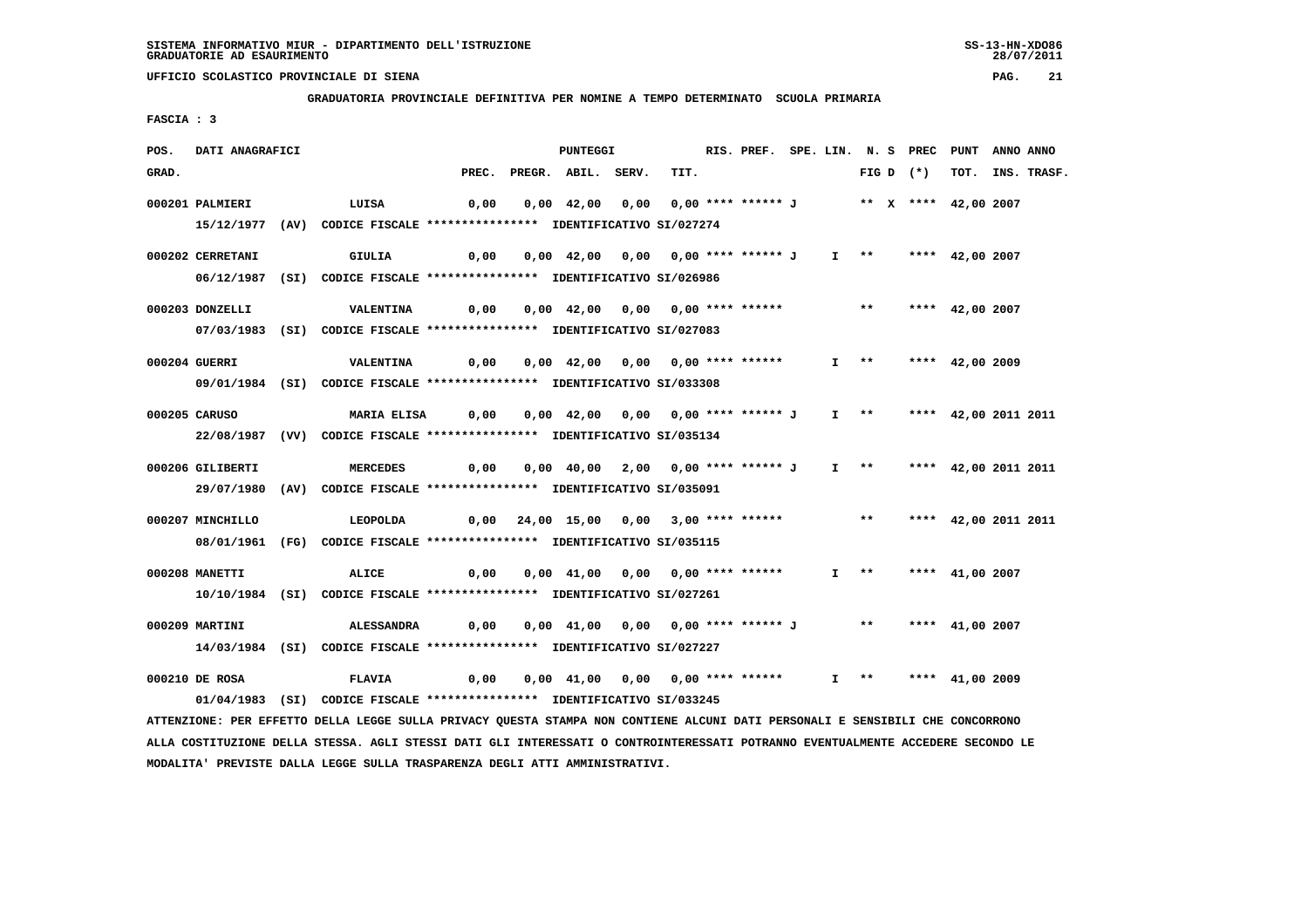**GRADUATORIA PROVINCIALE DEFINITIVA PER NOMINE A TEMPO DETERMINATO SCUOLA PRIMARIA**

 **FASCIA : 3**

| POS.        | DATI ANAGRAFICI    |                                                                                                                               |       | <b>PUNTEGGI</b>                                                      |      | RIS. PREF. SPE. LIN. N. S PREC PUNT ANNO ANNO |              |                           |                      |                  |
|-------------|--------------------|-------------------------------------------------------------------------------------------------------------------------------|-------|----------------------------------------------------------------------|------|-----------------------------------------------|--------------|---------------------------|----------------------|------------------|
| GRAD.       |                    |                                                                                                                               | PREC. | PREGR. ABIL. SERV.                                                   | TIT. |                                               |              | FIG D $(*)$               |                      | TOT. INS. TRASF. |
|             | 000211 SANSEVERINO | <b>ANNAMARIA</b>                                                                                                              |       | 0,00 14,00 15,00 12,00 0,00 **** ****** *** **                       |      |                                               |              |                           | **** 41,00 2011 2011 |                  |
|             |                    | 05/12/1972 (SA) CODICE FISCALE *************** IDENTIFICATIVO SI/035143                                                       |       |                                                                      |      |                                               |              |                           |                      |                  |
| 000212 NOCE |                    | <b>GIOVANNI</b>                                                                                                               |       | $0,00$ 27,00 $14,00$ 0,00 0,00 **** ****** L ** **** 41,00 2011 2011 |      |                                               |              |                           |                      |                  |
|             |                    | 30/08/1965 (CT) CODICE FISCALE *************** IDENTIFICATIVO SI/035099                                                       |       |                                                                      |      |                                               |              |                           |                      |                  |
|             | 000213 GAZZARRI    | <b>ROBERTA</b>                                                                                                                | 0,00  | 0,00 40,00 0,00 0,00 **** ******                                     |      |                                               |              | $***$                     | **** 40,00 2007      |                  |
|             |                    | 23/12/1985 (SI) CODICE FISCALE *************** IDENTIFICATIVO SI/027191                                                       |       |                                                                      |      |                                               |              |                           |                      |                  |
|             |                    |                                                                                                                               |       |                                                                      |      |                                               |              |                           |                      |                  |
|             | 000214 GIORDANO    | <b>GIUSEPPA</b>                                                                                                               |       | 0,00 0,00 15,00 24,00 0,00 **** ****** F ** X **** 39,00 2011 2011   |      |                                               |              |                           |                      |                  |
|             |                    | 19/02/1959 (NA) CODICE FISCALE *************** IDENTIFICATIVO SI/035083                                                       |       |                                                                      |      |                                               |              |                           |                      |                  |
|             | 000215 BULDO       | <b>STEFANIA</b>                                                                                                               |       | 0,00 15,00 14,00 0,00 8,00 **** ****** *** *** **** 37,00 2004 2004  |      |                                               |              |                           |                      |                  |
|             |                    | 21/01/1978 (PZ) CODICE FISCALE *************** IDENTIFICATIVO SI/024537                                                       |       |                                                                      |      |                                               |              |                           |                      |                  |
|             | 000216 ADILARDI    | MARIA CARMELA                                                                                                                 | 0,00  |                                                                      |      |                                               |              | $FI$ **                   | **** 37,00 2007      |                  |
|             |                    | 21/03/1977 (VV) CODICE FISCALE *************** IDENTIFICATIVO SI/026839                                                       |       |                                                                      |      |                                               |              |                           |                      |                  |
|             |                    |                                                                                                                               |       |                                                                      |      |                                               |              |                           |                      |                  |
|             | 000217 MOSCARELLI  | VITA GABRIELL                                                                                                                 |       | 0,00 13,00 17,00 0,00 6,00 **** ******                               |      |                                               | F            | $***$                     | **** 36,00 2011 2011 |                  |
|             |                    | 30/08/1974 (PA) CODICE FISCALE **************** IDENTIFICATIVO SI/035122                                                      |       |                                                                      |      |                                               |              |                           |                      |                  |
|             | 000218 CICERO      | GIUSEPPINA DO                                                                                                                 |       | 0,00 15,00 16,00 0,00 3,00 **** ******                               |      |                                               | $\mathbf{F}$ | $\star\star$              | **** 34,00 2011 2011 |                  |
|             |                    | 09/11/1976 (PA) CODICE FISCALE *************** IDENTIFICATIVO SI/035169                                                       |       |                                                                      |      |                                               |              |                           |                      |                  |
|             |                    |                                                                                                                               |       |                                                                      |      |                                               |              |                           |                      |                  |
|             | 000219 DI MENZA    | LUCIA PATRIZI                                                                                                                 |       | 0,00 12,00 15,00 0,00 6,00 **** ******                               |      |                                               |              | I ** **** 33,00 2007 2007 |                      |                  |
|             |                    | 17/11/1965 (CL) CODICE FISCALE *************** IDENTIFICATIVO SI/027034                                                       |       |                                                                      |      |                                               |              |                           |                      |                  |
|             | 000220 CASTELLANA  | <b>NADIA</b>                                                                                                                  |       | 0,00 15,00 16,00 2,00 0,00 **** ****** F ** X **** 33,00 2007 2007   |      |                                               |              |                           |                      |                  |
|             |                    | 03/10/1979 (AG) CODICE FISCALE *************** IDENTIFICATIVO SI/026985                                                       |       |                                                                      |      |                                               |              |                           |                      |                  |
|             |                    | ATTENZIONE: PER EFFETTO DELLA LEGGE SULLA PRIVACY QUESTA STAMPA NON CONTIENE ALCUNI DATI PERSONALI E SENSIBILI CHE CONCORRONO |       |                                                                      |      |                                               |              |                           |                      |                  |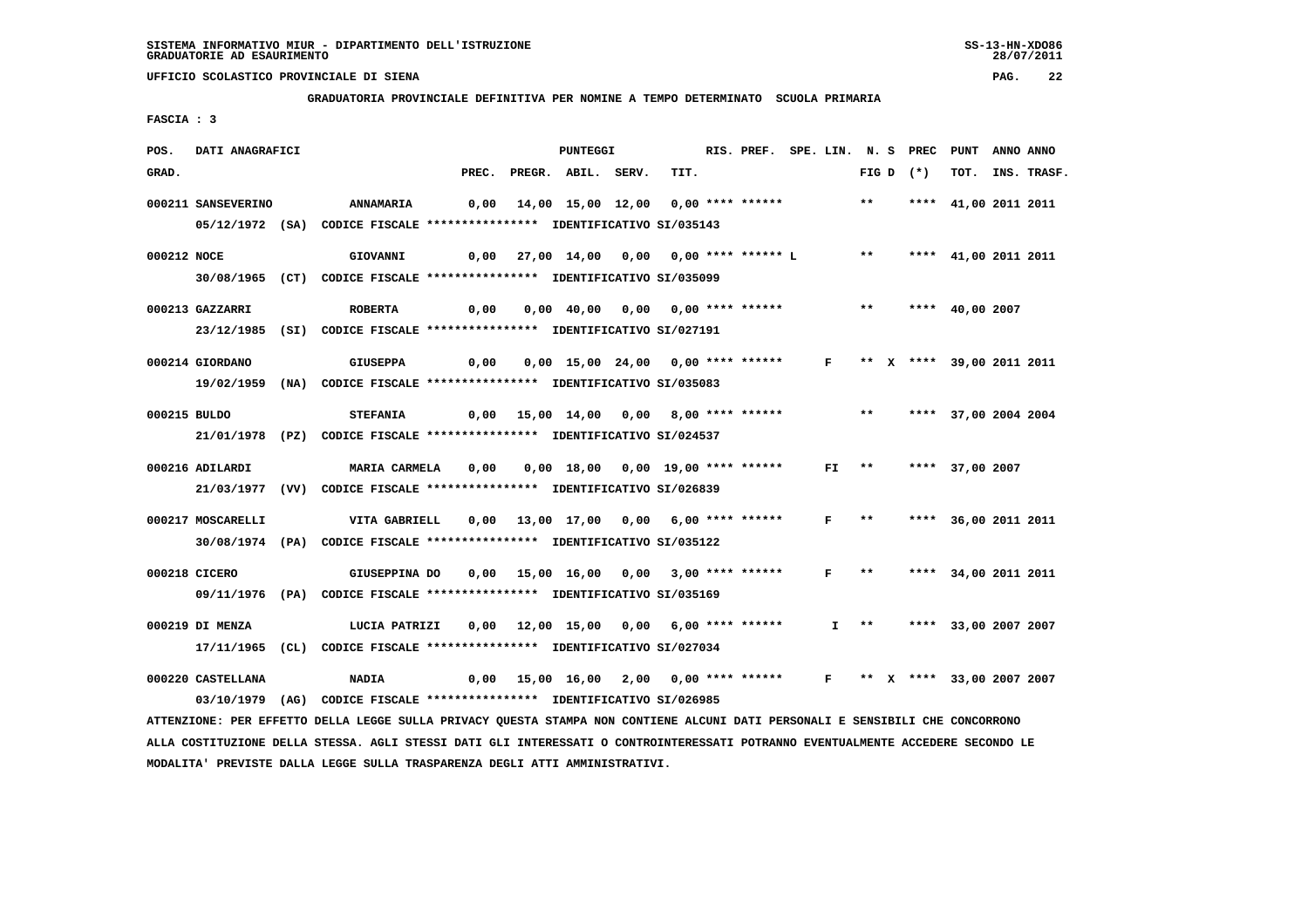**GRADUATORIA PROVINCIALE DEFINITIVA PER NOMINE A TEMPO DETERMINATO SCUOLA PRIMARIA**

 **FASCIA : 3**

| POS.<br>DATI ANAGRAFICI |                                                                                                                               |       | PUNTEGGI                                                               |      | RIS. PREF. SPE. LIN. N. S PREC PUNT |         |       |             |                           | ANNO ANNO |             |
|-------------------------|-------------------------------------------------------------------------------------------------------------------------------|-------|------------------------------------------------------------------------|------|-------------------------------------|---------|-------|-------------|---------------------------|-----------|-------------|
| GRAD.                   |                                                                                                                               | PREC. | PREGR. ABIL. SERV.                                                     | TIT. |                                     |         |       | FIG D $(*)$ | тот.                      |           | INS. TRASF. |
| 000221 MARTINO          | ANGELA                                                                                                                        | 0,00  | 6,00 15,00 0,00 12,00 **** ****** F **                                 |      |                                     |         |       |             | **** 33,00 2011 2011      |           |             |
|                         | 22/03/1977 (AV) CODICE FISCALE *************** IDENTIFICATIVO SI/035117                                                       |       |                                                                        |      |                                     |         |       |             |                           |           |             |
|                         |                                                                                                                               |       |                                                                        |      |                                     |         |       |             |                           |           |             |
| 000222 SPITALERI        | <b>GIOVANNA</b>                                                                                                               | 0,00  | 9,00 13,00 0,00 10,00 **** ******                                      |      |                                     |         |       |             | ** **** 32,00 2007 2007   |           |             |
|                         | 21/03/1966 (AG) CODICE FISCALE *************** IDENTIFICATIVO SI/026800                                                       |       |                                                                        |      |                                     |         |       |             |                           |           |             |
| 000223 CAMMARANO        | <b>IVANA</b>                                                                                                                  | 0,00  | 9,00 14,00 0,00 9,00 **** ******             ** x **** 32,00 2011 2011 |      |                                     |         |       |             |                           |           |             |
|                         | 08/10/1958 (SA) CODICE FISCALE *************** IDENTIFICATIVO SI/035136                                                       |       |                                                                        |      |                                     |         |       |             |                           |           |             |
| 000224 MUGNAI           | <b>SARA</b>                                                                                                                   |       | 0,00 15,00 14,00 0,00 0,00 **** ****** FIS ** X **** 29,00 2002        |      |                                     |         |       |             |                           |           |             |
|                         | 24/06/1971 (SI) CODICE FISCALE *************** IDENTIFICATIVO SI/023249                                                       |       |                                                                        |      |                                     |         |       |             |                           |           |             |
|                         |                                                                                                                               |       |                                                                        |      |                                     |         |       |             |                           |           |             |
| 000225 GIULIANO         | <b>MARIA</b>                                                                                                                  |       | 0,00 12,00 16,00 0,00 0,00 **** ******                                 |      |                                     |         |       |             | I ** **** 28,00 2000      |           |             |
|                         | 02/09/1971 (EE) CODICE FISCALE *************** IDENTIFICATIVO SI/020554                                                       |       |                                                                        |      |                                     |         |       |             |                           |           |             |
| 000226 MANGANO          | LILIANA                                                                                                                       | 0,00  | 0,00 16,00 0,00 12,00 **** ******                                      |      |                                     | $FI$ ** |       |             | **** 28,00 2011 2011      |           |             |
|                         | 20/10/1978 (PA) CODICE FISCALE *************** IDENTIFICATIVO SI/035215                                                       |       |                                                                        |      |                                     |         |       |             |                           |           |             |
|                         |                                                                                                                               |       |                                                                        |      |                                     |         |       |             |                           |           |             |
| 000227 ANDREOZZI        | IDA                                                                                                                           | 0,00  | 0,00 18,00 0,00 9,00 **** ******                                       |      |                                     |         | $***$ |             | **** 27,00 2007           |           |             |
|                         | 28/05/1966 (CE) CODICE FISCALE *************** IDENTIFICATIVO SI/023117                                                       |       |                                                                        |      |                                     |         |       |             |                           |           |             |
| 000228 DI NAPOLI        | <b>MARGHERITA MA</b>                                                                                                          | 0,00  | 0,00 18,00 0,00 9,00 **** ******                                       |      |                                     |         |       |             | I ** **** 27,00 2011 2011 |           |             |
|                         | 05/09/1967 (PA) CODICE FISCALE *************** IDENTIFICATIVO SI/035068                                                       |       |                                                                        |      |                                     |         |       |             |                           |           |             |
|                         |                                                                                                                               |       |                                                                        |      |                                     |         |       |             |                           |           |             |
| 000229 RUSSO            | <b>ANTONIA</b>                                                                                                                | 0,00  | 0,00 17,00 0,00 9,00 **** ******                                       |      |                                     |         | $***$ |             | **** 26,00 2011 2011      |           |             |
|                         | 13/08/1981 (LT) CODICE FISCALE *************** IDENTIFICATIVO SI/035141                                                       |       |                                                                        |      |                                     |         |       |             |                           |           |             |
| 000230 PULEO            | <b>MARINELLA DAN</b>                                                                                                          | 0,00  | 8,00 18,00 0,00 0,00 **** ******                                       |      |                                     |         |       |             | I ** **** 26,00 2011 2011 |           |             |
|                         | 18/04/1979 (PA) CODICE FISCALE *************** IDENTIFICATIVO SI/035165                                                       |       |                                                                        |      |                                     |         |       |             |                           |           |             |
|                         | ATTENZIONE: PER EFFETTO DELLA LEGGE SULLA PRIVACY QUESTA STAMPA NON CONTIENE ALCUNI DATI PERSONALI E SENSIBILI CHE CONCORRONO |       |                                                                        |      |                                     |         |       |             |                           |           |             |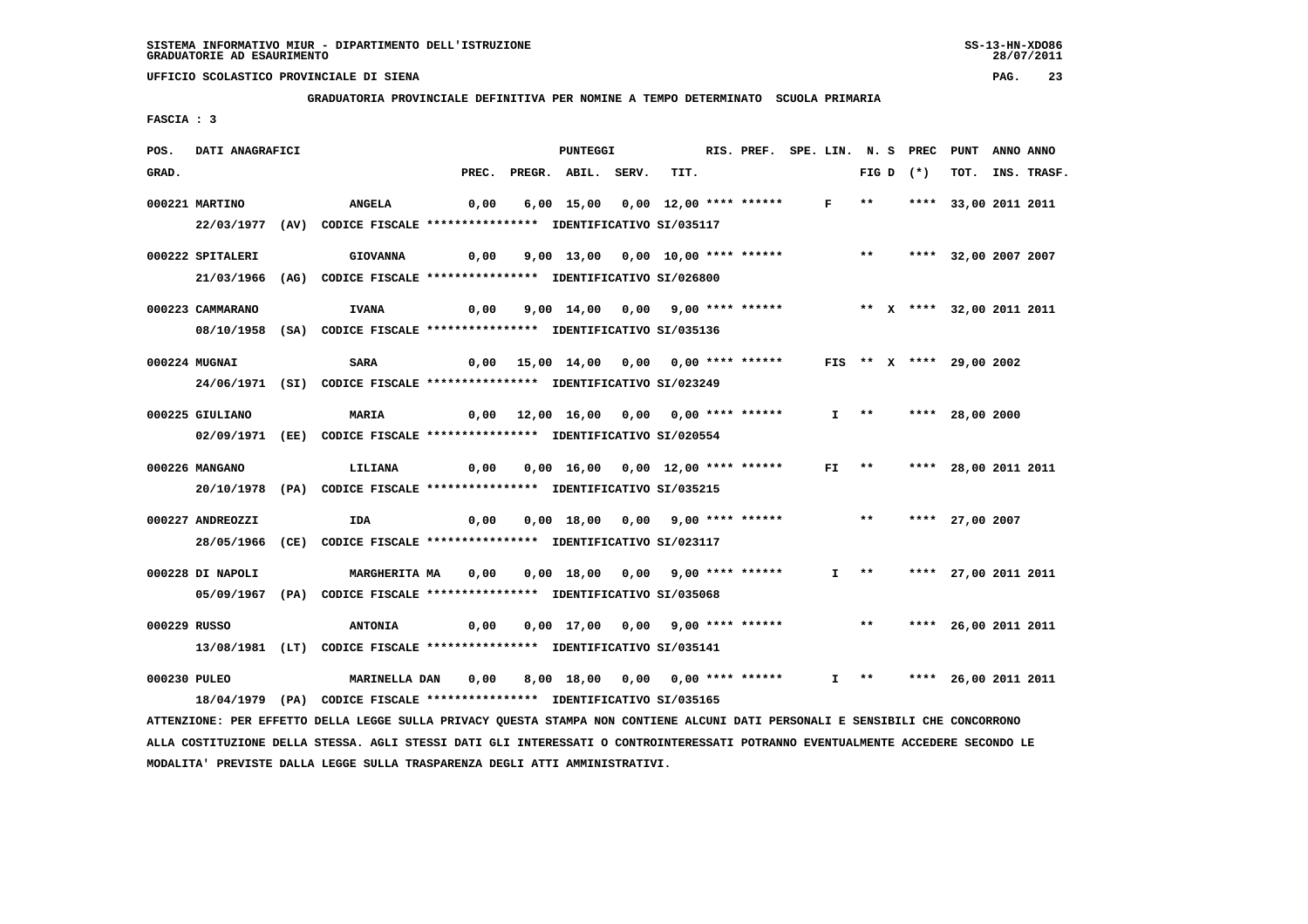**GRADUATORIA PROVINCIALE DEFINITIVA PER NOMINE A TEMPO DETERMINATO SCUOLA PRIMARIA**

 **FASCIA : 3**

| POS.         | DATI ANAGRAFICI    |                                                                                                                                 |       | PUNTEGGI                         |      | RIS. PREF. SPE. LIN. N. S PREC PUNT ANNO ANNO |  |                       |             |                             |             |
|--------------|--------------------|---------------------------------------------------------------------------------------------------------------------------------|-------|----------------------------------|------|-----------------------------------------------|--|-----------------------|-------------|-----------------------------|-------------|
| GRAD.        |                    |                                                                                                                                 | PREC. | PREGR. ABIL. SERV.               | TIT. |                                               |  |                       | FIG D $(*)$ | тот.                        | INS. TRASF. |
|              | 000231 MARRAZZO    | <b>GIOVANNA</b>                                                                                                                 | 0,00  | 3,00 15,00 0,00 7,00 **** ****** |      |                                               |  | I **                  |             | **** 25,00 2003 2003        |             |
|              |                    | 27/01/1976 (NA) CODICE FISCALE *************** IDENTIFICATIVO SI/024056                                                         |       |                                  |      |                                               |  |                       |             |                             |             |
|              |                    |                                                                                                                                 |       |                                  |      |                                               |  |                       |             |                             |             |
|              | 000232 PANETTA     | ANTONIETTA LI                                                                                                                   | 0,00  | 0,00 16,00 0,00 9,00 **** ****** |      |                                               |  |                       |             | ** X **** 25,00 2007        |             |
|              |                    | 22/07/1979 (MT) CODICE FISCALE *************** IDENTIFICATIVO SI/027285                                                         |       |                                  |      |                                               |  |                       |             |                             |             |
| 000233 APARO |                    | LUCIA                                                                                                                           | 0,00  | 6,00 15,00 0,00 3,00 **** ****** |      |                                               |  | $I \rightarrow \star$ |             | **** 24,00 2003 2003        |             |
|              |                    | 06/10/1977 (SR) CODICE FISCALE **************** IDENTIFICATIVO SI/023910                                                        |       |                                  |      |                                               |  |                       |             |                             |             |
|              |                    |                                                                                                                                 |       |                                  |      |                                               |  |                       |             |                             |             |
|              | 000234 GIORDANO    | <b>DOMENICA</b>                                                                                                                 | 0,00  | 7,00 17,00 0,00 0,00 **** ****** |      |                                               |  | $I \longrightarrow$   |             | **** 24,00 2003 2003        |             |
|              |                    | 04/10/1975 (PA) CODICE FISCALE *************** IDENTIFICATIVO SI/024025                                                         |       |                                  |      |                                               |  |                       |             |                             |             |
|              | 000235 COSTANZO    | <b>MARIA CONCETT</b>                                                                                                            | 0,00  | 3,00 14,00 0,00 6,00 **** ****** |      |                                               |  |                       |             | ** X **** 23,00 2002        |             |
|              |                    | 18/10/1970 (CE) CODICE FISCALE *************** IDENTIFICATIVO SI/023194                                                         |       |                                  |      |                                               |  |                       |             |                             |             |
|              |                    |                                                                                                                                 |       |                                  |      |                                               |  |                       |             |                             |             |
|              | 000236 IRREGOLARE  | LETIZIA                                                                                                                         | 0,00  | 9,00 14,00 0,00 0,00 **** ****** |      |                                               |  |                       |             | $I$ ** **** 23,00 2005 2005 |             |
|              |                    | 29/01/1968 (NA) CODICE FISCALE *************** IDENTIFICATIVO SI/025591                                                         |       |                                  |      |                                               |  |                       |             |                             |             |
|              | 000237 VINCIGUERRA | ROSANGELA                                                                                                                       | 0,00  | 3,00 14,00 0,00 6,00 **** ****** |      |                                               |  | $***$                 |             | **** 23,00 2007 2007        |             |
|              |                    | 29/04/1974 (PA) CODICE FISCALE *************** IDENTIFICATIVO SI/027094                                                         |       |                                  |      |                                               |  |                       |             |                             |             |
|              |                    |                                                                                                                                 |       |                                  |      |                                               |  |                       |             |                             |             |
|              | 000238 CAPALBI     | CARMELINA                                                                                                                       | 0,00  | 0,00 17,00 0,00 6,00 **** ****** |      |                                               |  | $***$                 |             | **** 23,00 2007             |             |
|              |                    | 22/10/1964 (PZ) CODICE FISCALE *************** IDENTIFICATIVO SI/020764                                                         |       |                                  |      |                                               |  |                       |             |                             |             |
|              | 000239 ADDUCI      | DOMENICA                                                                                                                        | 0,00  | 6,00 17,00 0,00 0,00 **** ****** |      |                                               |  | $I \rightarrow *$     |             | **** 23,00 2011 2011        |             |
|              |                    | 28/04/1970 (CS) CODICE FISCALE *************** IDENTIFICATIVO SI/035074                                                         |       |                                  |      |                                               |  |                       |             |                             |             |
|              |                    |                                                                                                                                 |       |                                  |      |                                               |  |                       |             |                             |             |
|              | 000240 FANCIULLO   | LOREDANA                                                                                                                        | 0,00  | 6,00 14,00 0,00 3,00 **** ****** |      |                                               |  |                       |             | ** **** 23,00 2011 2011     |             |
|              |                    | 03/04/1968 (RG) CODICE FISCALE *************** IDENTIFICATIVO SI/035085                                                         |       |                                  |      |                                               |  |                       |             |                             |             |
|              |                    | ATTENZIONE: PER EFFETTO DELLA LEGGE SULLA PRIVACY QUESTA STAMPA NON CONTIENE ALCUNI DATI PERSONALI E SENSIBILI CHE CONCORRONO   |       |                                  |      |                                               |  |                       |             |                             |             |
|              |                    | ALLA COSTITUZIONE DELLA STESSA. AGLI STESSI DATI GLI INTERESSATI O CONTROINTERESSATI POTRANNO EVENTUALMENTE ACCEDERE SECONDO LE |       |                                  |      |                                               |  |                       |             |                             |             |

 **MODALITA' PREVISTE DALLA LEGGE SULLA TRASPARENZA DEGLI ATTI AMMINISTRATIVI.**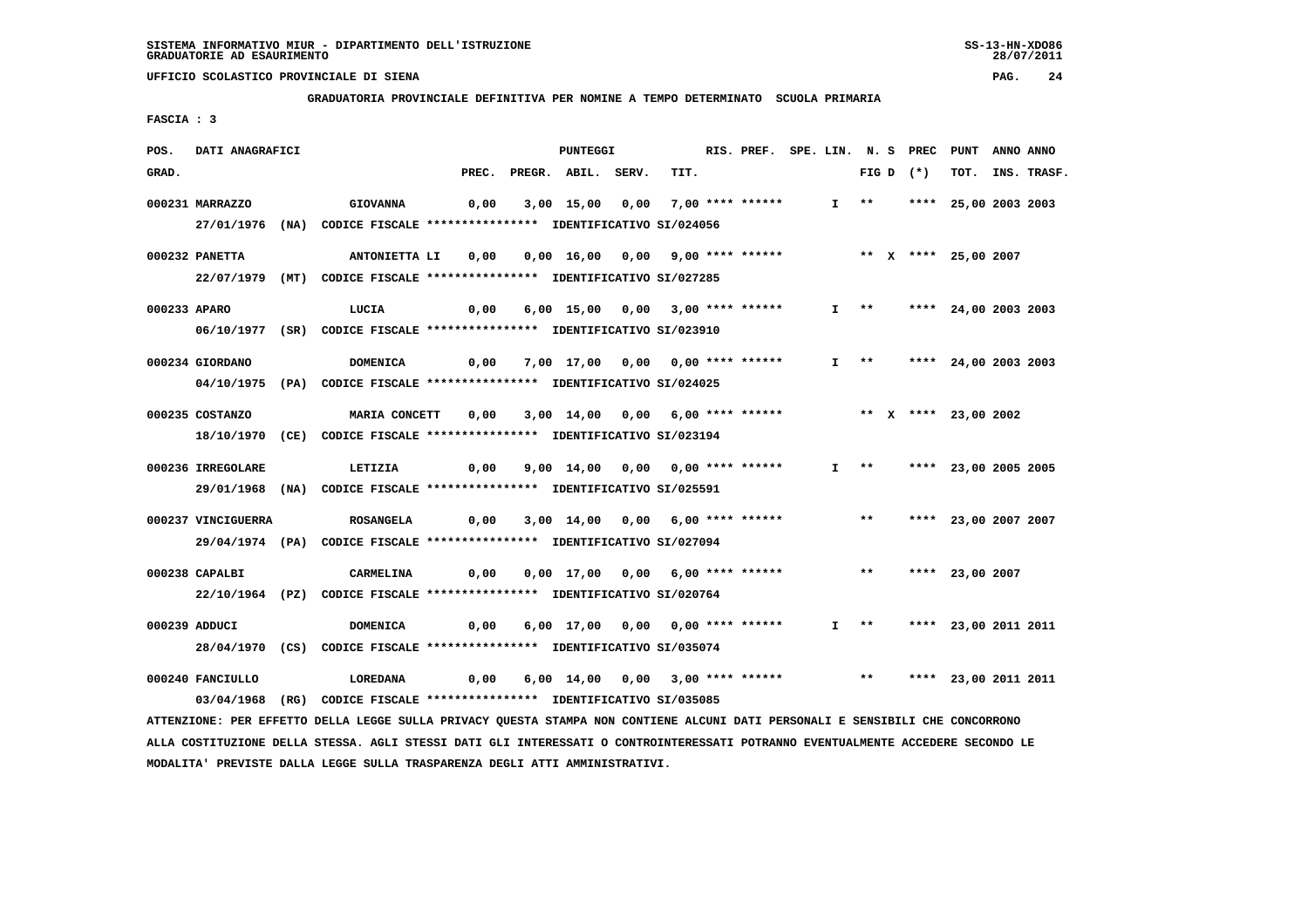**GRADUATORIA PROVINCIALE DEFINITIVA PER NOMINE A TEMPO DETERMINATO SCUOLA PRIMARIA**

 **FASCIA : 3**

| POS.<br>DATI ANAGRAFICI |                                                                                                                               | <b>PUNTEGGI</b>                        |      |                    | RIS. PREF. SPE. LIN. N. S PREC PUNT |                           |                      | ANNO ANNO |             |
|-------------------------|-------------------------------------------------------------------------------------------------------------------------------|----------------------------------------|------|--------------------|-------------------------------------|---------------------------|----------------------|-----------|-------------|
| GRAD.                   | PREC.                                                                                                                         | PREGR. ABIL. SERV.                     |      | TIT.               |                                     | FIG D $(*)$               | тот.                 |           | INS. TRASF. |
| 000241 ALIANO           | <b>RAFFAELLA</b><br>0,00                                                                                                      | $0,00 \quad 15,00$                     | 4,00 | $3,00$ **** ****** |                                     | $I$ **                    | **** 22,00 2011 2011 |           |             |
|                         | 21/10/1971 (PZ) CODICE FISCALE *************** IDENTIFICATIVO SI/035095                                                       |                                        |      |                    |                                     |                           |                      |           |             |
| 000242 LEONE            | <b>GAETANA</b><br>0,00                                                                                                        | 3,00 15,00 0,00 3,00 **** ******       |      |                    |                                     | $F$ ** **** 21,00 2002    |                      |           |             |
|                         | 01/04/1976 (PA) CODICE FISCALE **************** IDENTIFICATIVO SI/023203                                                      |                                        |      |                    |                                     |                           |                      |           |             |
| 000243 SPOSATO          | GIUSI<br>0,00                                                                                                                 | 6,00 15,00 0,00 0,00 **** ******       |      |                    |                                     | ** X **** 21,00 2003 2003 |                      |           |             |
|                         | 14/11/1979 (VV) CODICE FISCALE *************** IDENTIFICATIVO SI/024111                                                       |                                        |      |                    |                                     |                           |                      |           |             |
| 000244 BENNICI          | LORETTA<br>0,00                                                                                                               | 6,00 12,00 0,00 3,00 **** ******       |      |                    |                                     | $***$                     | **** 21,00 2007 2007 |           |             |
|                         | 04/04/1979 (CL) CODICE FISCALE *************** IDENTIFICATIVO SI/026695                                                       |                                        |      |                    |                                     |                           |                      |           |             |
| 000245 SACCA'           | 0,00                                                                                                                          | 9,00 12,00 0,00 0,00 **** ******       |      |                    |                                     | $***$                     | **** 21,00 2007 2007 |           |             |
|                         | <b>ROSARIA</b><br>08/04/1965 (ME) CODICE FISCALE *************** IDENTIFICATIVO SI/026730                                     |                                        |      |                    |                                     |                           |                      |           |             |
|                         |                                                                                                                               |                                        |      |                    |                                     |                           |                      |           |             |
| 000246 NIOSI            | <b>ELISA</b><br>0,00                                                                                                          | 6,00 15,00 0,00 0,00 **** ******       |      |                    | $\mathbf{F}$                        | $* *$                     | **** 21,00 2011 2011 |           |             |
|                         | 24/06/1978 (ME) CODICE FISCALE *************** IDENTIFICATIVO SI/035100                                                       |                                        |      |                    |                                     |                           |                      |           |             |
| 000247 PATTAVINA        | <b>MARIA GIULIAN</b><br>0,00                                                                                                  | 6,00 15,00 0,00 0,00 **** ******       |      |                    |                                     | $I$ **                    | **** 21,00 2011 2011 |           |             |
|                         | 14/03/1980 (SR) CODICE FISCALE *************** IDENTIFICATIVO SI/035183                                                       |                                        |      |                    |                                     |                           |                      |           |             |
| 000248 MESSINA          | LUISA                                                                                                                         | 0,00 10,00 10,00 0,00 0,00 **** ****** |      |                    |                                     | $***$                     | **** 20,00 2000      |           |             |
|                         | 04/02/1959 (NA) CODICE FISCALE *************** IDENTIFICATIVO SI/000013                                                       |                                        |      |                    |                                     |                           |                      |           |             |
| 000249 FERRISI          | CARMELA MARIA<br>0,00                                                                                                         | 3,00 17,00 0,00 0,00 **** ******       |      |                    |                                     | $***$                     | **** 20,00 2007 2007 |           |             |
|                         | 28/06/1967 (CL) CODICE FISCALE *************** IDENTIFICATIVO SI/027119                                                       |                                        |      |                    |                                     |                           |                      |           |             |
| 000250 GUERRIERO        | <b>ANTONIA</b><br>0,00                                                                                                        | 3,00 14,00 0,00 3,00 **** ******       |      |                    |                                     | $I$ **                    | **** 20,00 2011 2011 |           |             |
|                         | 21/03/1972 (CE) CODICE FISCALE *************** IDENTIFICATIVO SI/035092                                                       |                                        |      |                    |                                     |                           |                      |           |             |
|                         | ATTENZIONE: PER EFFETTO DELLA LEGGE SULLA PRIVACY QUESTA STAMPA NON CONTIENE ALCUNI DATI PERSONALI E SENSIBILI CHE CONCORRONO |                                        |      |                    |                                     |                           |                      |           |             |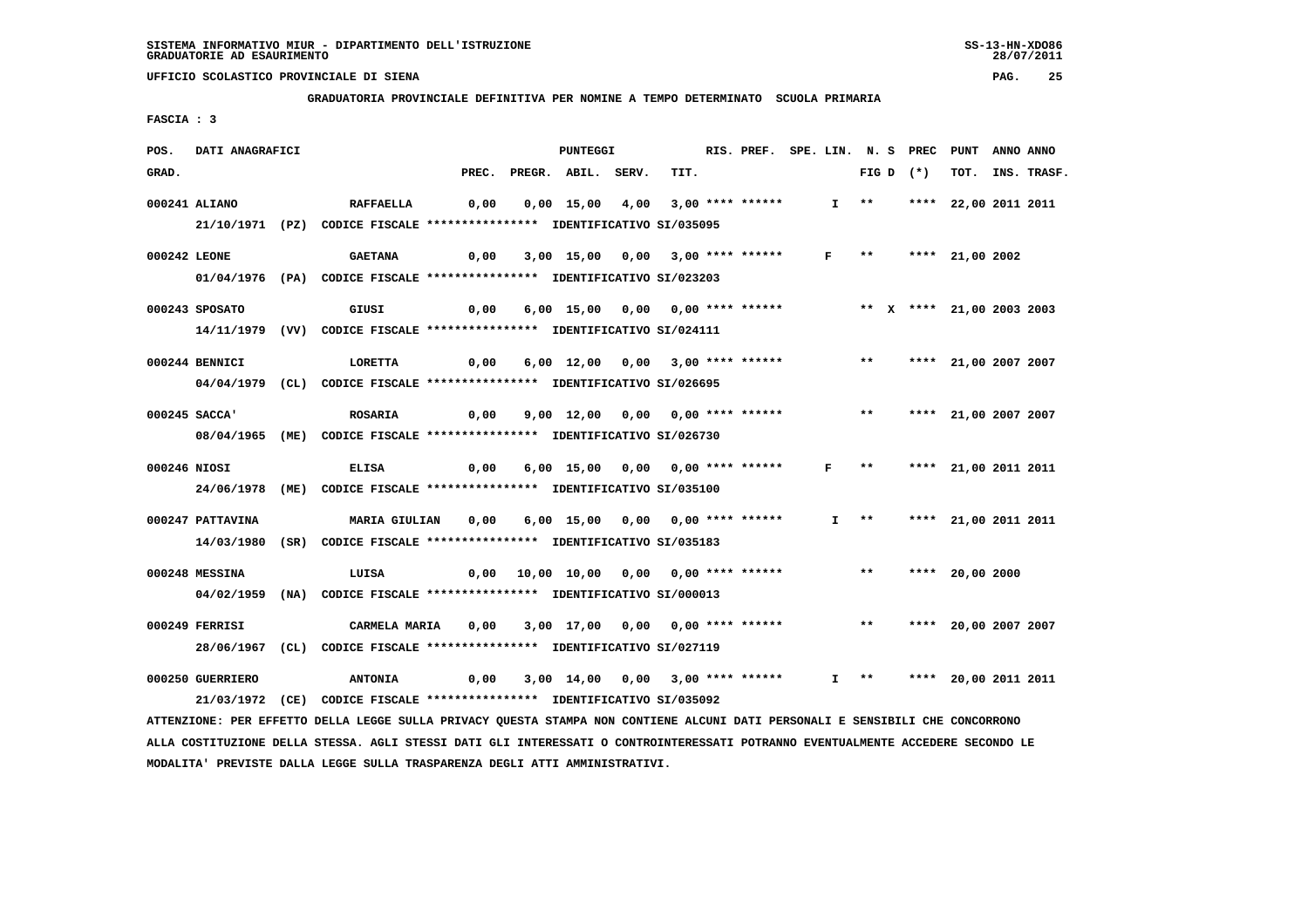**GRADUATORIA PROVINCIALE DEFINITIVA PER NOMINE A TEMPO DETERMINATO SCUOLA PRIMARIA**

 **FASCIA : 3**

| POS.  | DATI ANAGRAFICI   |                                                                                                                               |       |                                         | RIS. PREF. SPE. LIN. N. S PREC PUNT |      |                  |                   |                         | ANNO ANNO |                      |  |             |
|-------|-------------------|-------------------------------------------------------------------------------------------------------------------------------|-------|-----------------------------------------|-------------------------------------|------|------------------|-------------------|-------------------------|-----------|----------------------|--|-------------|
| GRAD. |                   |                                                                                                                               | PREC. | PREGR. ABIL. SERV.                      |                                     | TIT. |                  |                   | FIG D                   | $(\star)$ | тот.                 |  | INS. TRASF. |
|       | 000251 CONTICELLO | <b>ADELE MARIA</b>                                                                                                            | 0,00  | 3,00 17,00                              | 0.00                                |      | 0,00 **** ****** | $I \rightarrow *$ |                         |           | **** 20,00 2011 2011 |  |             |
|       |                   | 03/10/1959 (TP) CODICE FISCALE *************** IDENTIFICATIVO SI/035138                                                       |       |                                         |                                     |      |                  |                   |                         |           |                      |  |             |
|       |                   |                                                                                                                               |       |                                         |                                     |      |                  |                   |                         |           |                      |  |             |
|       | 000252 BOCCHINO   | IMMACOLATA                                                                                                                    | 0,00  | 6,00 13,00 0,00 0,00 **** ******        |                                     |      |                  |                   | $I \longrightarrow$     |           | **** 19,00 2004      |  |             |
|       |                   | 04/01/1972 (NA) CODICE FISCALE *************** IDENTIFICATIVO SI/023094                                                       |       |                                         |                                     |      |                  |                   |                         |           |                      |  |             |
|       | 000253 MANDAGLIO  | <b>DOMENICO</b>                                                                                                               | 0,00  | 6,00 13,00 0,00 0,00 **** ******        |                                     |      |                  |                   | $***$                   |           | **** 19,00 2005 2005 |  |             |
|       |                   | 12/02/1966 (RC) CODICE FISCALE *************** IDENTIFICATIVO SI/025834                                                       |       |                                         |                                     |      |                  |                   |                         |           |                      |  |             |
|       |                   |                                                                                                                               |       |                                         |                                     |      |                  |                   |                         |           |                      |  |             |
|       | 000254 GUARRERA   | <b>ANGELA</b>                                                                                                                 | 0,00  | 6,00 13,00 0,00 0,00 **** ******        |                                     |      |                  |                   | ** **** 19,00 2011 2011 |           |                      |  |             |
|       |                   | 01/10/1979 (EN) CODICE FISCALE *************** IDENTIFICATIVO SI/035222                                                       |       |                                         |                                     |      |                  |                   |                         |           |                      |  |             |
|       | 000255 CUCUZZA    | <b>GIUSEPPINA</b>                                                                                                             | 0,00  | 3,00 15,00 0,00 0,00 **** ****** F      |                                     |      |                  |                   | $***$                   |           | **** 18,00 2011 2011 |  |             |
|       |                   | 18/06/1973 (AG) CODICE FISCALE *************** IDENTIFICATIVO SI/035148                                                       |       |                                         |                                     |      |                  |                   |                         |           |                      |  |             |
|       |                   |                                                                                                                               |       |                                         |                                     |      |                  |                   |                         |           |                      |  |             |
|       | 000256 COLLO      | ANNA                                                                                                                          | 0,00  | 3,00 14,00 0,00 0,00 **** ******        |                                     |      |                  |                   | $* *$                   |           | **** 17,00 2002      |  |             |
|       |                   | 13/02/1967 (NA) CODICE FISCALE **************** IDENTIFICATIVO SI/023190                                                      |       |                                         |                                     |      |                  |                   |                         |           |                      |  |             |
|       | 000257 CARRELLI   | ANNA MARIA                                                                                                                    | 0,00  | 3,00 11,00 0,00 3,00 **** ****** *** ** |                                     |      |                  |                   |                         |           | **** 17,00 2011 2011 |  |             |
|       |                   | 21/02/1961 (SA) CODICE FISCALE *************** IDENTIFICATIVO SI/035139                                                       |       |                                         |                                     |      |                  |                   |                         |           |                      |  |             |
|       |                   |                                                                                                                               |       |                                         |                                     |      |                  |                   |                         |           |                      |  |             |
|       | 000258 ANCONA     | <b>GENOVEFFA</b>                                                                                                              | 0,00  | 0,00 14,00 0,00 3,00 **** ******        |                                     |      |                  |                   | $I \quad * \quad$       |           | **** 17,00 2011 2011 |  |             |
|       |                   | 02/07/1980 (CE) CODICE FISCALE *************** IDENTIFICATIVO SI/035070                                                       |       |                                         |                                     |      |                  |                   |                         |           |                      |  |             |
|       | 000259 ESPOSITO   | <b>SERENA</b>                                                                                                                 | 0,00  | 5,00 11,00 0,00 0,00 **** ******        |                                     |      |                  |                   | $\star\star$            |           | **** 16,00 2011 2011 |  |             |
|       |                   | 05/02/1977 (BR) CODICE FISCALE *************** IDENTIFICATIVO SI/035075                                                       |       |                                         |                                     |      |                  |                   |                         |           |                      |  |             |
|       |                   |                                                                                                                               |       |                                         |                                     |      |                  |                   |                         |           |                      |  |             |
|       | 000260 CERAVOLO   | <b>VINCENZA</b>                                                                                                               | 0,00  | 3,00 13,00 0,00 0,00 **** ******        |                                     |      |                  |                   | ** **** 16,00 2011 2011 |           |                      |  |             |
|       |                   | 30/05/1979 (VV) CODICE FISCALE *************** IDENTIFICATIVO SI/035150                                                       |       |                                         |                                     |      |                  |                   |                         |           |                      |  |             |
|       |                   | ATTENZIONE: PER EFFETTO DELLA LEGGE SULLA PRIVACY QUESTA STAMPA NON CONTIENE ALCUNI DATI PERSONALI E SENSIBILI CHE CONCORRONO |       |                                         |                                     |      |                  |                   |                         |           |                      |  |             |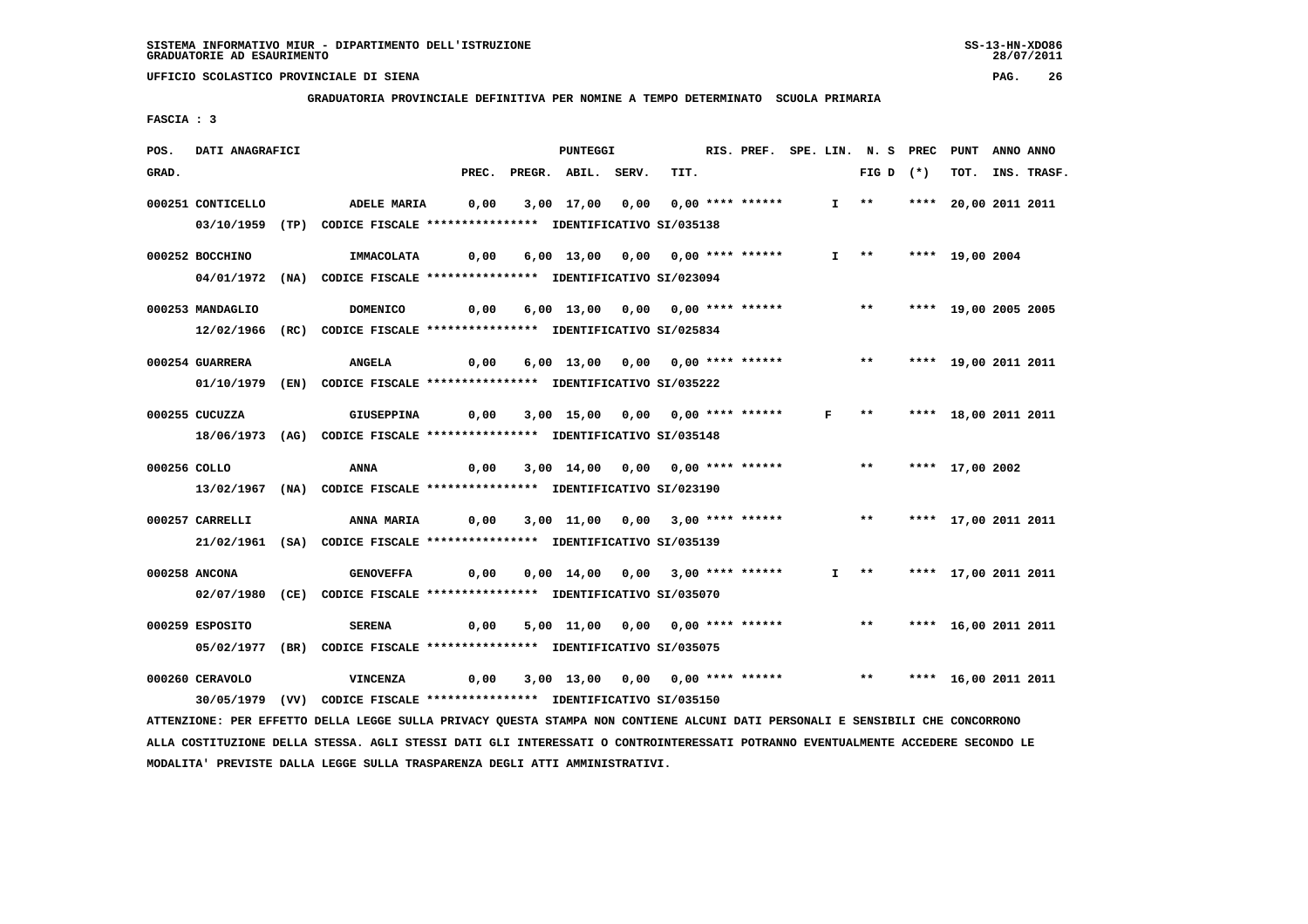**GRADUATORIA PROVINCIALE DEFINITIVA PER NOMINE A TEMPO DETERMINATO SCUOLA PRIMARIA**

 **FASCIA : 3**

| POS.         | DATI ANAGRAFICI   |                                                                                                                               | PUNTEGGI |      | RIS. PREF. SPE. LIN. N. S PREC PUNT |      |                            |                  |    | ANNO ANNO |             |                      |                |             |
|--------------|-------------------|-------------------------------------------------------------------------------------------------------------------------------|----------|------|-------------------------------------|------|----------------------------|------------------|----|-----------|-------------|----------------------|----------------|-------------|
| GRAD.        |                   |                                                                                                                               |          |      | PREC. PREGR. ABIL. SERV.            |      | TIT.                       |                  |    |           | FIG D $(*)$ | тот.                 |                | INS. TRASF. |
|              | 000261 MARCHIANO' | CLAUDIA MARIA                                                                                                                 | 0,00     |      | 0,00 10,00                          | 0,00 |                            | 0,00 **** ****** |    | $***$     |             | **** 10,00 2007 2007 |                |             |
|              |                   | 04/09/1967 (CS) CODICE FISCALE *************** IDENTIFICATIVO SI/027223                                                       |          |      |                                     |      |                            |                  |    |           |             |                      |                |             |
|              |                   |                                                                                                                               |          |      |                                     |      |                            |                  |    |           |             |                      |                |             |
| 000262 PUMA  |                   | LETIZIA                                                                                                                       | 0,00     |      | 0,00 6,00 0,00 3,00 **** ******     |      |                            |                  |    | $***$     |             | **** 9,00 2007       |                |             |
|              |                   | R 18/01/1973 (PA) CODICE FISCALE **************** IDENTIFICATIVO SI/027525                                                    |          |      |                                     |      |                            |                  |    |           |             |                      |                |             |
|              | 000263 FRANCINI   | <b>MARIA FILOMEN</b>                                                                                                          | 0,00     |      | 0,00 6,00 0,00 3,00 **** ******     |      |                            |                  |    |           | I ** X **** | 9,00 2007            |                |             |
|              |                   | R 14/01/1959 (MT) CODICE FISCALE **************** IDENTIFICATIVO SI/027110                                                    |          |      |                                     |      |                            |                  |    |           |             |                      |                |             |
|              |                   |                                                                                                                               |          |      |                                     |      |                            |                  |    |           |             |                      |                |             |
|              | 000264 D'AMBROSIO | PAOLA                                                                                                                         | 0,00     | 0,00 |                                     |      | 6,00 0,00 3,00 **** ****** |                  | FI | $***$     | ****        |                      | 9,00 2007      |             |
|              |                   | R 12/05/1980 (AV) CODICE FISCALE *************** IDENTIFICATIVO SI/027459                                                     |          |      |                                     |      |                            |                  |    |           |             |                      |                |             |
|              | 000265 ROCCHINI   | <b>SERENA</b>                                                                                                                 | 0,00     |      | 0,00 6,00 0,00 3,00 **** ******     |      |                            |                  |    | $***$     | ****        | 9,00 2007            |                |             |
|              |                   | R 19/06/1977 (VT) CODICE FISCALE *************** IDENTIFICATIVO SI/026704                                                     |          |      |                                     |      |                            |                  |    |           |             |                      |                |             |
|              |                   |                                                                                                                               |          |      |                                     |      |                            |                  |    |           |             |                      |                |             |
|              | 000266 BARTOLI    | LUCIA                                                                                                                         | 0,00     |      | 0,00 6,00 0,00 3,00 **** ******     |      |                            |                  |    |           | ** $X$ **** | 9,00 2009            |                |             |
|              |                   | R 08/02/1979 (SI) CODICE FISCALE **************** IDENTIFICATIVO SI/026922                                                    |          |      |                                     |      |                            |                  |    |           |             |                      |                |             |
|              | 000267 VISAGGI    | <b>MARIA FRANCES</b>                                                                                                          | 0,00     |      | $0,00$ 6,00 0,00 3,00 **** ******   |      |                            |                  |    |           | I ** X **** |                      | 9,00 2011 2011 |             |
|              |                   | R 17/08/1972 (MT) CODICE FISCALE *************** IDENTIFICATIVO SI/035109                                                     |          |      |                                     |      |                            |                  |    |           |             |                      |                |             |
|              |                   |                                                                                                                               |          |      |                                     |      |                            |                  |    |           |             |                      |                |             |
|              | 000268 LEONCINI   | <b>FRANCESCA</b>                                                                                                              | 0,00     |      | 0,00 6,00 0,00 1,00 **** ******     |      |                            |                  |    | $***$     | ****        | 7,00 2007            |                |             |
|              |                   | R 01/10/1985 (SI) CODICE FISCALE *************** IDENTIFICATIVO SI/027210                                                     |          |      |                                     |      |                            |                  |    |           |             |                      |                |             |
| 000269 SANTI |                   | <b>EMANUELA</b>                                                                                                               | 0,00     | 0,00 |                                     |      |                            |                  |    |           | I ** X **** | 6,00 2007            |                |             |
|              |                   | R 05/12/1981 (SI) CODICE FISCALE **************** IDENTIFICATIVO SI/026790                                                    |          |      |                                     |      |                            |                  |    |           |             |                      |                |             |
|              |                   |                                                                                                                               |          |      |                                     |      |                            |                  |    |           |             |                      |                |             |
|              | 000270 BUCALOSSI  | <b>GAIA</b>                                                                                                                   | 0,00     |      | $0,00$ 6,00 0,00 0,00 **** ******   |      |                            |                  |    | $***$     | ****        | 6,00 2007            |                |             |
|              |                   | R 16/11/1987 (SI) CODICE FISCALE *************** IDENTIFICATIVO SI/026976                                                     |          |      |                                     |      |                            |                  |    |           |             |                      |                |             |
|              |                   | ATTENZIONE: PER EFFETTO DELLA LEGGE SULLA PRIVACY QUESTA STAMPA NON CONTIENE ALCUNI DATI PERSONALI E SENSIBILI CHE CONCORRONO |          |      |                                     |      |                            |                  |    |           |             |                      |                |             |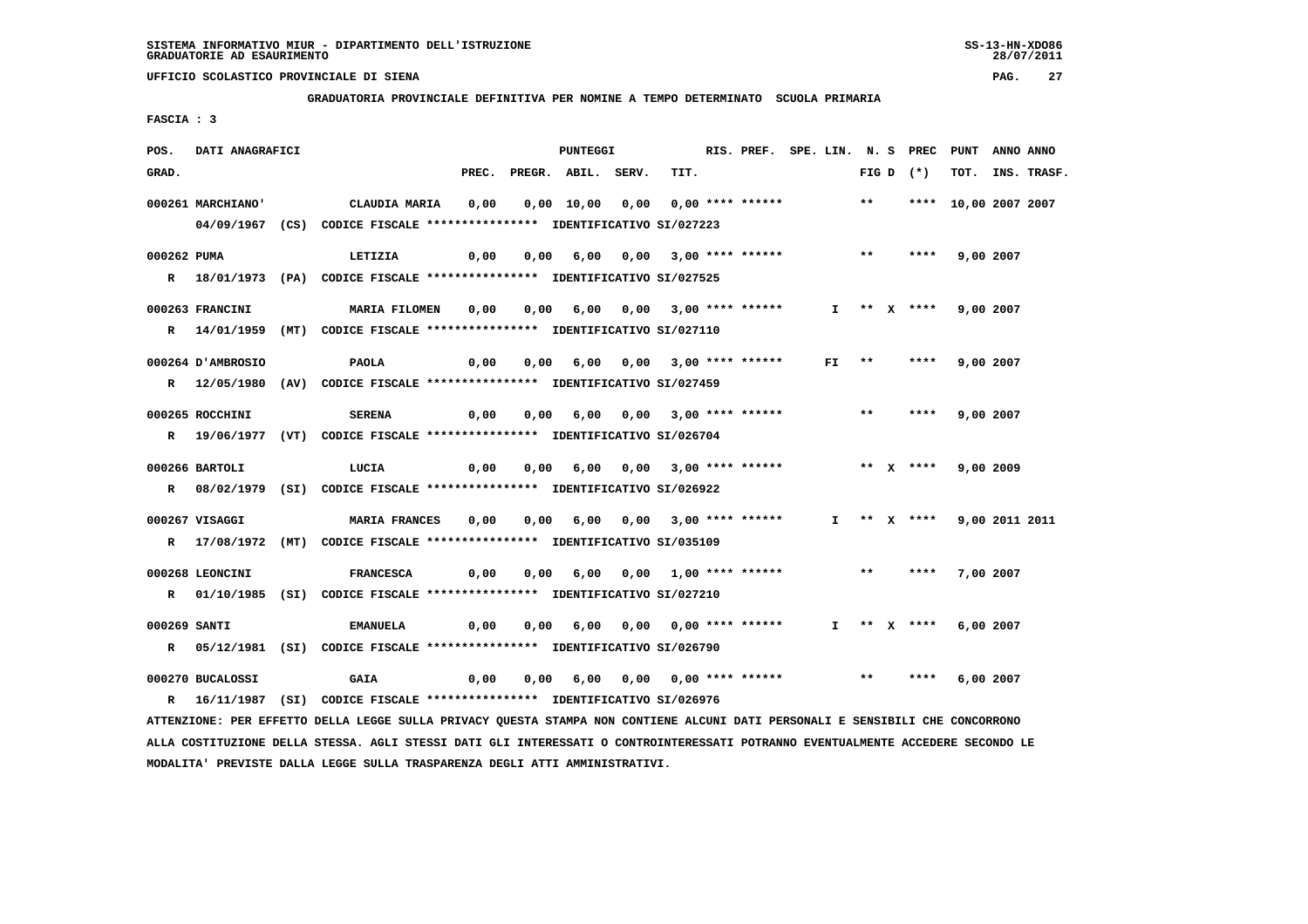**GRADUATORIA PROVINCIALE DEFINITIVA PER NOMINE A TEMPO DETERMINATO SCUOLA PRIMARIA**

 **FASCIA : 3**

| POS.         | DATI ANAGRAFICI   |                                                                                                                               | <b>PUNTEGGI</b> |      | RIS. PREF. SPE. LIN. N. S PREC    |      |      |                  | PUNT | ANNO ANNO         |             |      |           |             |
|--------------|-------------------|-------------------------------------------------------------------------------------------------------------------------------|-----------------|------|-----------------------------------|------|------|------------------|------|-------------------|-------------|------|-----------|-------------|
| GRAD.        |                   |                                                                                                                               |                 |      | PREC. PREGR. ABIL. SERV.          |      | TIT. |                  |      |                   | FIG D $(*)$ | TOT. |           | INS. TRASF. |
|              | 000271 CAPPELLI   | <b>MARTINA</b>                                                                                                                | 0,00            | 0,00 | 6,00                              | 0,00 |      | 0,00 **** ****** |      | $***$             | ****        |      | 6,00 2007 |             |
|              |                   | R 08/11/1987 (GE) CODICE FISCALE *************** IDENTIFICATIVO SI/027203                                                     |                 |      |                                   |      |      |                  |      |                   |             |      |           |             |
|              |                   |                                                                                                                               |                 |      |                                   |      |      |                  |      |                   |             |      |           |             |
| 000272 RUSSO |                   | <b>ALESSIA</b>                                                                                                                | 0,00            |      | 0,00 6,00 0,00 0,00 **** ******   |      |      |                  |      | $I \quad * \quad$ | ****        |      | 6,00 2007 |             |
|              |                   | R 15/03/1987 (CS) CODICE FISCALE *************** IDENTIFICATIVO SI/026624                                                     |                 |      |                                   |      |      |                  |      |                   |             |      |           |             |
|              | 000273 STANZIONE  | SONIA TERESA                                                                                                                  | 0,00            |      | 0,00 6,00 0,00 0,00 **** ******   |      |      |                  |      | $***$             | ****        |      | 6,00 2007 |             |
|              |                   | R 13/07/1984 (SA) CODICE FISCALE **************** IDENTIFICATIVO SI/026803                                                    |                 |      |                                   |      |      |                  |      |                   |             |      |           |             |
|              | 000274 SALVADORI  | <b>STEFANIA</b>                                                                                                               | 0,00            | 0,00 | 6,00                              |      |      |                  |      | $***$             | ****        |      | 6,00 2007 |             |
|              |                   | R 04/01/1984 (SI) CODICE FISCALE **************** IDENTIFICATIVO SI/026732                                                    |                 |      |                                   |      |      |                  |      |                   |             |      |           |             |
|              |                   |                                                                                                                               |                 |      |                                   |      |      |                  |      |                   |             |      |           |             |
|              | 000275 COLANTUONO | <b>ANGELA</b>                                                                                                                 | 0,00            |      | 0,00 6,00 0,00 0,00 **** ******   |      |      |                  |      | $***$             | ****        |      | 6,00 2007 |             |
|              |                   | R 13/09/1983 (LT) CODICE FISCALE *************** IDENTIFICATIVO SI/026938                                                     |                 |      |                                   |      |      |                  |      |                   |             |      |           |             |
|              | 000276 CIACCI     | <b>SERENA</b>                                                                                                                 | 0,00            |      | 0,00 6,00 0,00 0,00 **** ******   |      |      |                  |      | $***$             | ****        |      | 6,00 2007 |             |
|              |                   |                                                                                                                               |                 |      |                                   |      |      |                  |      |                   |             |      |           |             |
|              |                   | R 03/09/1982 (SI) CODICE FISCALE **************** IDENTIFICATIVO SI/027184                                                    |                 |      |                                   |      |      |                  |      |                   |             |      |           |             |
|              | 000277 MORELLI    | <b>ANTONELLA</b>                                                                                                              | 0,00            |      | $0,00$ 6,00 0,00 0,00 **** ****** |      |      |                  |      | $***$             | ****        |      | 6,00 2007 |             |
| $\mathbf{R}$ |                   | 28/10/1971 (NO) CODICE FISCALE *************** IDENTIFICATIVO SI/026646                                                       |                 |      |                                   |      |      |                  |      |                   |             |      |           |             |
|              |                   |                                                                                                                               |                 |      |                                   |      |      |                  |      |                   |             |      |           |             |
|              | 000278 BELLUCCI   | <b>SILVIA</b>                                                                                                                 | 0,00            |      | 0,00 6,00 0,00 0,00 **** ******   |      |      |                  |      |                   | ** $X$ **** |      | 6,00 2009 |             |
|              |                   | R 03/01/1981 (FI) CODICE FISCALE *************** IDENTIFICATIVO SI/033210                                                     |                 |      |                                   |      |      |                  |      |                   |             |      |           |             |
|              | 000279 FRASCOGNA  | PAOLA GIOVANN                                                                                                                 | 0,00            | 0,00 | 6,00                              |      |      |                  | I.   | $\star\star$      | ****        |      | 6,00 2009 |             |
|              |                   | R 18/03/1989 (SA) CODICE FISCALE **************** IDENTIFICATIVO SI/033305                                                    |                 |      |                                   |      |      |                  |      |                   |             |      |           |             |
| 000280 CIGNI |                   | <b>VIOLA</b>                                                                                                                  | 0,00            |      | $0,00$ 6,00 0,00 0,00 **** ****** |      |      |                  |      | $***$             | ****        |      | 6,00 2009 |             |
|              |                   | R 10/05/1988 (SI) CODICE FISCALE **************** IDENTIFICATIVO SI/033222                                                    |                 |      |                                   |      |      |                  |      |                   |             |      |           |             |
|              |                   |                                                                                                                               |                 |      |                                   |      |      |                  |      |                   |             |      |           |             |
|              |                   | ATTENZIONE: PER EFFETTO DELLA LEGGE SULLA PRIVACY QUESTA STAMPA NON CONTIENE ALCUNI DATI PERSONALI E SENSIBILI CHE CONCORRONO |                 |      |                                   |      |      |                  |      |                   |             |      |           |             |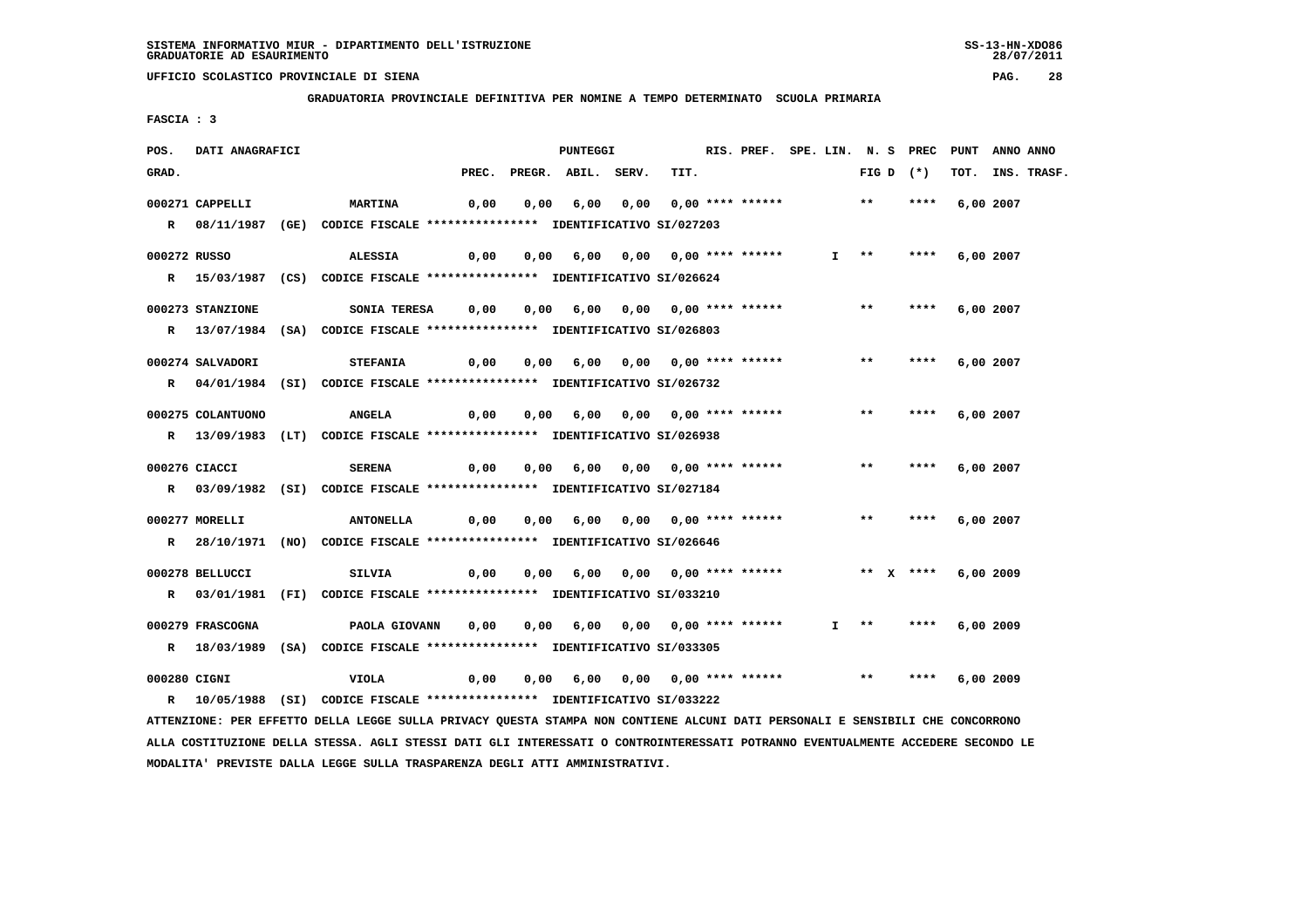**GRADUATORIA PROVINCIALE DEFINITIVA PER NOMINE A TEMPO DETERMINATO SCUOLA PRIMARIA**

 **FASCIA : 3**

| POS.         | DATI ANAGRAFICI  |                                                                                                                                 |       | RIS. PREF. SPE. LIN. N. S PREC |                    |      |      | PUNT                            | ANNO ANNO |       |           |      |                |             |
|--------------|------------------|---------------------------------------------------------------------------------------------------------------------------------|-------|--------------------------------|--------------------|------|------|---------------------------------|-----------|-------|-----------|------|----------------|-------------|
| GRAD.        |                  |                                                                                                                                 | PREC. |                                | PREGR. ABIL. SERV. |      | TIT. |                                 |           | FIG D | $(\star)$ | тот. |                | INS. TRASF. |
|              | 000281 BIANCHI   | <b>FEDERICA</b>                                                                                                                 | 0,00  | 0,00                           | 6,00               | 0,00 |      | $0,00$ **** ******              |           | $***$ | ****      |      | 6,00 2009      |             |
|              |                  | R 04/01/1987 (CS) CODICE FISCALE *************** IDENTIFICATIVO SI/033208                                                       |       |                                |                    |      |      |                                 |           |       |           |      |                |             |
|              |                  |                                                                                                                                 |       |                                |                    |      |      |                                 |           |       |           |      |                |             |
|              | 000282 BAFFETTI  | <b>LORNA</b>                                                                                                                    | 0,00  | 0,00                           | 6,00               | 0,00 |      | 0,00 **** ******                |           | $* *$ |           |      | 6,00 2009      |             |
|              |                  | R 23/01/1986 (GR) CODICE FISCALE **************** IDENTIFICATIVO SI/033209                                                      |       |                                |                    |      |      |                                 |           |       |           |      |                |             |
| 000283 ROSSI |                  | <b>SILVIA</b>                                                                                                                   | 0,00  | 0,00                           |                    |      |      | 6,00 0,00 0,00 **** ******      |           | $* *$ | ****      |      | 6,00 2009      |             |
|              |                  | R 02/07/1975 (GR) CODICE FISCALE *************** IDENTIFICATIVO SI/033212                                                       |       |                                |                    |      |      |                                 |           |       |           |      |                |             |
|              |                  |                                                                                                                                 |       |                                |                    |      |      |                                 |           |       |           |      |                |             |
|              | 000284 CUTOLO    | <b>GIUSEPPINA</b>                                                                                                               | 0,00  | 0,00                           | 6,00               |      |      | 0,00 0,00 **** ******           | I.        | $***$ | ****      |      | 6,00 2011 2011 |             |
|              |                  | R 21/10/1988 (SA) CODICE FISCALE **************** IDENTIFICATIVO SI/035135                                                      |       |                                |                    |      |      |                                 |           |       |           |      |                |             |
|              | 000285 IOVANE    | <b>ERIKA</b>                                                                                                                    | 0,00  | 0,00                           | 6,00               |      |      |                                 | T.        | $***$ | ****      |      | 6,00 2011 2011 |             |
|              |                  | R 18/10/1988 (SA) CODICE FISCALE **************** IDENTIFICATIVO SI/035101                                                      |       |                                |                    |      |      |                                 |           |       |           |      |                |             |
|              | 000286 GRAZIADEI | <b>ANTONELLA</b>                                                                                                                | 0,00  | 0,00                           | 6,00               |      |      |                                 | I.        | $***$ | ****      |      | 6,00 2011 2011 |             |
|              |                  | R 13/10/1988 (SA) CODICE FISCALE *************** IDENTIFICATIVO SI/035089                                                       |       |                                |                    |      |      |                                 |           |       |           |      |                |             |
|              |                  |                                                                                                                                 |       |                                |                    |      |      |                                 |           |       |           |      |                |             |
|              | 000287 RUOCCO    | <b>MICHELA</b>                                                                                                                  | 0,00  | 0,00                           |                    |      |      | 6,00 0,00 0,00 **** ******      |           | **    | ****      |      | 6,00 2011 2011 |             |
|              | R 20/09/1988     | (NA) CODICE FISCALE *************** IDENTIFICATIVO SI/035140                                                                    |       |                                |                    |      |      |                                 |           |       |           |      |                |             |
| 000288 TOGNI |                  | <b>ALESSIA</b>                                                                                                                  | 0,00  | 0,00                           | 6,00               |      |      | $0.00$ $0.00$ $***$ **** ****** |           | $* *$ | ****      |      | 6,00 2011 2011 |             |
|              |                  | R 25/04/1987 (BS) CODICE FISCALE *************** IDENTIFICATIVO SI/035102                                                       |       |                                |                    |      |      |                                 |           |       |           |      |                |             |
|              |                  |                                                                                                                                 |       |                                |                    |      |      |                                 |           |       |           |      |                |             |
|              | 000289 GONNELLI  | GIULIA                                                                                                                          | 0,00  | 0,00                           | 6,00               |      |      | 0,00 0,00 **** ******           | I.        | **    | ****      |      | 6,00 2011 2011 |             |
|              |                  | R 24/01/1987 (SI) CODICE FISCALE *************** IDENTIFICATIVO SI/035090                                                       |       |                                |                    |      |      |                                 |           |       |           |      |                |             |
| 000290 MORRA |                  | MADDALENA                                                                                                                       | 0,00  | 0,00                           | 6,00               |      |      |                                 |           | $* *$ | ****      |      | 6,00 2011 2011 |             |
| $\mathbb{R}$ |                  | 23/01/1983 (SA) CODICE FISCALE **************** IDENTIFICATIVO SI/035116                                                        |       |                                |                    |      |      |                                 |           |       |           |      |                |             |
|              |                  | ATTENZIONE: PER EFFETTO DELLA LEGGE SULLA PRIVACY QUESTA STAMPA NON CONTIENE ALCUNI DATI PERSONALI E SENSIBILI CHE CONCORRONO   |       |                                |                    |      |      |                                 |           |       |           |      |                |             |
|              |                  | ALLA COSTITUZIONE DELLA STESSA. AGLI STESSI DATI GLI INTERESSATI O CONTROINTERESSATI POTRANNO EVENTUALMENTE ACCEDERE SECONDO LE |       |                                |                    |      |      |                                 |           |       |           |      |                |             |

 **MODALITA' PREVISTE DALLA LEGGE SULLA TRASPARENZA DEGLI ATTI AMMINISTRATIVI.**